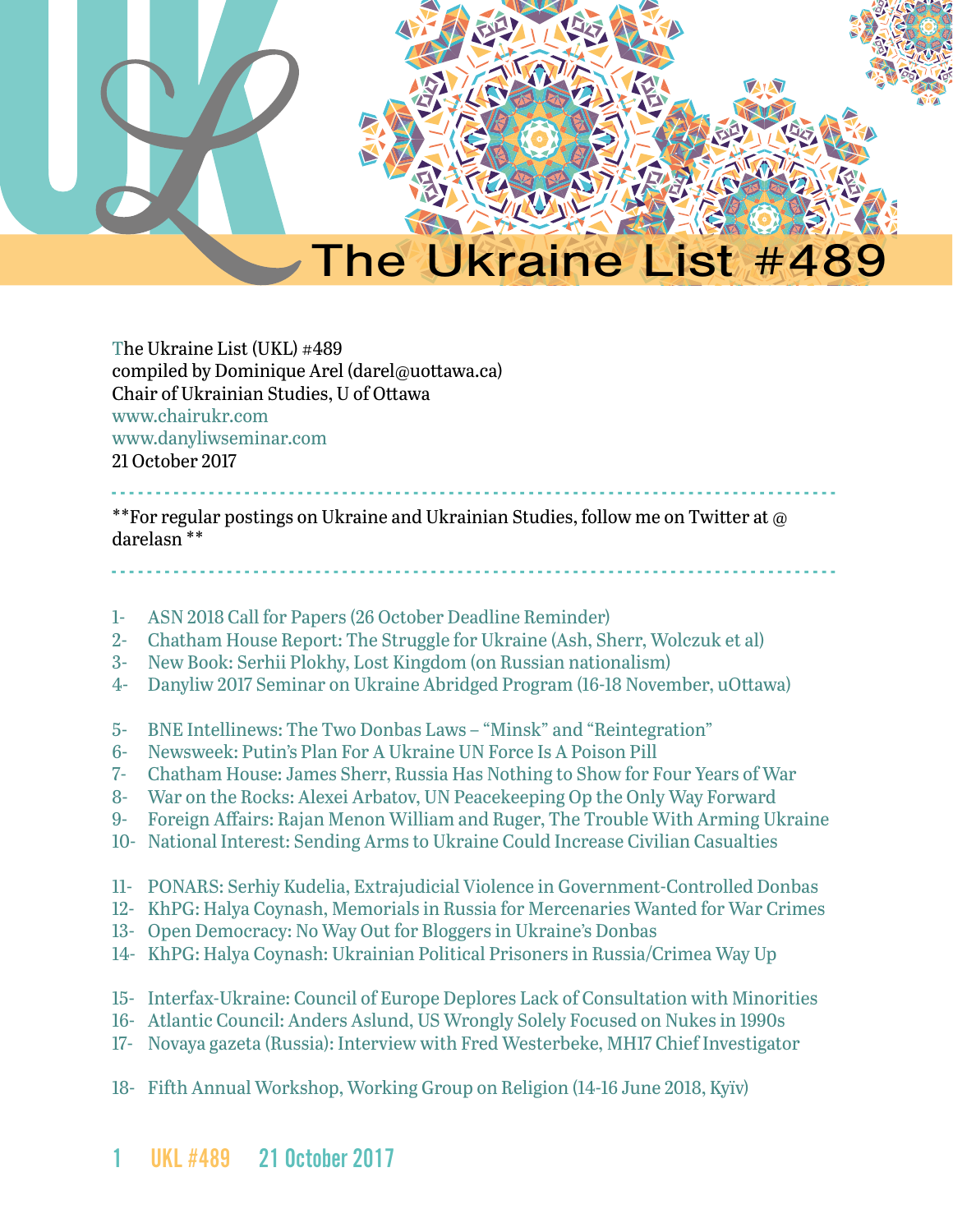\*\*Proposal Deadline Reminder: 26 October 2017\*\*

- - - - - - - - - - - - - - - - - - - - - - - - - - - - - - - - - - - - - - - - - - - - - - - - - - - - - - - - - - - - - - - - - - - - - - - - - - - - - - - - - - ASN 2018 World Convention Columbia University 3-5 May 2018 <https://www.asnconvention.com/proposal-information>

Contact information: Proposals must be submitted to: [darel@uottawa.ca](mailto:darel@uottawa.ca) *and* [darelasn2018@gmail.com](file:///CHAIRE%20UKR/UKL/darelasn2018@gmail.com)

Over 150 PANELS in nine sections, including Ukraine Huge section on Ukraine (2017 Convention had 17 panels and 4 films) Thematic Section on The Conflict in Ukraine

ASN Documentary Film Section (New World Documentaries) ASN Book Panels (Special Panels on New Academic Books) ASN Awards (Best Doctoral Papers, Best Book, Best Documentary)

The ASN World Convention, the largest international and inter-disciplinary scholarly gathering of its kind, welcomes proposals on a wide range of topics related to nationalism, ethnicity, ethnic conflict and national identity in regional sections on the Balkans, Central Europe, Russia, Ukraine, Eurasia, the Caucasus, and Turkey/Greece, as well as thematic sections on Nationalism Studies and Migration/Diasporas. Disciplines represented include political science, history, anthropology, sociology, international studies, security studies, geopolitics, area studies, economics, geography, sociolinguistics, literature, psychology, and related fields.

ASN Proposal Submission Information

The ASN 2018 Convention invites proposals for papers, panels, roundtables, books or documentaries:

- A paper proposal can have one or multiple authors. Only authors presenting at the Convention will have their names listed on the program;
- A panel proposal includes a chair, three or four presentations based on written papers, and a discussant;
- A roundtable proposal includes a chair and four presentations not based on written papers;
- A book panel proposal includes a chair, the book author and three discussants. If the book has two authors, who will both present at the Convention, then are two discussants;

<span id="page-1-0"></span>#1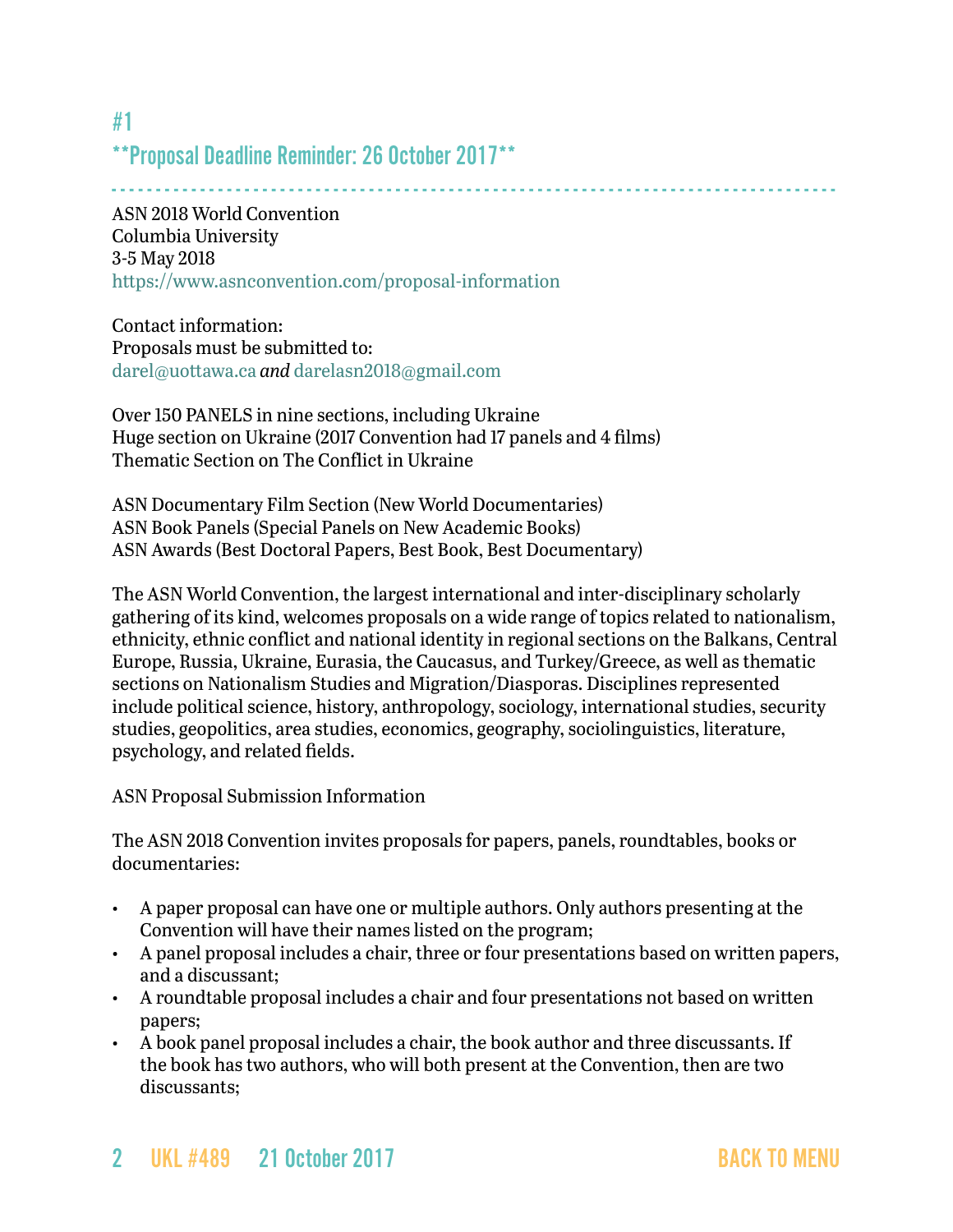• A documentary proposal includes the film director and a scholar who will lead the discussion after the screening (the scholar can be selected by the Convention).

Detailed application information can be found at [https://www.asnconvention.com/](https://www.asnconvention.com/proposal-information) [proposal-information](https://www.asnconvention.com/proposal-information)

Deadline for proposals: 26 October 2017 (to be sent to both [darel@uottawa.ca](mailto:darel@uottawa.ca) AND [darelasn2018@gmail.com](mailto:darelasn2018@gmail.com), with a single attachment).

For any question: Dominique Arel, [darel@uottawa.ca](mailto:darel@uottawa.ca).

<span id="page-2-0"></span>#2

Chatham House Report

- - - - - - - - - - - - - - - - - - - - - - - - - - - - - - - - - - - - - - - - - - - - - - - - - - - - - - - - - - - - - - - - - - - - - - - - - - - - - - - - - -

The Struggle for Ukraine 18 October 2017 <http://bit.ly/2yqCrJZ>

James Nixey, Introduction, 1-9 James Sherr, Geopolitics and Security, 10-23 Kataryna Wolczuk, European Integration, 24-38 Timothy Ash, Economic Reforms, 39-47 Janet Gunn, Governance, Democratization and Mass Media, 48-58 Orysia Lutsevych, Civil Society, 59-73 John Lough, Anti-Corruption Reforms, 74-86

This report makes the case for increased Western support, and argues the EU has been too timid in applying its unprecedented political mandate to drive forward post-2014 reforms in the country.

The report, which includes policy recommendations, assesses Ukraine's position and prospects, and examines its double existential threat: resisting Russian interference, and the fierce internal contest to determine its own political, institutional and civic future.

It states it is an illusion to believe diplomatic formulas alone will diminish Russia's determination to dominate Ukraine, suggesting the West must work inside and outside international negotiation frameworks, the Normandy Format and Minsk process, to resolve the war between Ukraine and Russia and strengthen European security.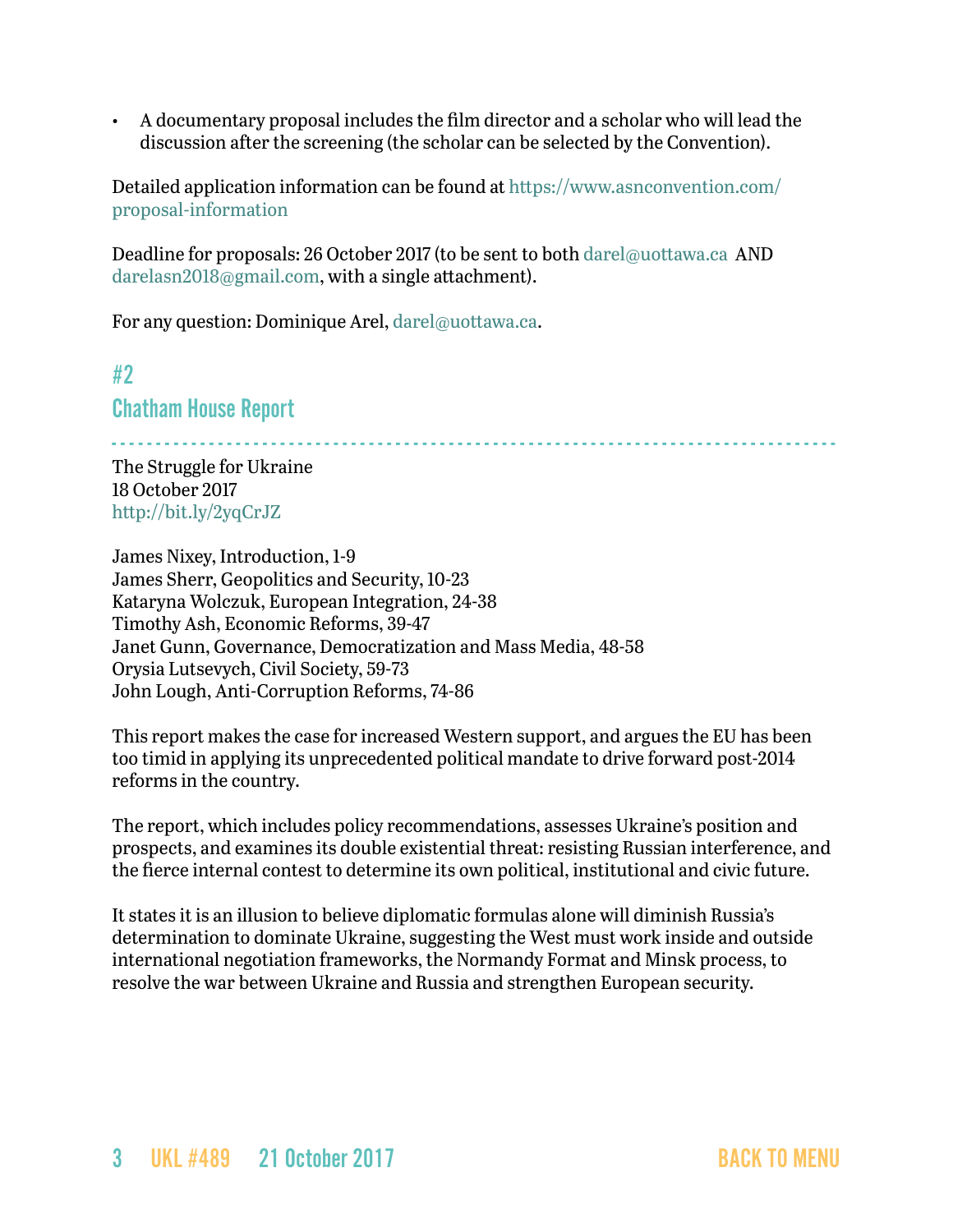The West should provide increased defence assistance and training; funding for the modernization of the Kyiv-controlled parts of Donbas and NATO advisory programmes in the security and law enforcement sectors, it says.

- - - - - - - - - - - - - - - - - - - - - - - - - - - - - - - - - - - - - - - - - - - - - - - - - - - - - - - - - - - - - - - - - - - - - - - - - - - - - - - - - -

<span id="page-3-0"></span>#3

New Book

Serhii Plokhy Lost Kingdom The Quest for Empire and the Making of the Russian Nation Basic Books, 2017 <http://bit.ly/2xPSW2F>

In 2014, Russia annexed the Crimea and attempted to seize a portion of Ukraine. While the world watched in outrage, this blatant violation of national sovereignty was only the latest iteration of a centuries-long effort to expand Russian boundaries and create a pan-Russian nation.

In *Lost Kingdom*, award-winning historian Serhii Plokhy argues that we can only understand the confluence of Russian imperialism and nationalism today by delving into the nation's history. Spanning over 500 years, from the end of the Mongol rule to the present day, Plokhy shows how leaders from Ivan the Terrible to Joseph Stalin to Vladimir Putin exploited existing forms of identity, warfare, and territorial expansion to achieve imperial supremacy.

An authoritative and masterful account of Russian nationalism, *Lost Kingdom* chronicles the story behind Russia›s belligerent empire-building quest.

# <span id="page-3-1"></span>#4 13th Annual Danyliw Research Seminar on Contemporary Ukraine

- - - - - - - - - - - - - - - - - - - - - - - - - - - - - - - - - - - - - - - - - - - - - - - - - - - - - - - - - - - - - - - - - - - - - - - - - - - - - - - - - - Chair of Ukrainian Studies, University of Ottawa, Canada Desmarais Hall 12102 16-18 November 2017

Seminar Program (Abridged version, minus moderators, discussants, and time) [The full program is at<https://www.danyliwseminar.com/program-2017>]

Panel moderators: Dominique Arel (Chair of Ukrainian Studies, U of Ottawa), Anna Colin Lebedev (U Paris Ouest Nanterre La Défense, France), Mayhill Fowler (Stetson U, US), Oxana Shevel (Tufts U, US) Ioulia Shukan (U Paris Ouest Nanterre La Défense, France), Blair Ruble (Wilson Center, US) and Natalka Patsiurko (Statistics Canada).

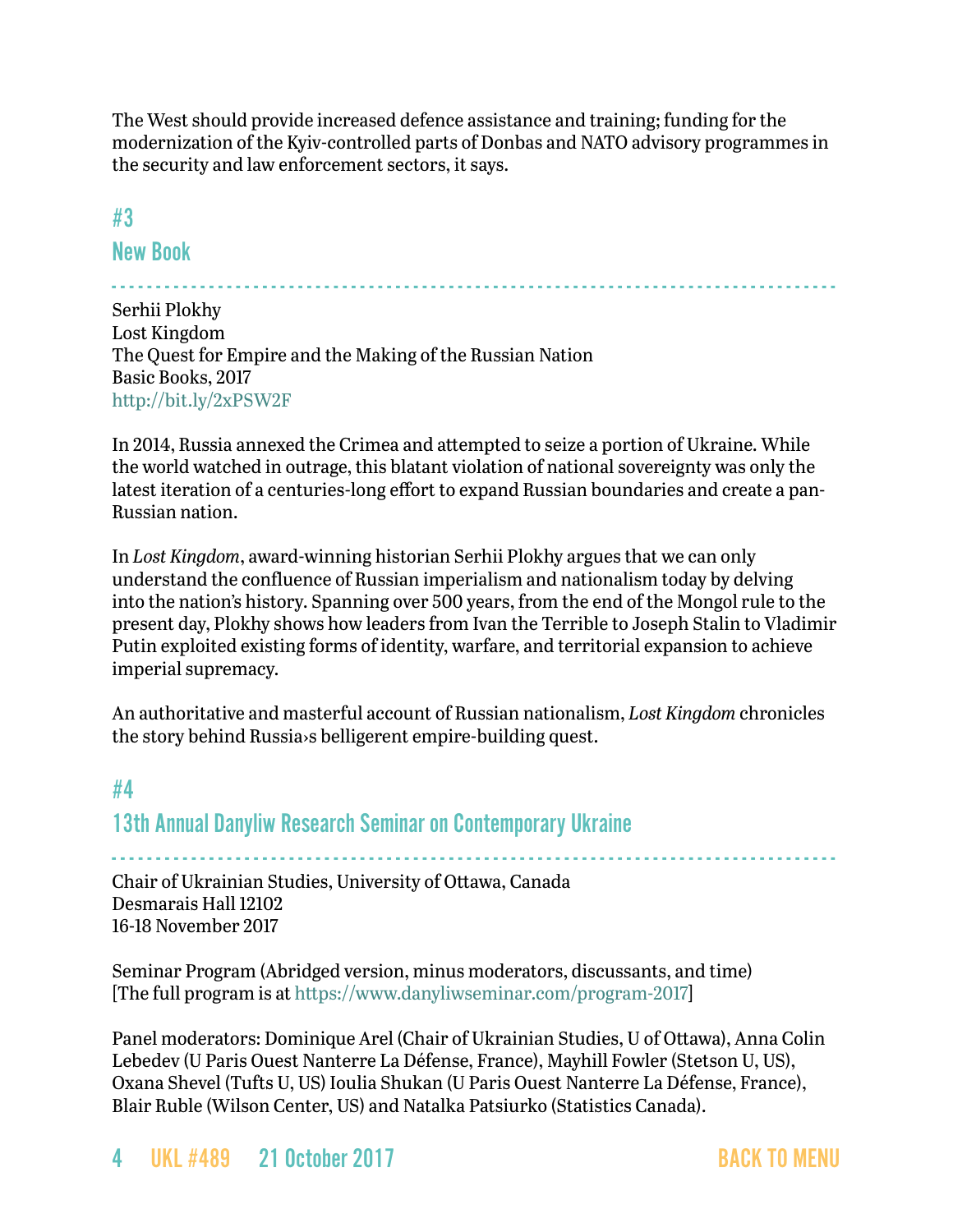#### **THURSDAY 16 NOVEMBER**

#### **Political Economy**

Mitchell Orenstein (U of Pennsylvania, US, [more@sas.upenn.edu](mailto:more@sas.upenn.edu)) *Polarization and Power Brokers in Ukraine and EU Eastern Partnership Countries*

Oksana Dutchak (Kyïv Polytechnic Institute, Ukraine, [ok.dutchak@gmail.com\)](mailto:ok.dutchak@gmail.com) *Next-Door Relocation: Labor Conditions and Bargaining Power in Ukrainian Done-for-Brands Garment Industry*

Two New Books on the Ukrainian Economy

Oleh Havrylyshyn (Economist, Canada, [o.havrylyshyn@utoronto.ca\)](mailto:o.havrylyshyn@utoronto.ca)) *The Political Economy of Independent Ukraine: Slow Starts, False Starts, and a Last Chance? (Palgrave, 2017)*

Yulia Yurchenko (U of Greenwich, UK, [y.yurchenko@greenwich.ac.uk](mailto:y.yurchenko@greenwich.ac.uk)) *Ukraine and the Empire of Capital: From Marketisation to Armed Conflict (Pluto Press, 2017)*

**The Voluntary Battalions**

Montana Hunter (King's College, UK, [montanablu@gmail.com](mailto:montanablu@gmail.com)) *Crowdsourcing the Voluntary Battalions, 2014-2015*

Tor Bukkvoll (Norwegian Defense Research Establishment, [tor.bukkvoll@ffi.no](mailto:tor.bukkvoll@ffi.no)) *States and Pro-Government Militias: The Case of the Ukrainian Volunteer Battalions*

**The Far Right on Maidan**

Volodymyr Ishchenko (Kyiv Polytechnic Institute, Ukraine, [jerzy.wolf@gmail.com\)](mailto:jerzy.wolf@gmail.com) *The Positive and Negative Effects of the Radical Nationalists in the Maidan Protests*

Film Screening

*The Trial: The State of Russia vs Oleg Sentsov* (Poland, 2017)

*On the show trial of Crimean filmmaker Oleg Sentsov, accused of "terrorism" and sentenced to 20 years in a Siberian prison.* Followed by a O&A with film director Askold Kurov (Russia, [askold.kurov@gmail.com\)](mailto:askold.kurov@gmail.com)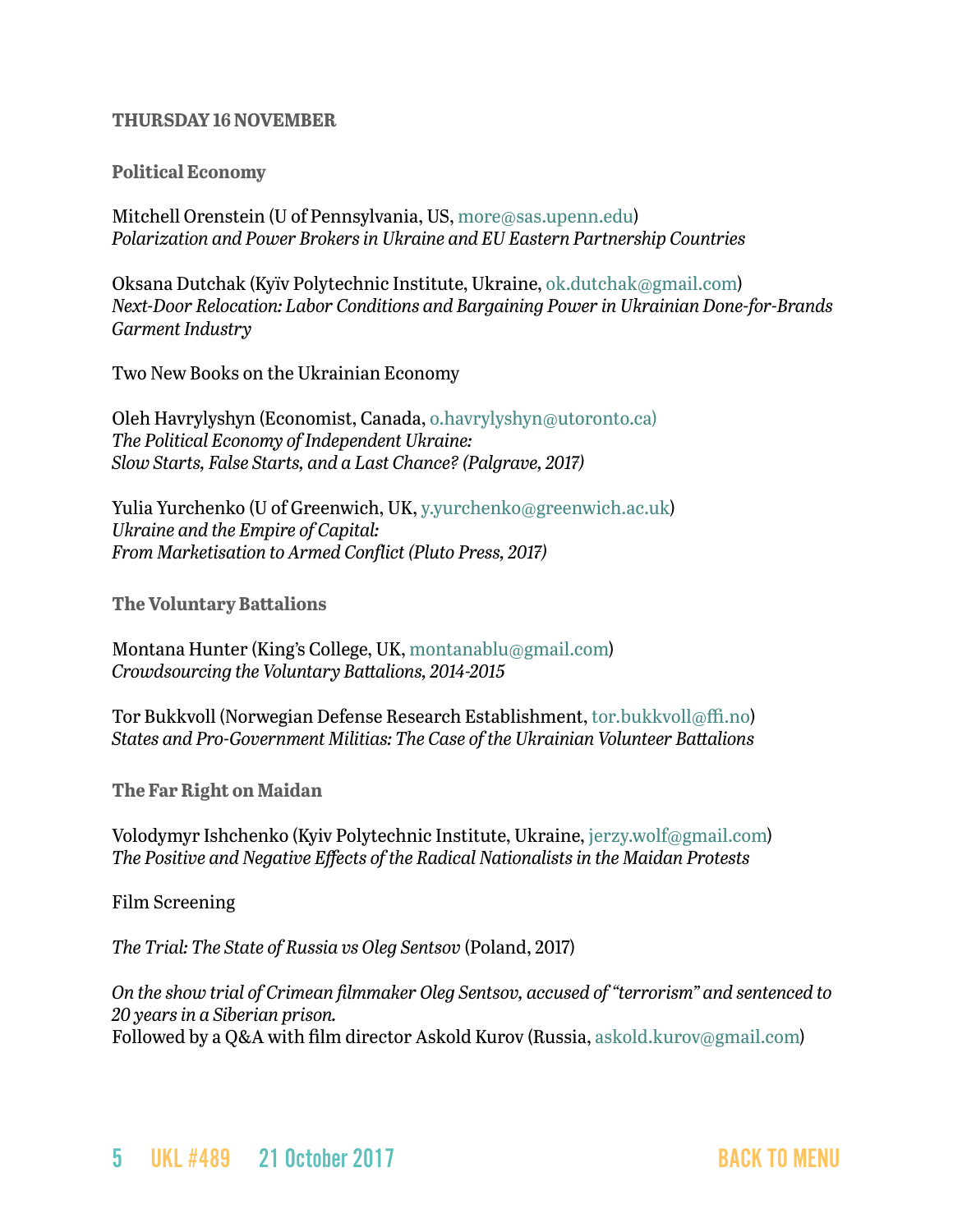#### **FRIDAY 17 NOVEMBER**

#### **Memory Wars**

Marta Havryshko (Institute of Ukrainian Studies, Lviv, Ukraine, [havryshko@gmail.com](mailto:havryshko@gmail.com)) *Overcoming Silence: Men, Women and Violence in the Ukrainian Nationalist Underground*

Diána Vonnák (Max Planck Institute, Halle, Germany, [vonnak@eth.mpg.de](mailto:vonnak@eth.mpg.de)) *Unlikely Alliances: Orthodox Jews and Ukrainian Nationalism against a Holocaust Memorial in Lviv*

Daria Mattingly (U of Cambridge, UK, [dm628@cam.ac.uk\)](mailto:dm628@cam.ac.uk) *Discrepancy of Portrayal of the Rank-and-File Perpetrators of the Holodomor in Cultural Memory*

**Homage to Theofil Kis for his 90th Birthday**

Dominique Arel (U of Ottawa, Canada, [darel@uottawa.ca\)](mailto:darel@uottawa.ca)) Iryna Makaryk (U of Ottawa, Canada, [makaryk@uottawa.ca](mailto:makaryk@uottawa.ca))

*Theofil Kis, born in Ukraine and a retired professor of political science, is one of the founders of the Chair of Ukrainian Studies.*

**The Insurgents**

Oleksandr Melnyk (U of Alberta, Canada, [alex.melnyk@utoronto.ca](mailto:alex.melnyk@utoronto.ca)) *Decentralized Insurrection and Charismatic Warlordism*

Natalia Savelyeva (U of Tyumen, Russia, [natasha-saveleva@yandex.ru\)](mailto:natasha-saveleva@yandex.ru) *Getting Involved: Motives, Identities, and Narratives of Mobilization of Pro-Russian Combatants in Eastern Ukraine*

**Journalism and War Roundtable**

Stéphane Siohan (Freelance Journalist, Kyïv, Ukraine, [stephane.siohan@gmail.com\)](mailto:stephane.siohan@gmail.com)) and Oksana Grytsenko (Kyiv Post, Ukraine, [grytsenko.o.o@gmail.com\)](mailto:grytsenko.o.o@gmail.com)

Film Screening

*Alisa in Warland* (Ukraine, 2016, directed by Alisa Kovalenko)

*Alisa is a 26-year-old student at the film academy in Kyiv. She witnesses the Maidan demonstrations and embarks on a trip through Ukraine in an attempt to understand the war.*

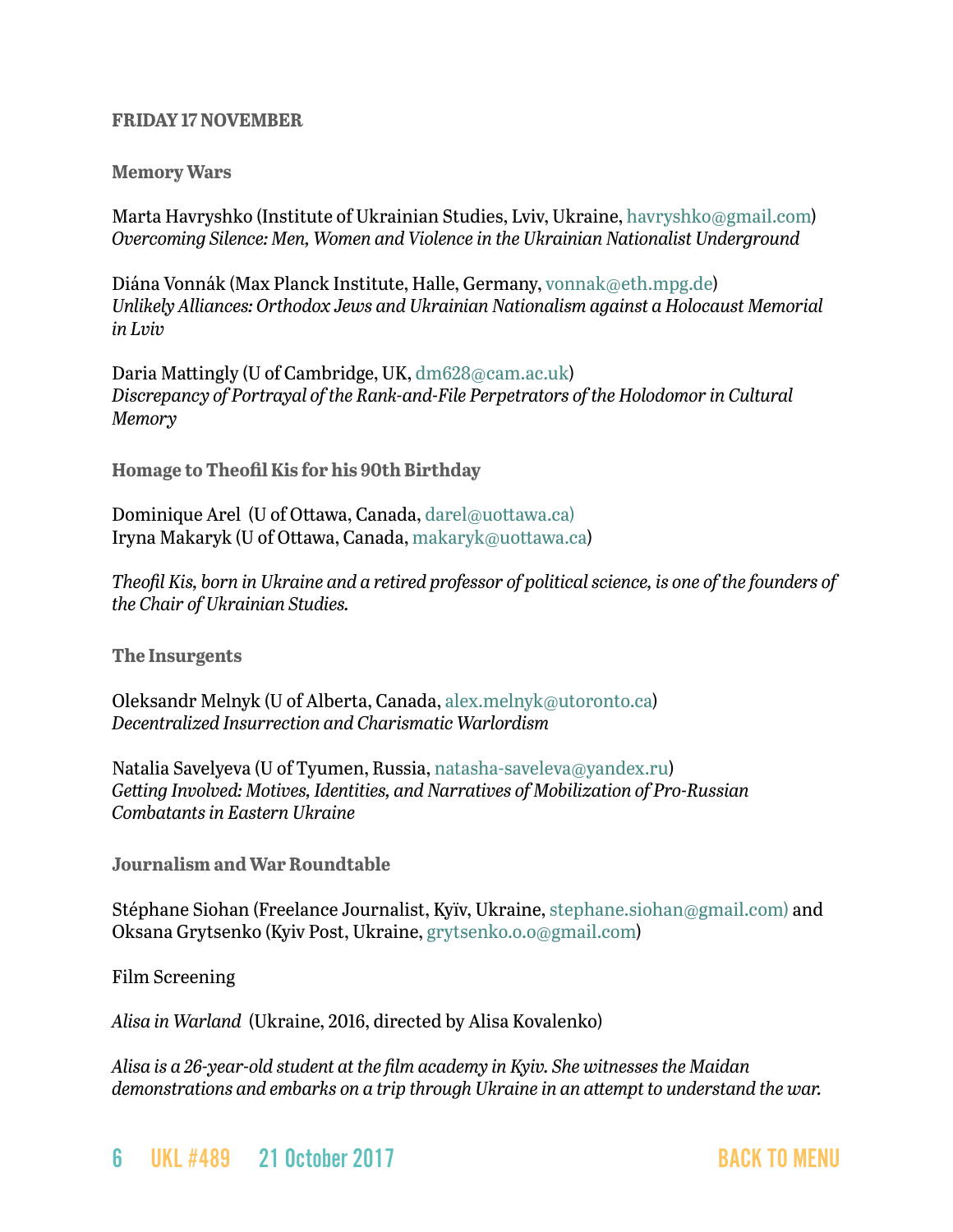Followed by a Q&A with film director Alisa Kovalenko (Kyïv, Ukraine, [alisafrom@gmail.](mailto:alisafrom@gmail.com) [com](mailto:alisafrom@gmail.com))

**Saturday 18 November**

**Arts and Politics**

Maria Sonevytsky (Bard College, US, [maria.sonevytsky@gmail.com](mailto:maria.sonevytsky@gmail.com)) *Wild Music: Ethnic Intimacy, Auto-Exoticism, and Infrastructural Activism in the Music of Pop Star Ruslana*

Book Panel

Mayhill Fowler (Stetson U, US, [mfowler@stetson.edu\)](mailto:mfowler@stetson.edu)) *Beau Monde on Empire's Edge: State and Stage in Soviet Ukraine (U of Toronto Press, 2017)*

**Lenin and Ukraine**

Anna Kutkina (U of Helsinki, Finland, [anna.kutkina@gmail.com\)](mailto:anna.kutkina@gmail.com) *The Fall of the Lenin Statues: Grassroots Narratives of Post-Maidan Ukraine*

Post-Maidan Reforms

Daniel Beers (James Madison U, [beersdj@jmu.edu\)](mailto:beersdj@jmu.edu)) and Maria Popova (McGill U, Canada, [maria.popova@mcgill.ca\)](mailto:maria.popova@mcgill.ca) *Judicial Reform after the Euromaidan: The More Things Change…*

Anthony Levitas (Brown U, US, anthony levitas@brown.edu) *"Decentralization" and Local Government Reforms since Maidan*

**Post-Maidan Survey Research**

Henry Hale (George Washington U, [hhale@gwu.edu\)](mailto:hhale@gwu.edu) *Who Supports Radical Reforms in Ukraine? Choosing among Alternative National Trajectories at Critical Junctures*

Inna Volosevych (GfK Ukraine, Kyïv, [inna.volosevych@gfk.com\)](mailto:inna.volosevych@gfk.com) *Political Views in Non-Government-Controlled Areas of Ukraine*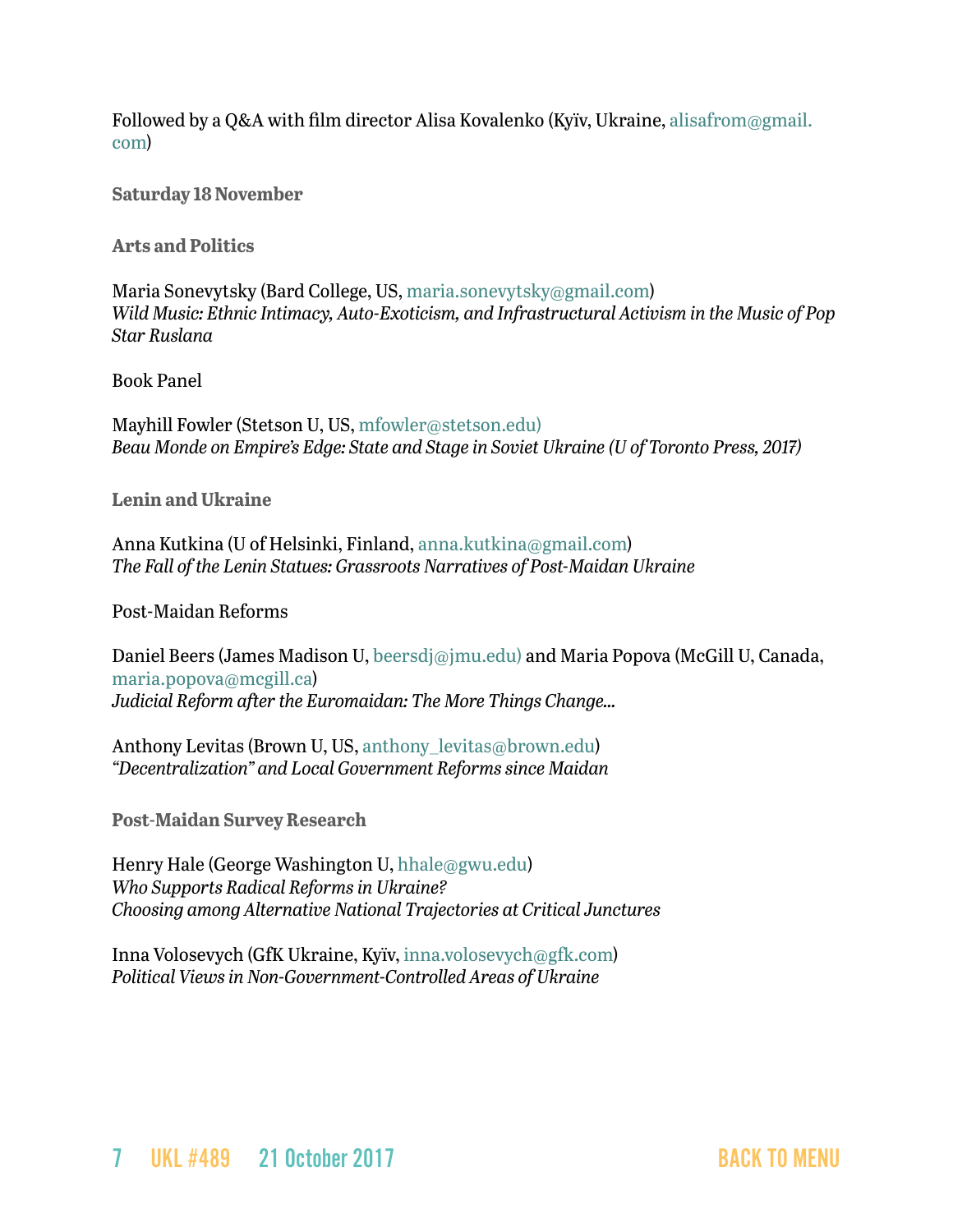# <span id="page-7-0"></span>#5 Is Ukraine Changing Its Donbas Policies?

- - - - - - - - - - - - - - - - - - - - - - - - - - - - - - - - - - - - - - - - - - - - - - - - - - - - - - - - - - - - - - - - - - - - - - - - - - - - - - - - - by Kateryna Kruk BNE Intellinews, 13 October 2017 <http://bit.ly/2x8yshu>

We all know by now that Ukrainian politicians have a tendency to overdramatise. Often instead of productive discussion and attempts to negotiate an acceptable compromise, they cry "it's treason, the end of the world", block the tribune, start fighting or bring out the smoke grenades. Drama staged by Ukrainian MPs averted attention from the essence of the recently considered Donbas laws and made a professional and quality discussion impossible. Which is really sad, because the Ukrainian parliament had before it probably the most decisive law on Donbas ever and it's aimed at something a bit bigger than just making Russia angry.

To remind you, on October 6 the Verkhovna Rada of Ukraine considered two laws on Donbas. The first one was about prolonging the special status of Donbas as required under the Minsk agreements, the second one is shortly called the "Donbas reintegration law".

The law on the special status of Donbas is well known in Ukraine as a controversial one. The first version was passed in September 2014 as an aftermath to the signing of the Minsk agreement. Little has been done since then in terms of creating a lasting ceasefire and providing conditions for the peaceful settlement of the war. Many called it a "dead law" due to the lack of the real progress in implementing the Minsk agreement.

Nevertheless, its prolongation appeared to be an uneasy task for the Ukrainian parliament. Criticism of the Minsk agreement is one of the very few things in Ukraine on which there is a popular consensus. Requirements for special status - such as amnesty for those who fought for the separatist Donetsk People's Republic (DNR) and Luhansk People's Republic (LNR) or served in their institutions, the creation of a local militia, organisation of elections, full financial support from the Ukrainian budget to the regions - are popularly called "giving in to Russia" in Ukraine. Prolongation of the highly criticised law took place in a dramatic atmosphere with fights, a blocking of the tribune by MPs and smoke grenades involved.

In a desperate attempt to convince MPs to vote for the law, the president's representative in the parliament emphasised that prolongation of this law is an important factor to keep the international sanctions against Russia and prove Ukraine's willingness to implement the Minsk agreement. This is, undoubtedly, the most important reason to prolong the law.

While in Ukraine it was accepted with skepticism and concern, the country's international partners, especially those involved in the Normandy format, quickly congratulated Ukraine on adopting the law and showing willingness to keep up with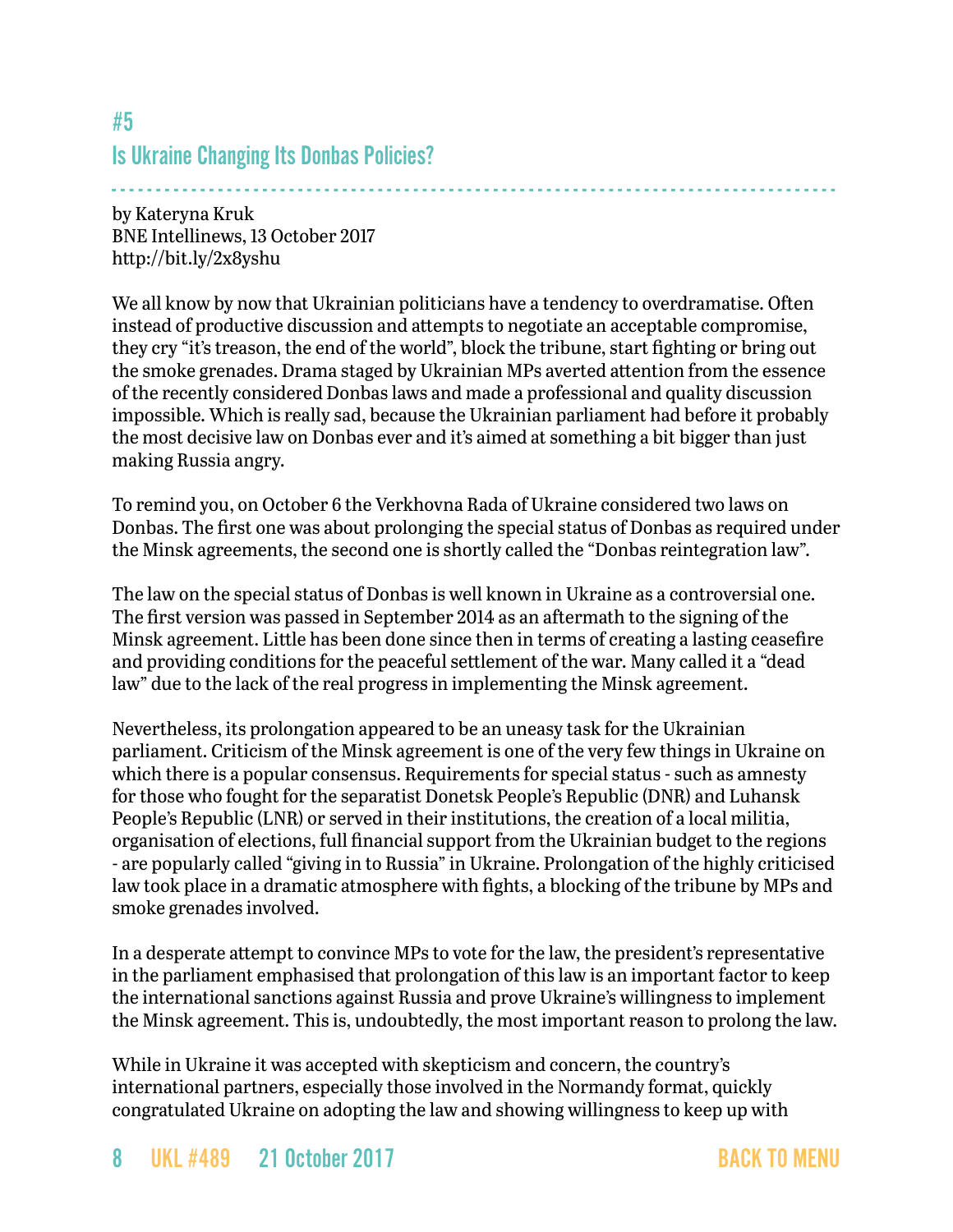the Minsk requirements. Kurt Volker, a special US representative for the Ukraine negotiations, tweeted "special status extension shows Ukraine is taking tough steps for peace".

Nevertheless, this law will remain largely declarative. During the negotiations in the parliament, it was agreed to add a provision that the law will be implemented only "after all conditions stated in Article 10 of the law [on special local self-governance procedures] are fulfilled, specifically as regards the withdrawal from the territory of Ukraine of all illegal armed formations, their military equipment, and militants and mercenaries." However fair the demand is, it "freezes" the law's implementation and gives Ukrainian society belief that the largely criticised provisions of the Minsk agreement won't be fulfilled any time soon.

It should be added that President Petro Poroshenko is in a quite troubled situation regarding Minsk. Just as much as he must prove to the international society that Ukraine is implementing Minsk, for the domestic audience he has to play a different game of convincing people Ukraine won't give in to Russian demands outlined in the agreement. Knowing that there is no escape from the foreign partners with regard to the prolongation of the special status for Donbas, the so-called Donbas reintegration law looked like an attention seeking manoeuvre for the Ukrainian audience. To a certain extent, it paid off: a lot of attention was given to the law that finally declares Russia an aggressor and sets the names straight: war, not an anti-terrorist operation. Nevertheless, if the law is adopted in the second reading, it will become the strongest manifestation of the Ukrainian position so far.

First of all, it is supposed to bring an end to the confusion over terms. Parts of the Donetsk and Luhansk regions where the Russian occupation administration and troops are based are declared territories occupied by Russia. No more separatists or terrorists, but Russian regular troops or mercenaries supported and financed by Russia. Secondly, the draft law declares that this temporary occupation is illegal and that it creates no rights for territorial claims by Russia. Ukraine's main task is to liberate its territories and restore a constitutional order, guarantee the protection of rights of Ukrainian citizens and take the necessary steps to strengthen the independence, statehood, territorial integrity and unity of Ukraine. Also, since the law clearly underlines that Russia is an aggressor, it gives permission to the president to use the armed forces of Ukraine to rebuff the aggression. Nevertheless, the document repeats that implementation of the Minsk agreement remains a priority for Ukraine in restoring peace in Eastern Ukraine.

One of the most debated provisions of the law allows ending the Anti-Terrorist Operation (ATO) regime and transferring control over the regions along the front line from the Security Service of Ukraine to the Joint Operational headquarters. This means that Ukraine legally recognises that this is a war against Russian organised troops and mercenaries supported by Moscow, not an anti-terrorist operation fighting terrorists.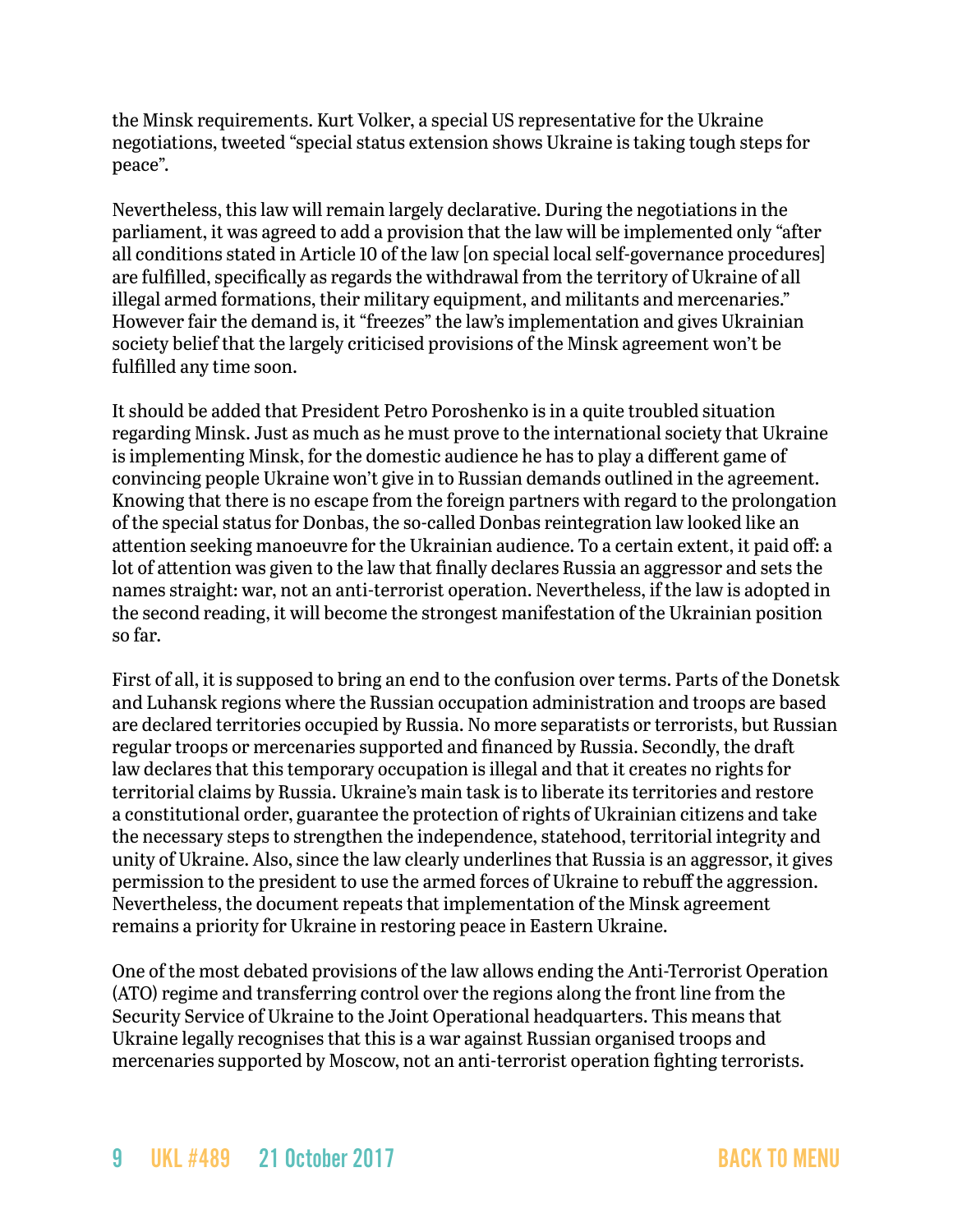The law that seems tough is, in a way, nothing more than an articulate description of the reality. There is a war and Russia is an aggressor. The natural question arises: why didn't Ukraine come up with this law three years ago? The answer might not necessarily come from within Ukraine. It is no secret that Ukraine was long restrained by its international partners as to the language and framing of the conflict.

The timing of the proposed law is significant. Currently, Ukraine is conducting a tough diplomatic battle over the future of the UN peacekeepers' mission to Donbas. Two years after the concept was proposed by Poroshenko, Russia took the idea and started to move forward with it. The biggest issues concern the territory on which the mission will be deployed, as well as its composition. Ukraine rejects Russian conditions and insists the UN troops should be deployed on the entire Donbas territory and that the mission cannot include any Russian soldiers. Many in Ukraine believe that recognising Russia as an aggressor could possibly prevent it from taking part in the UN peacekeeping mission in Donbas. That could be one of the reasons why Kyiv has finally decided to toughen its official language and, let's admit it, to finally start calling things by their names.

With these laws, Ukraine sounds more determined and confident. Although it declares that all its actions still remain within the Minsk agreement framework, the reintegration law looks a bit like flexing its muscles and telling Russia if it doesn't want to settle on the proposed terms, Ukraine is ready to take things to another level. This could be true only if Kyiv is sure of the support of the international community and a certain level of fatigue with Russian President Vladimir Putin among Western leaders. Nevertheless, the reintegration law felt more like another step in the game, rather than a game-changer itself. One thing is clear: it won't take us long to find out.

# #6

### Putin's Plan For A Ukraine UN Force Is A Poison Pill

- - - - - - - - - - - - - - - - - - - - - - - - - - - - - - - - - - - - - - - - - - - - - - - - - - - - - - - - - - - - - - - - - - - - - - - - - - - - - - - - - -

by Mathieu Boulegue Newsweek, 17 October 2017 <http://bit.ly/2zmbvYP>

With its new plan to send a UN-backed peacebuilding mission to Donbas, the Kremlin is trying to turn Ukraine's own idea against itself through swift changes in the peace process and the future mandate provided by a "win" ahead of Russia's March 2018 presidential elections.

On September 5, Vladimir Putin asked the United Nations Security Council to send a lightly armed peacekeeping mission to Eastern Ukraine to ensure the safety of the Organization for Security and Co-operation in Europe ( OSCE) monitors deployed on the demarcation line between Kiev-controlled Ukraine and the "People's Republics" in the separatist areas of Donbas.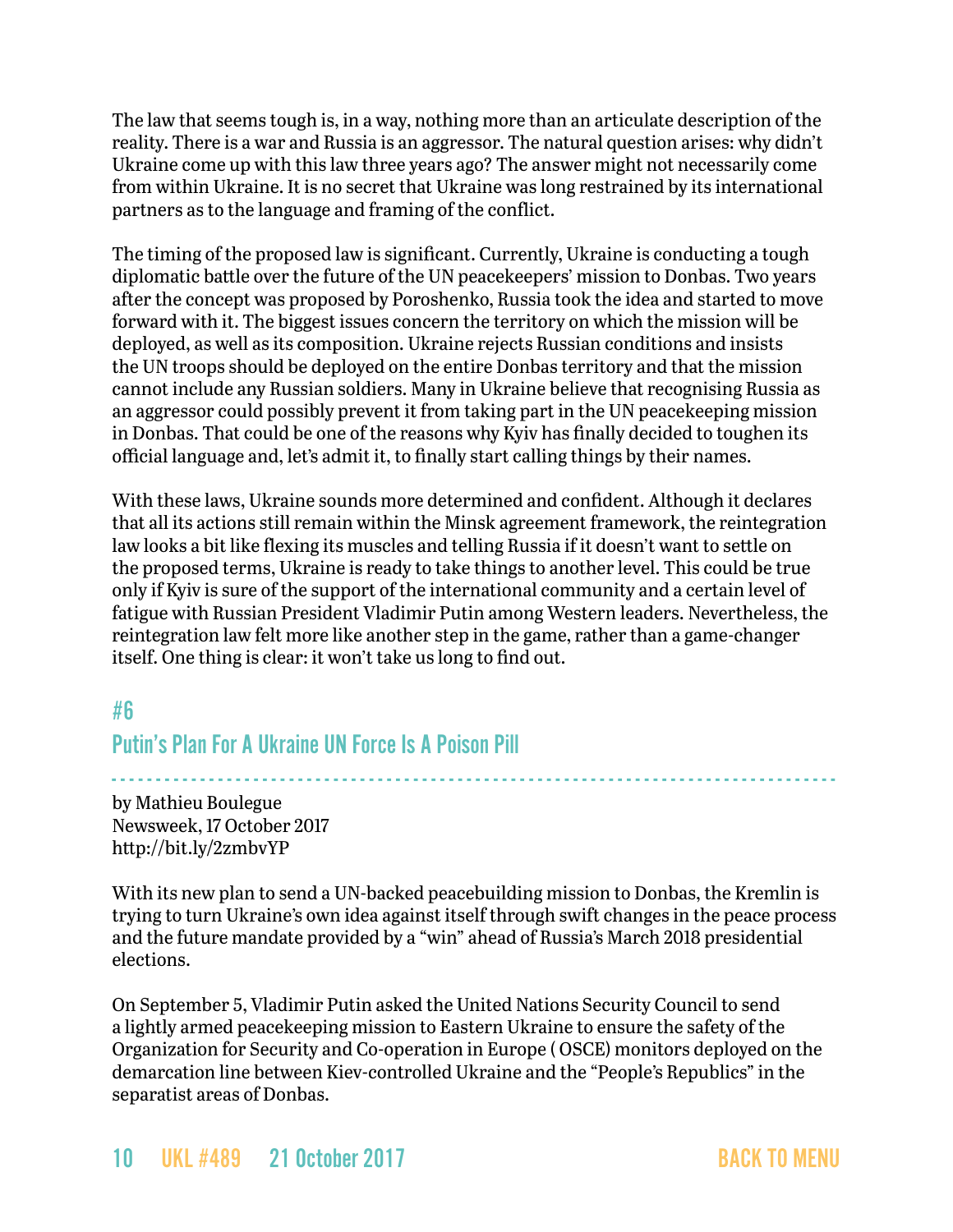The broad idea has been floating around since May 2015, when Ukrainian President Petro Poroshenko requested an international peacekeeping force. The appeal failed to attract attention until Kiev put it back on the OSCE's agenda in April 2016, announcing its intent to send an armed police mission to Eastern Ukraine.

It was turned down after months of fruitless negotiations and disagreements between Kiev and Moscow over the nature and mandate of the mission.

The Russian proposal has also gathered little traction from international community. Kiev, unsurprisingly, refused the numerous restrictive preconditions attached to the creation of the peacekeeping force, notably the emphasis on the*de facto* recognition of the separatist entities as well as the geographical scope of the mission.

And whereas Moscow wants to deploy forces only along the line of contact, Kiev argues they should be able to monitor throughout the separatist territories and, most importantly, on the Russian-Ukrainian border.

Moscow's rationale behind its new peacekeeping proposal is twofold. First, the Kremlin wants to thwart the "de-occupation law" now going through the Ukrainian Rada.

According to the bill, Ukrainian lawmakers would formally recognise Donbas as temporarily occupied territories by Russian forces, thus officially "freezing" the conflict, and isolating the "People's Republics" of Donetsk and Luhansk from the rest of Ukraine.

This would transfer responsibility for the separatist territories on to Russia. This Moscow needs to avoid at all costs, preferring a "special status" for Donbas that would legitimise the uncoupling of the territories.

Moscow's second motive for its peacekeeping proposal is, through the Minsk process, to change the dynamics of conflict resolution. Russia is trying to mirror the intention behind the Rada vote: to pass the "poison pill" of the separatist territories back to Ukraine and ensure that Kiev carries the political and the financial cost of reintegrating Donbas.

Several signs support this. Recent discussions in Russia about redirecting "humanitarian aid" provided to separatist Donbas to Crimea and the Kaliningrad oblast, as well as rumours of upcoming leadership changes in the "People's Republics" of Donetsk and Luhansk in preparation for a potential reintegration of the territories with Ukraine.

The war in Ukraine is a war of attrition, both on the frontline and in the diplomatic realm. With the Minsk process stalled (and increasingly criticized ), both Moscow and Kiev remain entrenched behind their diverging interpretations. This ends up creating a mutually-reinforcing impasse that Russia may be looking to break free from.

In seeking to change tactics, however, it is harder to perceive how the Kremlin will save face and turn it into a political victory at home.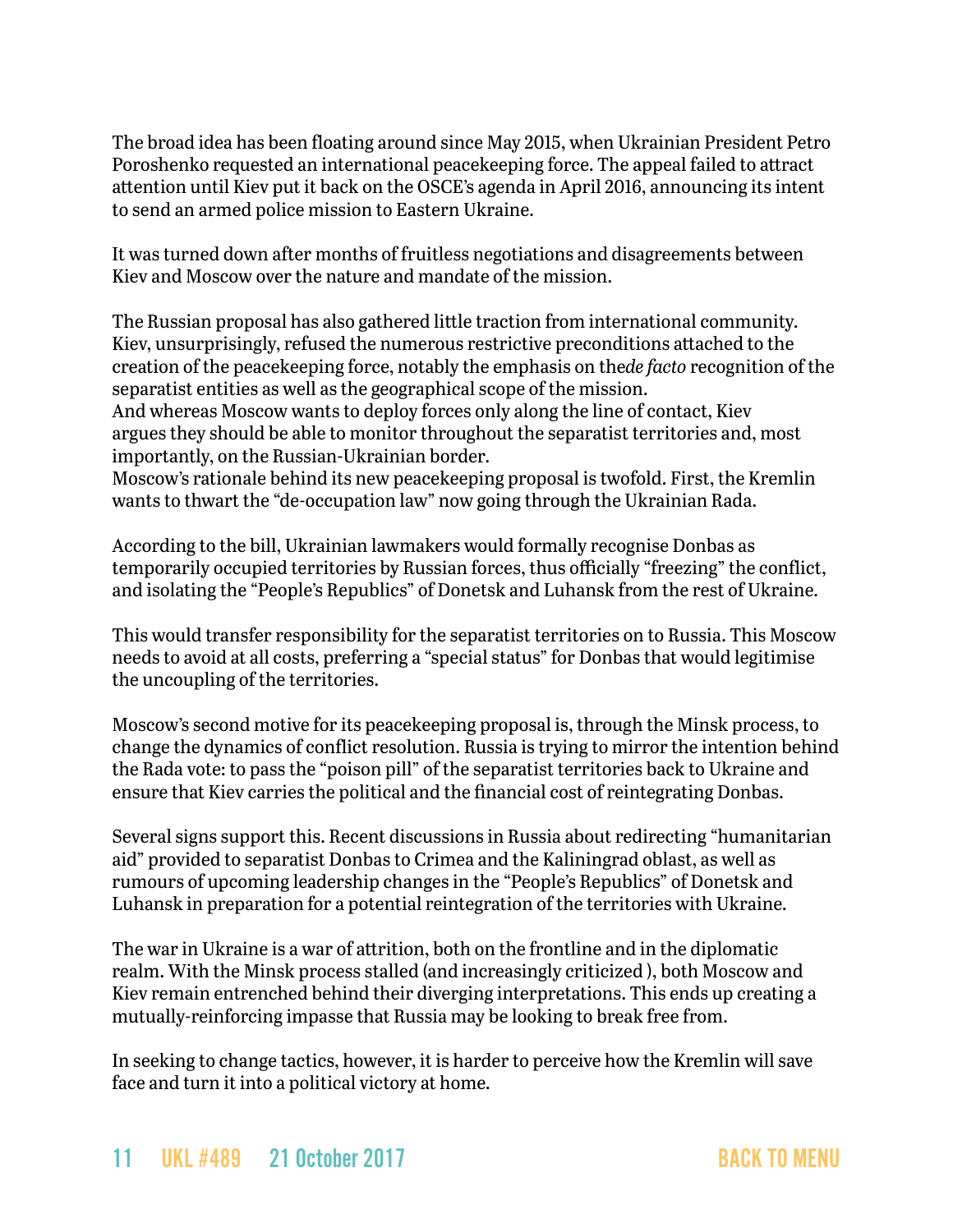UN negotiations and US-Russia back-channels will continue to seek an acceptable peacekeeping mission in Eastern Ukraine for Russia and Ukraine. Washington could conceivably get behind the Russian plan to give it that face-saving way out. Many issues remain unaddressed. For instance, amnesties for separatist fighters, local elections, post-conflict stabilisation and rehabilitation of Donbas, etc. Time will tell if great power politics overwhelms these "details" - to Ukraine's detriment and Russia's advantage.

### <span id="page-11-0"></span>#7

### Donbas Peacekeepers Proposal A Classic Putin Gambit

- - - - - - - - - - - - - - - - - - - - - - - - - - - - - - - - - - - - - - - - - - - - - - - - - - - - - - - - - - - - - - - - - - - - - - - - - - - - - - - - - by James Sherr Chatham House, 16 October 2017 <http://bit.ly/2ytb02h>

Since 5 September, much attention has been devoted to Vladimir Putin's proposal to bring UN 'blue helmets' into Ukraine's Donbas. His initiative is vintage Putin. It shifts the ground, reversing Russia's rejection of a UN presence as recently as 2 September. It is double-edged, juxtaposed alongside threats of a wider conflict if the US provides lethal weapons to Ukraine's armed forces. It outflanks the opponent, Ukraine's President Petro Poroshenko, who has been calling for a UN presence since February 2015. It earns praise (notably from Germany's outgoing foreign minister, Sigmar Gabriel, who called it a 'change in [Russia's] policy that we should not gamble away'). And it adds two problems for everyone it solves.

What Ukraine proposes is a robust UN peace enforcement mission consistent with Chapter VII of the UN Charter ('Threats to the Peace, Breaches of the Peace and Acts of Aggression'). What Russia envisages is a tightly constrained deployment based on the more modest provisions of Chapter VI ('Pacific Settlement of Disputes').

The precedent of the 1994–95 UN-sanctioned but NATO-led peace enforcement operation in Bosnia-Herzegovina is at the heart of Ukraine's conception. It is anathema to Russia, which calls for a lightly armed UN contingent, confined to the line of contact, thereby incapable of implementing their supposed mission of protecting the OSCE Special Monitoring Mission which, under the Minsk II agreement of February 2015, is entitled to unimpeded access throughout the conflict zone. That access has never been granted, and nothing in Russia's proposal would alter this. Although both proposals are predicated on a full cease-fire and withdrawal of heavy weapons, under Putin's variant the latter would be withdrawn solely from the line of contact between Ukrainian and 'separatist' forces stipulated under Minsk. Under Poroshenko's, such weapons as well as 'foreign' forces would be withdrawn across the interstate border under supervision of UN troops, who Russia insists should have no role there at all. Russia also insists that the separatist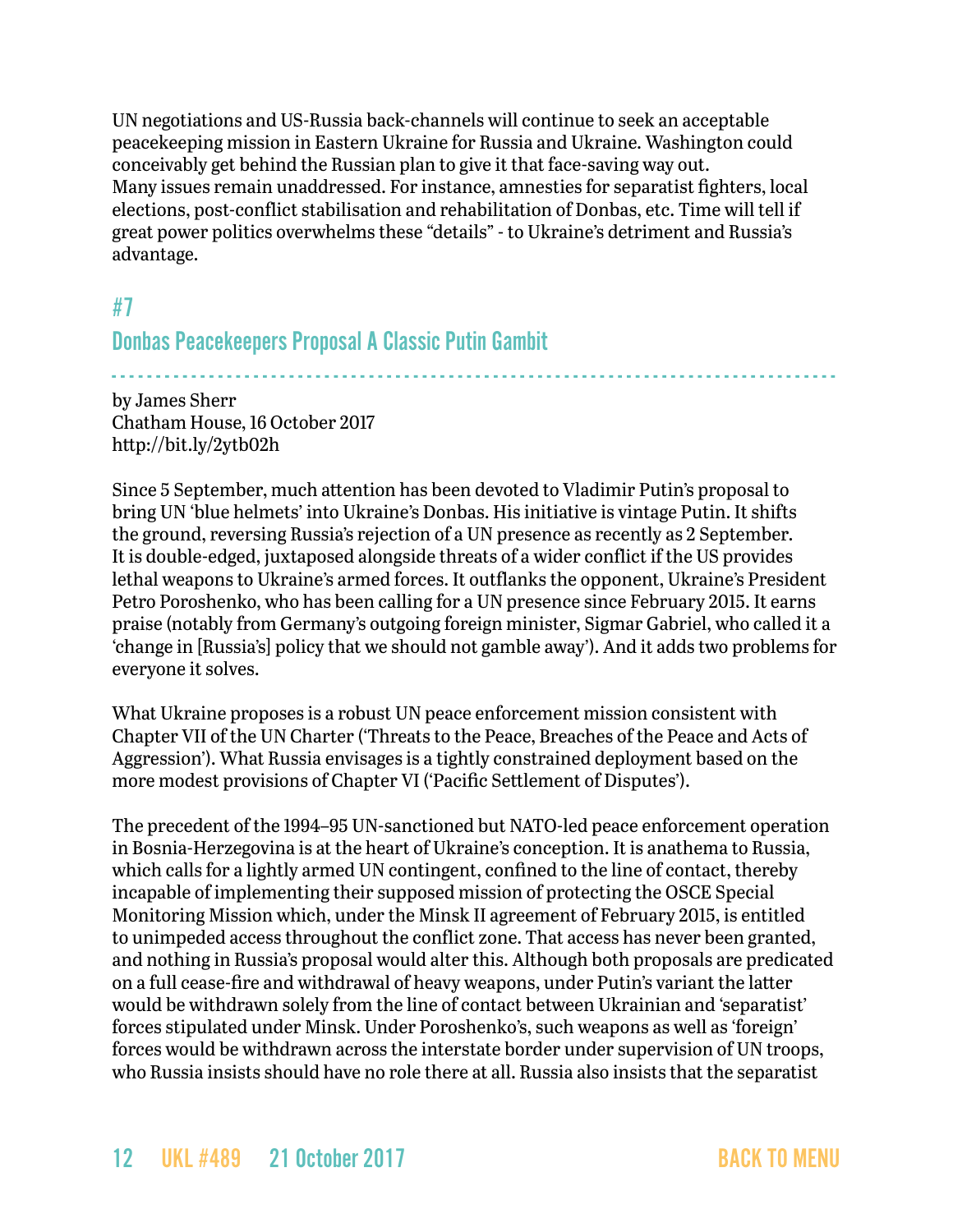'authorities' must agree the composition of UN forces and the modalities of their employment.

There is no possibility that the West will accept Russia's proposal in the form presented, and Moscow must know this. Thus, Putin's gambit is only an opening gambit. A radical question therefore arises: supposing his ultimate gambit is to meet the West's terms? A full cease-fire comes into effect, UN peacekeepers deploy throughout the territory, and, to all intents and purposes, Russian troops and 'volunteers' depart. In the view of Ukraine's authoritative commentator, Vitaliy Portnikov, this would be 'the perfect trap'. It would transform the target of pressure from Russia to Ukraine. Thus far, Kyiv has resisted implementing the political provisions of the Minsk II agreement on the impeccable grounds that free elections are impossible under foreign military occupation and in the midst of an armed conflict. Take away the occupation and the conflict, and you take away the argument. You also take away the argument for maintaining (non-Crimea related) sanctions and hand financial responsibility for the welfare of the territories to Kyiv.

Moscow has three sound reasons to consider such a tradeoff. First, Russia has almost nothing to show for four years of war. It has created new enemies and made no friends. Its proxies control four per cent of Ukraine. Unoccupied Ukraine has not unravelled but consolidated. Its Western partners have ceded nothing of substance to Russia, neither its 'federalization' nor its 'neutralization'. Second, the war is costly, as is subsidising the separatist republics at roughly €1 billion annually. During the Battle of Avdiivka in January-February 2017, Moscow curtly rebuffed their entreaties for greater assistance. Third, there is the Trump administration, which has turned out to be a far tougher proposition than anticipated. However warm Trump's personal feelings towards Russia, his national security team has shown itself to be orthodox in its grasp of US interests and unyielding. The administration's willingness to intervene unilaterally, decisively and without warning, much as it discomfits NATO allies, is unnerving to Russia, which had grown accustomed to Obama's predictable and disarmingly transparent approach. The soft-spoken but steadfast US special representative on Ukraine, Kurt Volker, is proving to be more than a match for his silver-tongued counterpart, Vladislav Surkov. Word on the Moscow street is that Sergey Lavrov believes it is time to wrest the initiative from Surkov and explore serious compromises.

None of this means that a breath-taking retreat of the kind suggested by Portnikov is imminent. 'The devil is in the details' is an axiom well understood by Lavrov, who is a master at drowning his opponents in minutiae. Even if Russia accepts a robust UN deployment, the minutiae are daunting and critical. What will the composition and armament of the UN forces be? How will 'foreign' military personnel who have learnt to be indistinguishable from local ones now be distinguished? Which categories of weaponry will have to go, and which will remain? How much control will the republican 'authorities' have over these arrangements, and how many Russian vetoes will there be at the table? How will a level playing field be established between surrogates of existing political structures and the mainstream Ukrainian political forces, which have been excluded from the territories since 2014?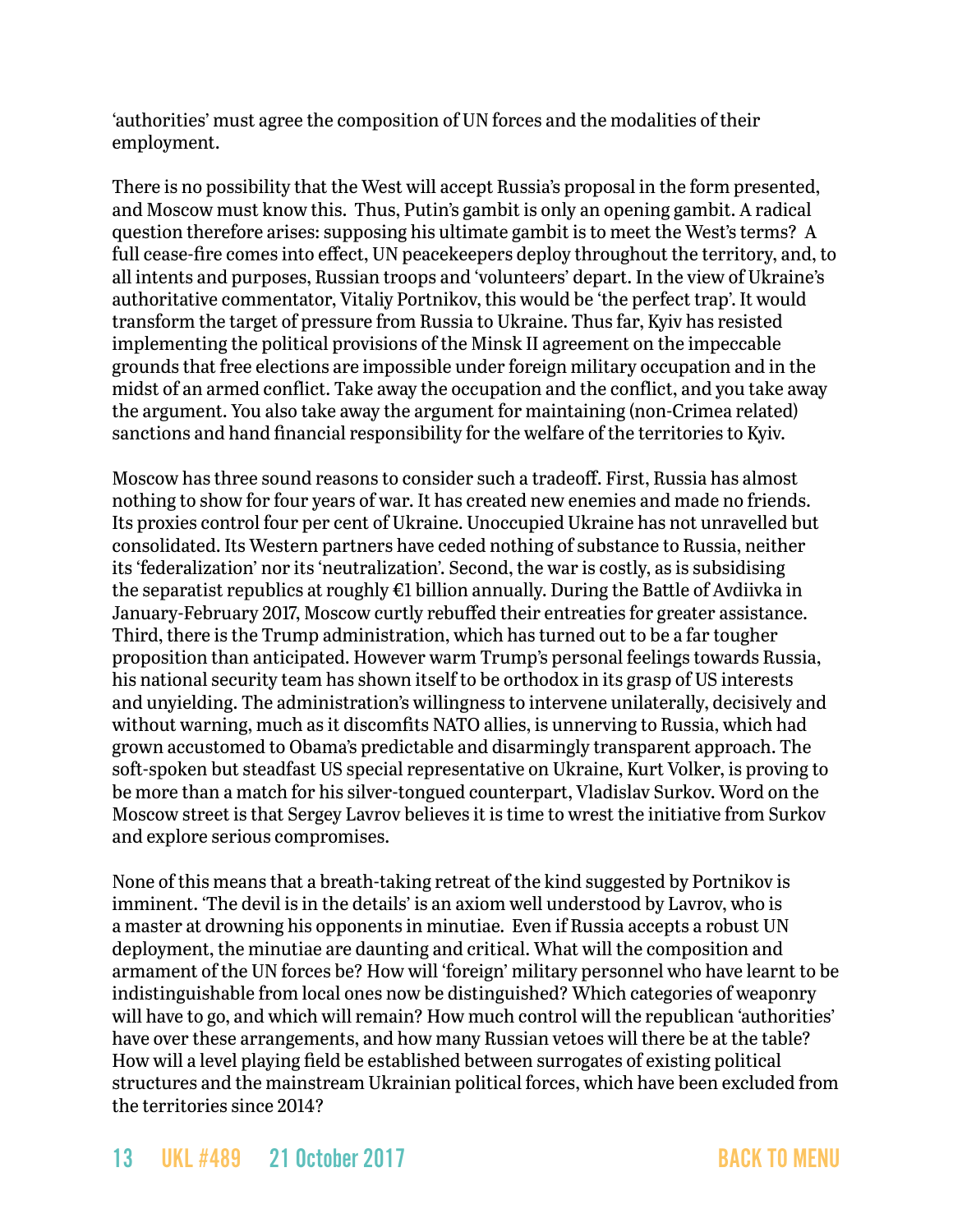We might be approaching the time when Russia wants to get out of Donbas. If so, everything will then depend on the meaning of 'Russia' and 'out'.

# <span id="page-13-0"></span>#8 A U.N. Peacekeeping Operation is the Only Way Forward in Ukraine

- - - - - - - - - - - - - - - - - - - - - - - - - - - - - - - - - - - - - - - - - - - - - - - - - - - - - - - - - - - - - - - - - - - - - - - - - - - - - - - - - -

by Alexei Arbatov War on the Rocks, 28 September 2017 <http://bit.ly/2xVymgv>

Russian President Vladimir Putin's proposal to send U.N. peacekeepers to Ukraine received a tepid response from the West, but such a mission could very well be a first step in ending the conflict.

Putin's proposed mandate for the force was exceedingly narrow, focused only on providing security for the unarmed Organization for Security and Co-operation in Europe (OSCE) monitoring mission that has been operating there since March 2014. The Russian proposal, which is now being discussed by the U.N. Security Council, calls for a U.N. force to be located only on the line of contact. Putin said publicly that the force should be deployed only after the sides disengage and withdraw heavy weaponry.

The idea of sending a U.N. peacekeeping operation to Donbas is not new. Indeed, it was first discussed by a small group of independent Russian and American experts on the Finnish island of Boisto in November of 2014. The Russian participants in this Track II exchange eventually publicized their proposals, but they were rejected by both Ukraine and key Western governments. Moscow also poured cold water on these ideas at the time. But good ideas don't die. Rather, they reemerge when political conditions are ripe.

Press reports suggest that the Kremlin might now be open to a wider mandate but firm details remain hard to come by, prompting some observers to speculate that Putin was merely improvising or trying to upstage Ukrainian President Petro Poroshenko who has pushed similar ideas in recent years.

Reactions from Ukrainian and Western representatives have generally stressed their desire to explore what they see as the positive aspects of Putin's proposal without boxing themselves in. It is easy to imagine that they will have plenty of reservations.

This isn't the first time that Putin has floated this kind of idea. Back in April 2016, Putin mentioned during his televised call-in show with the Russian people that he supported Poroshenko's proposal to deploy armed OSCE monitors along the line of contact. Now instead of arming members of the OSCE mission, Putin is suggesting that they be protected by a U.N. armed force.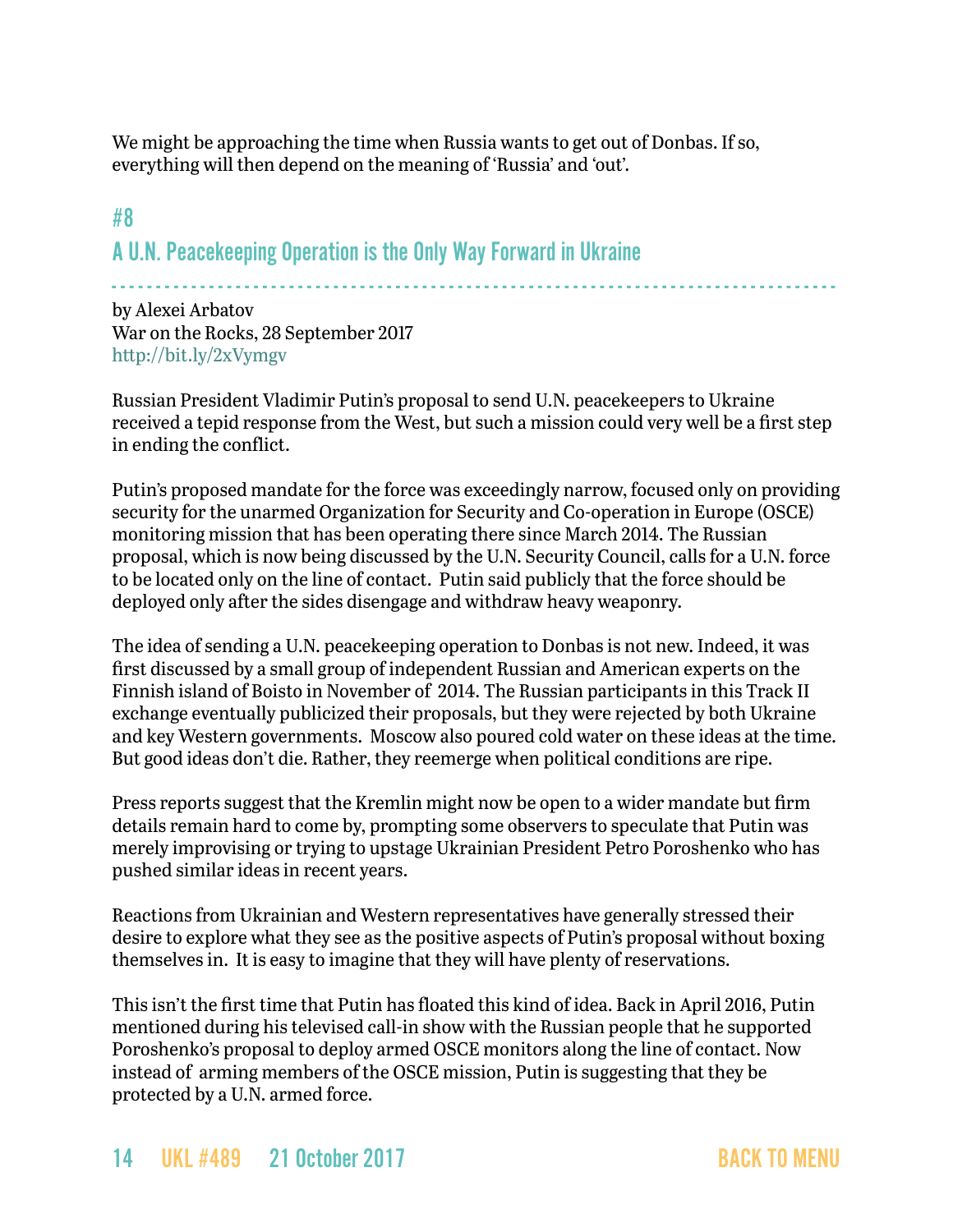The Minsk II ceasefire agreement signed in February 2015 made no provision for such a contingent. Roughly during this same timeframe, Poroshenko had called for the presence of U.N. peacekeeping forces in the Donbas, though he was talking about operating throughout the territory of the self-proclaimed Donetsk and Lugansk People's Republics, not just along the line of contact.

The Minsk II process has been hopelessly stalled on nearly all issues for the past two and a half years. Even though the current level of violence is fairly low at the moment, the ceasefire is regularly violated, with both sides blaming each other. Some of the heavy weapons that were previously pulled back from the demarcation line have returned, and forces from both sides are still deployed in close proximity to each other, raising the likelihood that the conflict could intensify at short notice.

Moscow and its allies in Donbas routinely blame Kyiv for the impasse. They argue that the Ukrainian parliament balked at the political aspects of Minsk II, which called for changing the country's constitution, passing a law on a special status for both Donetsk and Lugansk enclaves, conducting local elections, and instituting an amnesty. Ukraine's internal political calamities and widespread popular fear of the Russian military threat have made it nearly impossible to implement Minsk II's political provisions. There is widespread agreement in Kyiv that implementing Minsk II would be political suicide for the Poroshenko government.

For their part, Ukraine and the West have focused on Russia's military involvement in the conflict. Moscow continues to categorically deny such claims. At the same time, Putin himself has pointed out that there were people "who are following the call of their hearts to fulfill their duty or are voluntarily taking part in hostilities, including in southeast Ukraine." It's clear that those fulfilling this duty aren't doing so empty handed but with heavy weapons and abundant logistical support.

By ratcheting up economic sanctions and various forms of military and political pressure on Russia, the West is trying to get Moscow to end its military assistance to the Donetsk and Lugansk People's Republics. Russia keeps insisting that it's not part of the conflict and that all sanctions are illegitimate. The Kremlin claims that the West's real goal is to bring Russia to its knees yet again and prevent it from defending its legitimate interests on the world stage. Russian officials state that the first order of business for the West should be to put pressure on Kyiv and force it keep up its end of the bargain. Obviously, there are fears in Moscow that any withdrawal of Russian military "volunteers" will lead to the quick collapse of the self-proclaimed republics and encourage Kyiv to try to solve the crisis via military means, just as it sought to do during the summer of 2014.

This is creating a vicious circle. The impasse on the Minsk agreements locks in the sanctions that both Russia and the West have imposed on each other. The deadlock also encourages NATO and Russia to continue a dangerous military build-up and more frequent military exercises. Risky encounters between warships and airplanes are also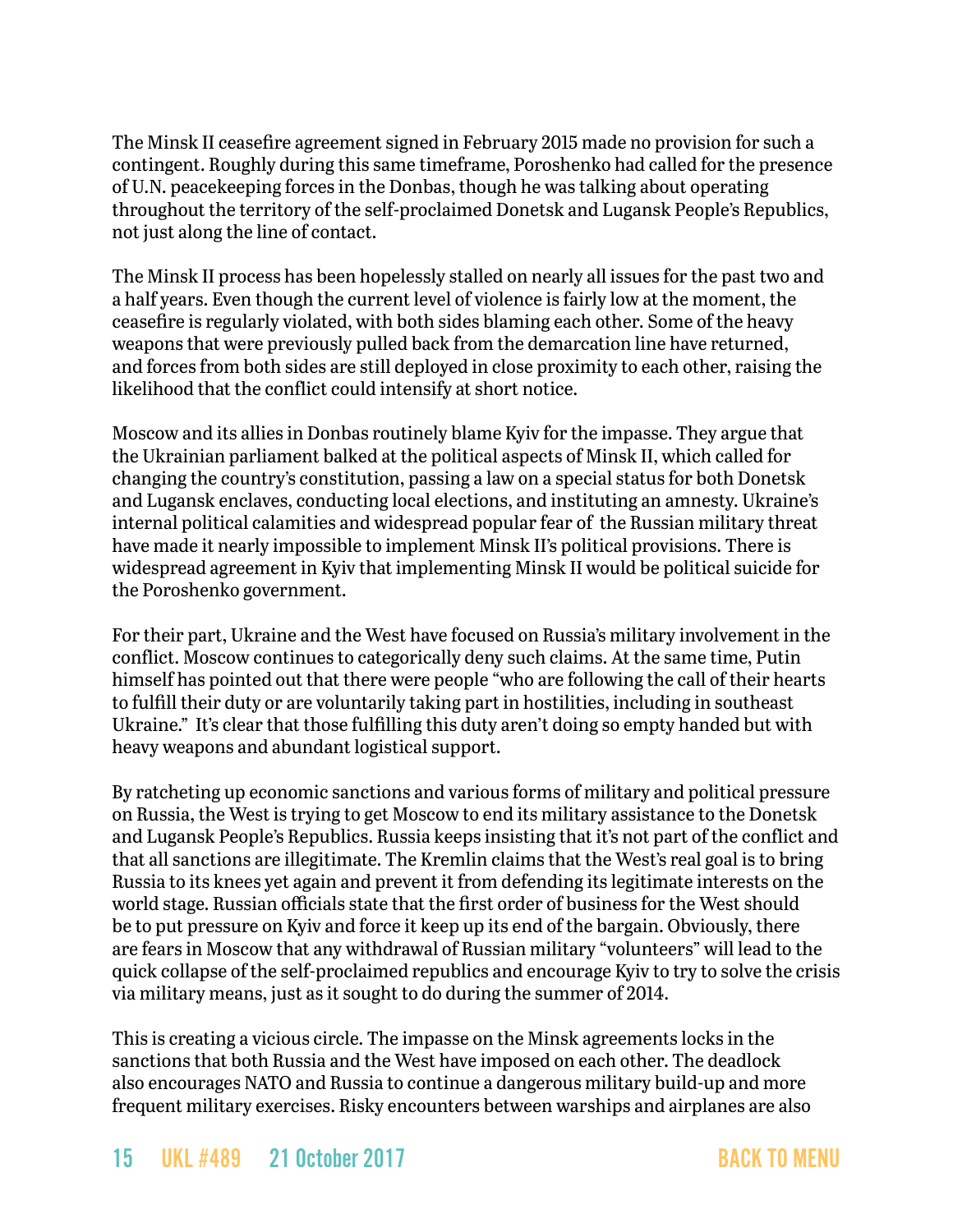increasingly common. As a result, the world has ended up on the brink of a new nuclear and conventional arms race, all at a time when the civilized community of nations should be joining forces to defeat the common enemy of international Islamic terrorism.

Putin's idea of deploying a U.N. contingent along the line of contact in Donbas could become the first step toward ending the crisis, but the idea needs to be expanded and refined. If OSCE observers were defended by U.N. peacekeepers, they would only be capable of defending themselves against small gangs. They would hardly be much use for dealing with artillery shells and incursions by combat troops along the line of contact, nor would they be able to ensure a complete and verifiable ceasefire or the withdrawal of heavy weapons. Such a force would not be powerful enough to prevent either side from restarting hostilities, and any troop contributors would be understandably worried about attacks on U.N. personnel.

A complete cessation of violence in southeastern Ukraine, the essential first condition of Minsk implementation, requires nothing less than a full-scale peacekeeping operation authorized by the U.N. Security Council. That mission would have to include troops from OSCE member countries equipped with armored vehicles, artillery, aviation, and unmanned aircraft. This contingent should have the right and capability to open fire in self-defense, to stop any violations of the ceasefire, and to ensure the pullback of heavy weaponry to agreed distances from the conflict zone.

Such an operation would have to be commanded by either the U.N. Security Council or the OSCE, not NATO or the European Union. The multilateral contingent would not be stationed throughout the Donetsk and Lugansk People's Republics, but rather along the corridor between the two ceasefire lines created by the Minsk I and II agreements (specifically, the lines from which the parties were required to withdraw their heavy weapons). The peacekeeping mission will look a lot less like Kosovo in 1999 than the mission in Cyprus that began in 1974.

Make no mistake: This peacekeeping mission will not lead to the separatist territories returning to Kyiv's control overnight, and — more controversially for Kyiv and the West — the deployment of a Russian contingent to this mission would be a prerequisite for attracting support from Moscow and the leaders of Donetsk and Lugansk. In Moscow, the reestablishment of Kyiv's power over the breakaway territories is a political non-starter, and there are understandable fears that such a move would touch off a downward spiral of violence, revenge-killing, and score-settling. In this light, Russian memories of how NATO peacekeepers failed to prevent pogroms against the Serbs in Kosovo in March 2004 are also hard to dispel.

The cargo and personnel supplying the Russian contribution to the peacekeeping mission would be required to cross the interstate border with Russia under the observation of OSCE inspectors, pending the eventual return of Ukrainian border troops as stipulated under Minsk II. In theory, peacekeepers from other states, including the United States, might also participate, but this would be one of the most important and difficult parts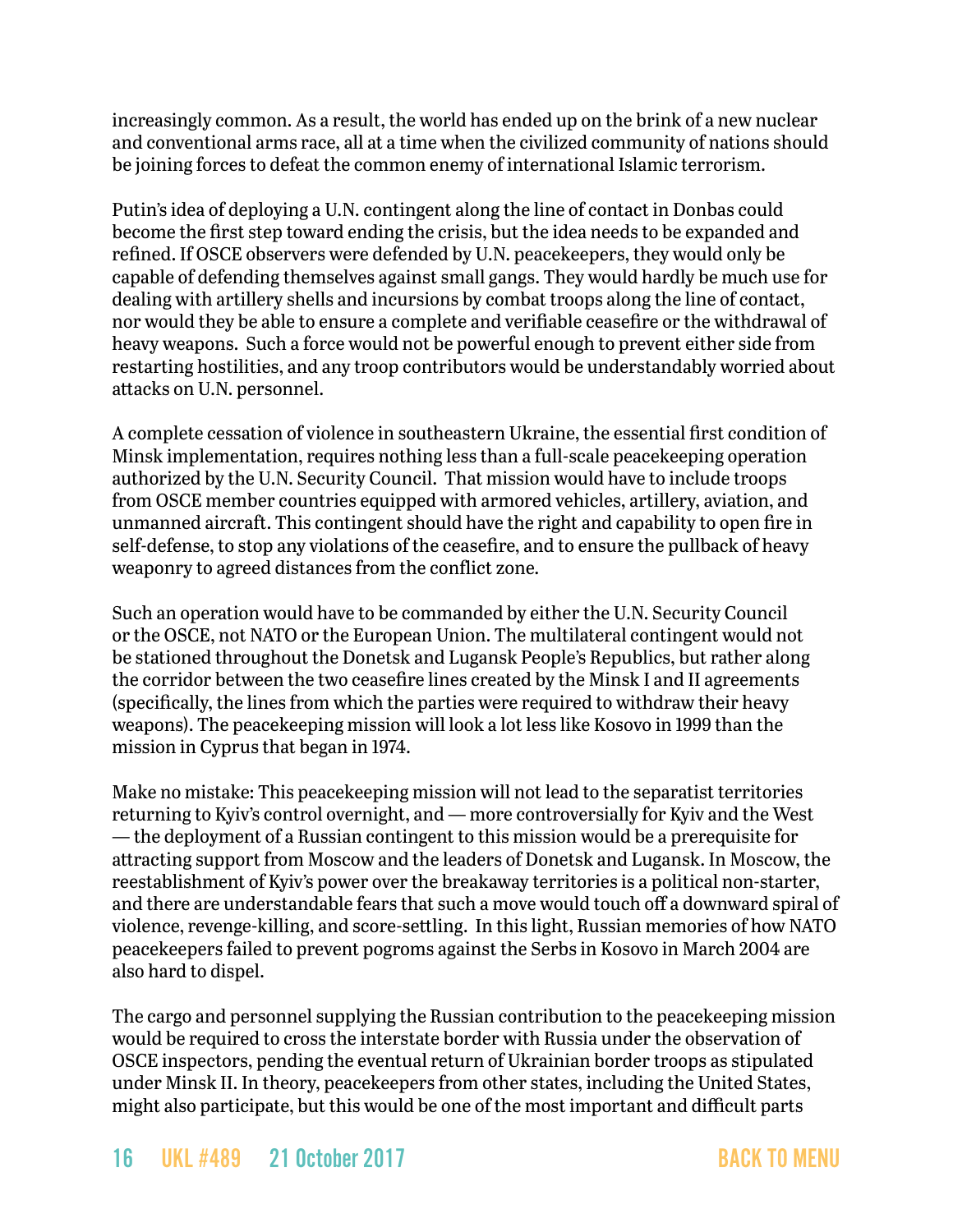of the mandate to negotiate. At the same, the official Russian military presence would be very different from what it is now: It could no longer be seen as actively supporting separatists but be aimed at preventing the resumption of combat operations by either side.

The carrot to secure Moscow's political support has to be an agreed roadmap for sanctions relief that would begin as soon as the U.N. peacekeeping force becomes operative. (Admittedly, recent Congressional action to codify existing U.S. sanctions on Russia may complicate matters considerably for the Trump administration's, given the current political atmosphere in Washington.)

Obviously, all these steps can only work if restoring peace is actually the parties' predominant objective. This is an important reservation, since political forces pursuing other interests are involved in the conflict on all sides, and some of them may believe that they would benefit from an expansion of the fighting and of the confrontation between Russia and the West.

This should be a large-scale U.N. operation requiring political will on all sides, significant costs, and a serious organizational effort. It seems reasonable to expect that any idea along these lines will draw strong opposition, not least the charge that this approach could lead to a frozen conflict in eastern Ukraine.

Of course, there is nothing good about a frozen conflict, but it is worthwhile to assess the realistic rather than imaginary alternatives. For more than three and a half years, opposition to freezing the conflict has become a default position in both Ukrainian and Western policy circles. But Russia's military escalation dominance is hard to overlook, and the Kremlin has demonstrated repeatedly that it is not prepared to let the separatists lose militarily.

If left to its own devices, the situation in eastern Ukraine is unlikely to improve, creating a real danger of further fighting and suffering by innocent civilians. The current military, political, and economic confrontation between Russia and the West could become permanent and lead to a new Cold War. In the worst-case scenario, there is a high enough probability of a return to large-scale combat operations in Ukraine and neighboring regions that directly involve Russian and, potentially, NATO forces. The effort and costs of a well-conceived peacekeeping operation pale in comparison with such grim prospects.

There is probably no other way to solve the Ukraine crisis, given current political realities. Three years of declarations, diplomacy, military moves, and sanctions have not brought stability let alone positive results. As the old saying goes, "However beautiful the strategy, you should occasionally look at the results."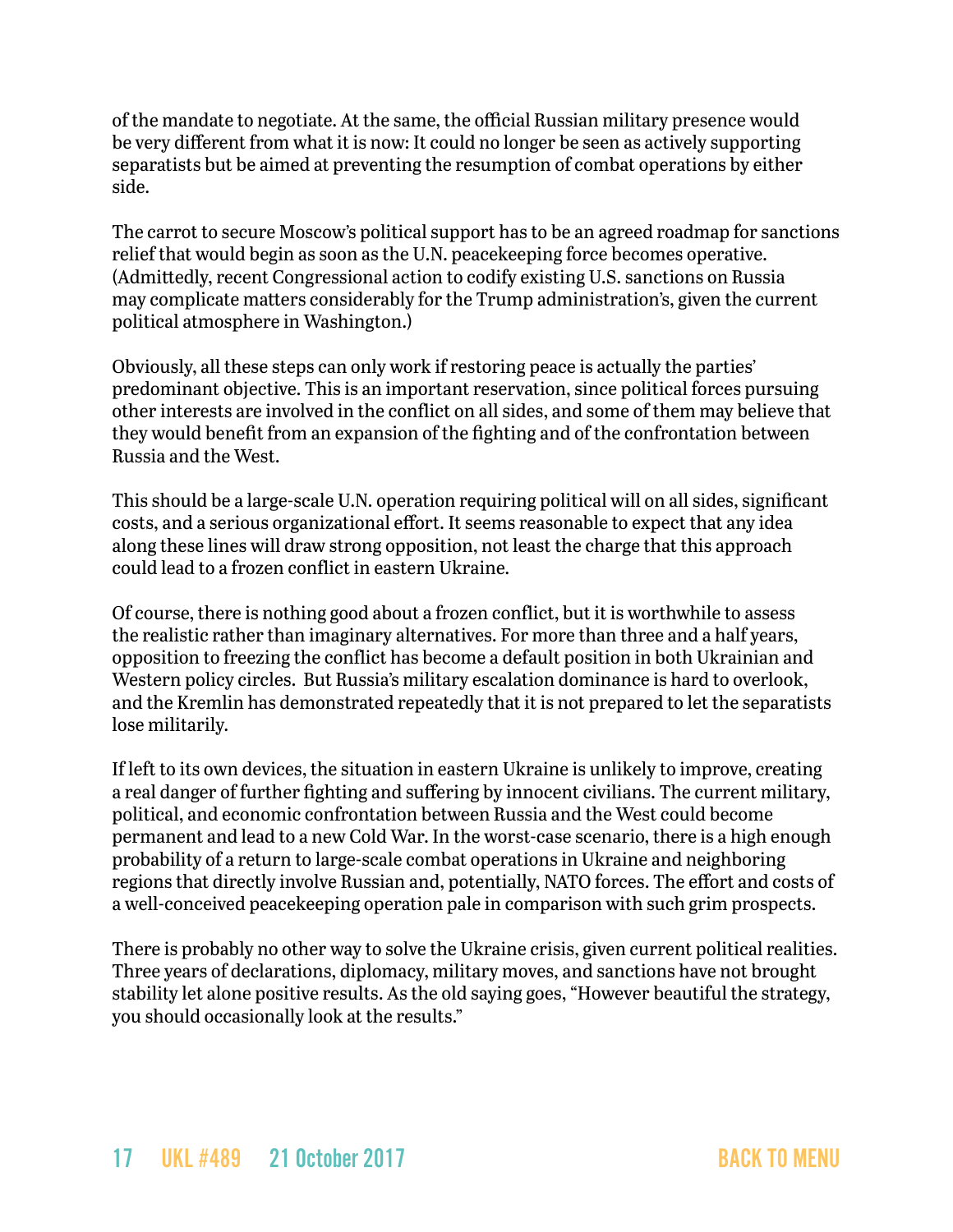A U.N. peacekeeping operation would not imply renegotiating the Minsk II agreement. Instead, it would be a vehicle for allowing the parties to meet their obligations and move on to resolve broader problems of Russian-Ukrainian relations and Moscow's deeply troubled relationship with the West.

What's in it for Ukraine? Peace on its eastern borders would be guaranteed by an international military force operating under a U.N. mandate, which would put to rest any fears (real or imagined) of a Russian military invasion or further Russian support for separatist activities. That opens the door for Ukraine to focus its energies on long-overdue domestic reforms and integration with the European Union (Indeed, Cyprus marched down a similar path after 1974.) Eventually, economic, political, and humanitarian contacts between the two enclaves and the rest of Ukraine will hopefully be restored as envisioned under Minsk I and II. Ukraine's sovereignty and territorial integrity would be restored (with the exception of Crimea, which is a separate subject and needs to to be postponed for the foreseeable future).

For its part, Russia would get sanctions relief and a guarantee against Ukrainian attempts to resolve the Donbas problem by force and would have to withdraw its "volunteers," along with their weapons and equipment (as stipulated by Minsk II). The long-delayed implementation of the political aspects of Minsk II would provide Donestk and Lugansk with considerable autonomy and the right to develop economic and other types of cooperation with Russia. Eventually, restoration of centuries-old economic and humanitarian ties between Russia and Ukraine might become possible. It is conceivable that Moscow might be able to leverage such a settlement of the conflict to secure some form of assurance about Ukraine's neutral status, but this heavily freighted issue probably needs to be deferred until much later on.

Members of the older generation can remember that it took decades and the herculean efforts of many people of different countries to end the Cold War. These people didn't always like each other, and, in many cases they held profound mutual grievances. But they also had the right sense of political priorities and of the possible costs of failure. It is high time to start working along this line without delay before a new Cold War and arms race gain momentum for the decades ahead.

# <span id="page-17-0"></span>#9 The Trouble With Arming Ukraine

- - - - - - - - - - - - - - - - - - - - - - - - - - - - - - - - - - - - - - - - - - - - - - - - - - - - - - - - - - - - - - - - - - - - - - - - - - - - - - - - - by Rajan Menon and William Ruger Foreign Affairs, 11 October 2017 <http://fam.ag/2xIX4MZ>

 "It's long past time for the United States to provide Ukraine the lethal defensive assistance it needs to deter and defend against further Russian aggression," said Senator John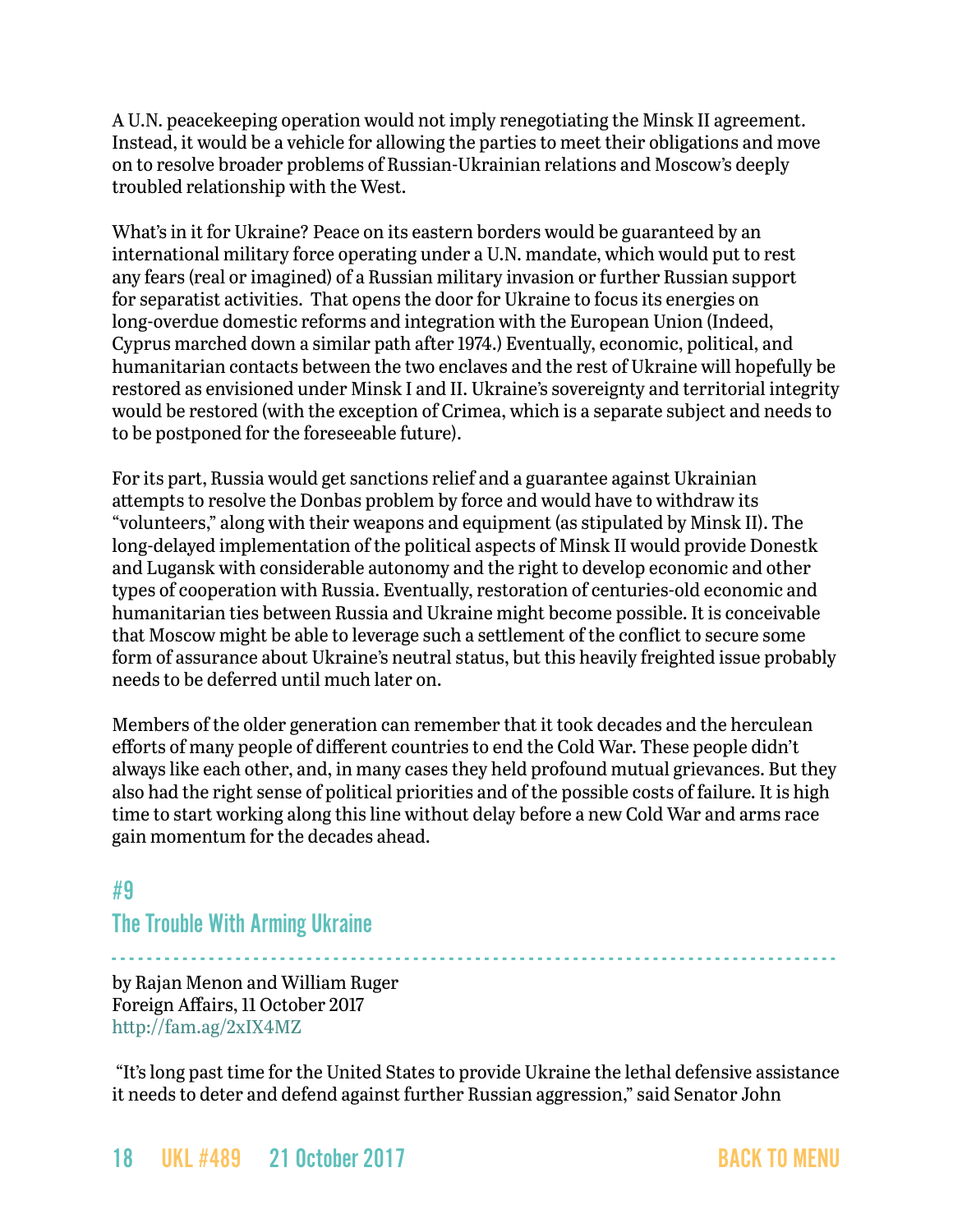McCain (R-Ariz.) in August—and not for the first time. McCain is arguably the most influential person in Congress on national security matters, so his words carry weight. But his is hardly a lone voice. Others, including John Herbst, who was U.S. ambassador to Ukraine from mid-2003 to mid-2006, and Alexander Vershbow, an experienced American diplomat and deputy general secretary of NATO from early 2012 until October 2016, agree with McCain. So do former President Bill Clinton's deputy secretary of state, Strobe Talbott, and a cluster of diplomatic and national security luminaries, who came out of the gate early on this issue in a report released in 2015.

The efforts of these individuals haven't been in vain. U.S. President Donald Trump will soon decide whether to implement their proposal, and key members of his national security and military team favor doing so, according to recent statements from General Joseph Dunford, chairman of the Joint Chiefs of Staff, and Kurt Volker, Trump's top negotiator on the Ukraine crisis. Defense Secretary James Mattis has confirmed that the option was being "actively reviewed."

Those who call for sending lethal arms to Ukraine (the United States and some of its NATO allies already train Ukrainian troops, and the United States has been providing nonlethal arms to Ukraine to the tune of \$300 million in 2016 alone) claim that American weaponry will strengthen Kiev's hand and compel Russian President Vladimir Putin to negotiate a just political settlement that ends the war in Ukraine's Donbas region.

They're misguided. Worse, their proposal could be dangerous, for Ukraine and the United States.

Arming Ukraine won't make Putin cry uncle. Past experience—notably Moscow's steppedup intervention to save its Donbas clients in the battles for Ilovaisk and Novoazovsk in 2014 and 2015 and Debaltseve in 2015—suggests that Putin will continue to reinforce Russia's proxies, especially if they suffer setbacks at the hands of better-armed Ukrainian troops.

Because Russia and Ukraine share a border, Putin can send forces and weapons to the battlefield far faster than the United States can resupply Ukraine. Most importantly, Ukraine matters far more to Russia than to the United States. Indeed, even the advocates for arming Ukraine disavow any intention to send American troops to fight for the Ukrainians, knowing full well that such a recommendation would doom their efforts.

By contrast, Putin hasn't hesitated to order Russian troops into battle in the Donbas, where many have been killed. His popularity ratings nevertheless remain sky-high. Eighty-seven percent of Russians support his handling of foreign affairs—about the same as did in 2014. There is no evidence that the war in Ukraine has dented Putin's popularity, let alone enabled opposition leaders to mobilize support against his government. Yet proponents of providing Ukraine lethal arms suggest that because of the bite of Western sanctions and Russians' mounting unhappiness with the war, Putin desperately wants to escape what they portray as the Donbas quagmire.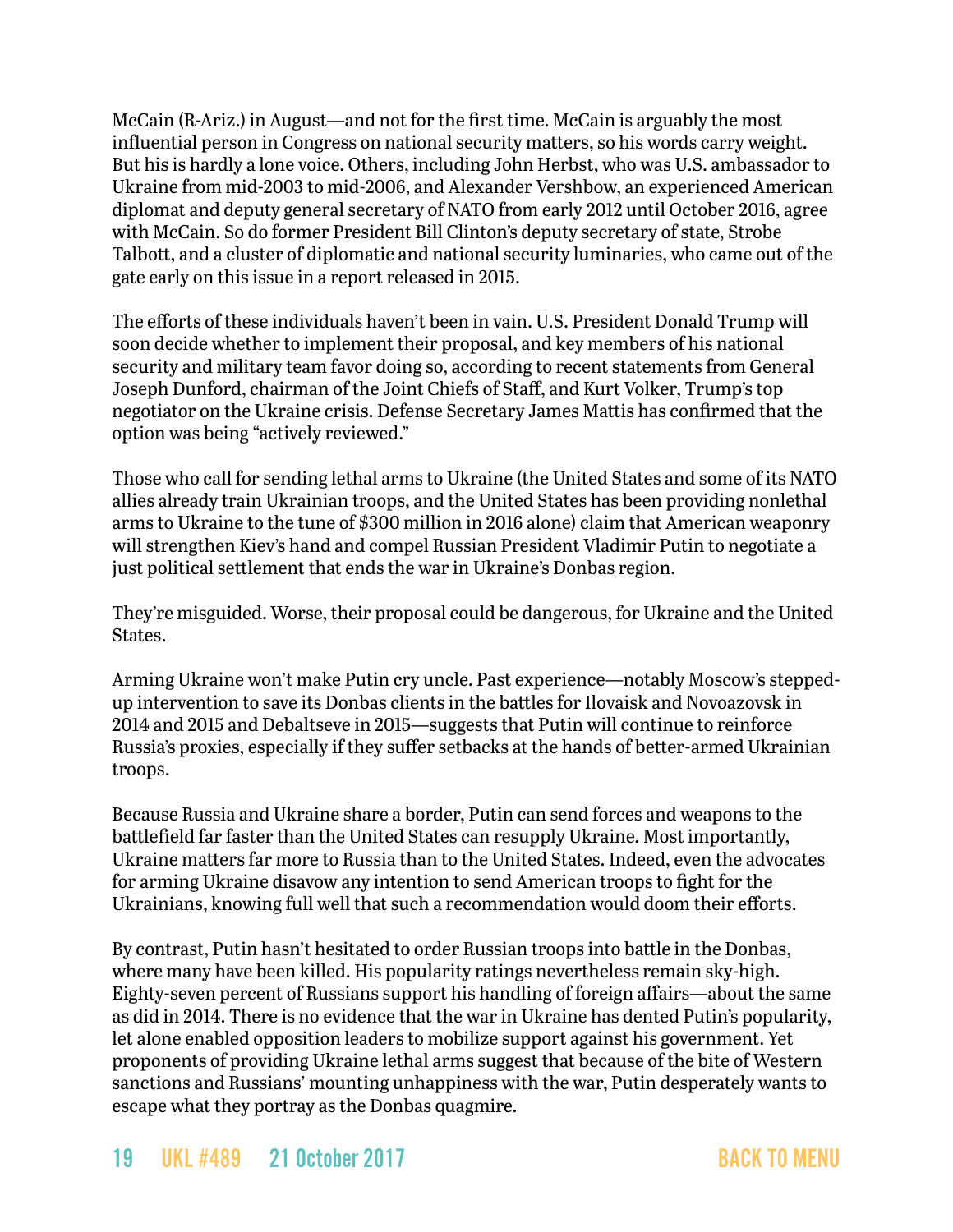In fact, although Russia has now endured political isolation and Western economic penalties for over three years as a consequence of Putin's annexation of Crimea and instigation of the war in eastern Ukraine, he has not made a single significant concession or shown any inclination to sacrifice the Donbas insurgents. Instead, he has stuck by them and, as his military escalations in 2014 and 2015 show, bailed them out when necessary.

The proposition that Putin won't be provoked by a U.S. decision to send lethal arms to Ukraine amounts to a hunch. It's not supported by evidence, and Putin's past behavior contradicts it. This is not a minor point: if he does ramp up the war and the Ukrainian army is forced into retreat, the United States will face three bad choices.

The proposition that Putin won't be provoked by a U.S. decision to send lethal arms to Ukraine amounts to a hunch.

First, Washington could pour even more arms into Ukraine in hopes of concentrating Putin's mind; but he can easily provide additional firepower to the Donbas insurgents. Second, it could deepen its military involvement by sending American military advisers, or even troops, to the frontline to bolster the Ukrainian army; but then Russia could call America's bluff. Third, the United States could decide not to respond to Russia's escalation given the geographical disadvantage and the limited strategic interests at stake. That would amount to backing down, abandoning Ukraine, and shredding the oft-repeated argument that American and European security hinges on the outcome of the Donbas war.

Proponents of arming Ukraine say that things will never reach this point because their goal is merely to force a political settlement that's acceptable to Ukrainians and ends a war that has killed some 10,000 people. The point, they insist, isn't to empower Kiev to crush the Donbas rebels, and they dismiss the possibility that an American-armed Ukraine might be emboldened to attempt just that.

Yet in a speech at West Point in September, Ukrainian President Petro Poroshenko declared that his intent was precisely to retake the Donbas (a point that he also made earlier in July and again in October), and he noted that American weapons would help him succeed. Surely, Poroshenko's words matter more than breezy assurances from those pushing to arm Ukraine.

The supporters of arming Ukraine also shortchange that country's military capabilities. The Ukrainian army has nearly doubled in size, from 130,000 in 2014 to 250,000 today, and is now one of Europe's largest. In 2018, Ukraine's military spending will increase by a quarter to \$6.3 billion (or five percent of GDP), more than double the 2014 figure.

In addition to the increases in defense spending and the size of its army, Kiev has taken other steps to beef up its security. The draft was reinstituted in 2014. Ukraine has been improving its command, control, surveillance, and intelligence network and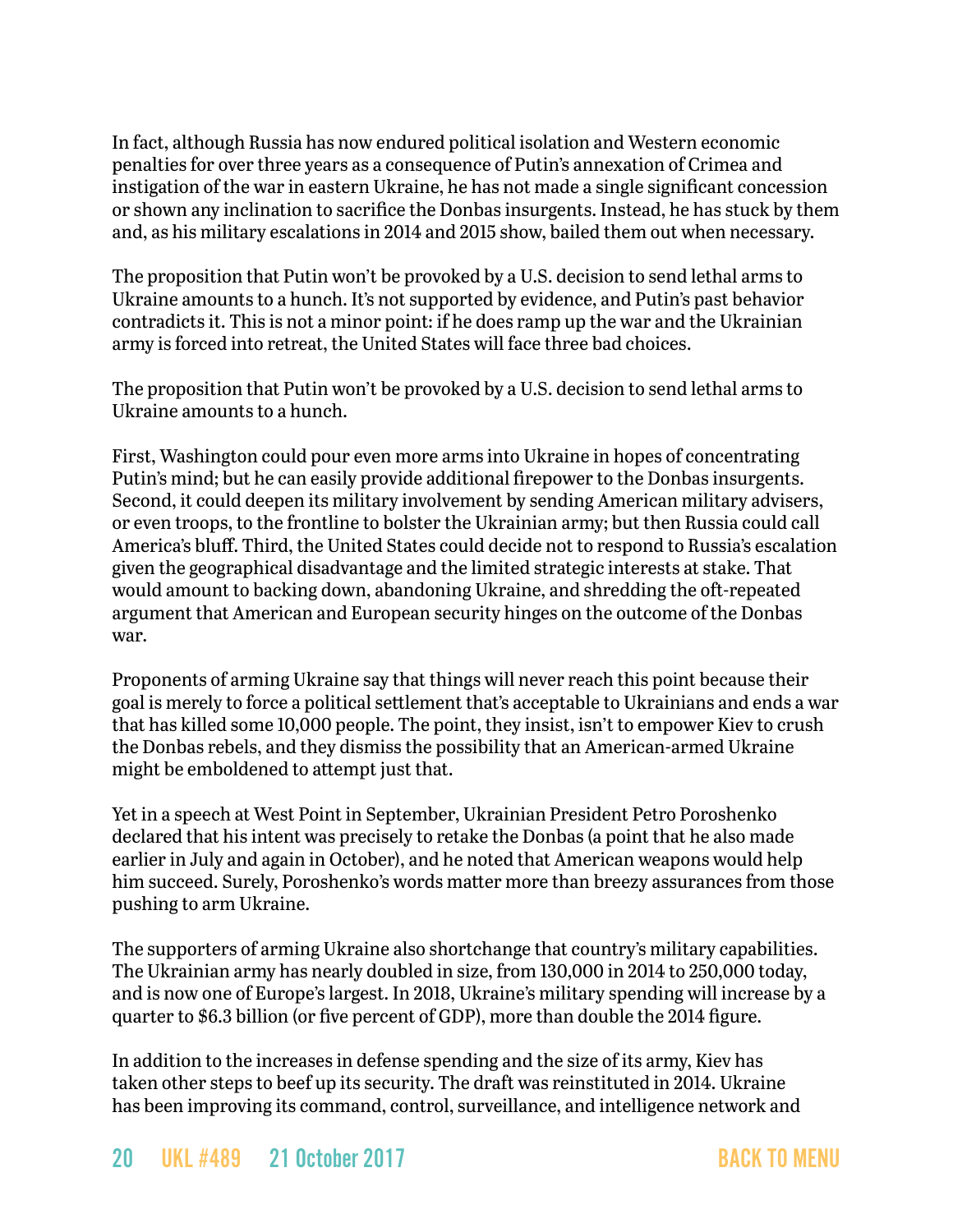acquiring more, and better trained, special operations forces. With help from NATO's Comprehensive Assistance Package, which was adopted in 2016, it is revamping the administration of its armed forces.

True, there are many obstacles to transforming Ukraine's military, corruption among them. The goal of bringing it up to NATO standards by 2020 may amount to wishful thinking. And progress will be slow under the best of circumstances. Yet the Ukrainian army of today is certainly not what it was in 2014—a shell.

What's more, Ukraine is no slouch in building weapons. Ukroboronprom, the state weapons manufacturer, employs 80,000 people and oversees 21 affiliates, and there are some 36 private Ukrainian defense firms besides. Ukraine makes advanced tanks, armored amphibious vehicles, aerial refueling tankers, transport aircraft, laser-guided anti-tank missiles (which get top billing in proposals to arm Ukraine, never mind that Ukraine makes the Corsar and Stugna-P laser-guided ATGMs), and long-range earlywarning radars. Moreover, Ukraine was the world's ninth-largest arms exporter from 2012 to 2016. It earned over \$500 million selling arms last year and a total of \$11 billion since it became an independent country. In short, the clamor to arm Ukraine may have less to do with its dire need for weapons than with drawing the United States deeper into the conflict.

Supporters of arming Ukraine insist that this move is also essential for reassuring NATO and preserving Europe's peace. Yet the proposition that the United States should risk getting enmeshed in a war on Russia's doorstep to soothe its skittish NATO states makes no sense. Article V of the pact's treaty already provides that a member that comes under attack will be defended, with military force if needed. Moreover, although Trump declared NATO "obsolete," he later reversed himself, and there is every reason to believe that his administration remains committed to the transatlantic alliance.

If NATO truly seeks to become stronger and Europe is indeed so vulnerable and edgy, the alliance's wealthy European members should take some big steps at home, such as boosting defense spending. Although some have, many have not. The alliance's figures show that only five of its 27 European states now spend two percent or more of their GDP on defense, the target accepted in 2006. NATO's European members also have much work to do on other fronts. These include reducing duplication in the production of major armaments and increasing inter-operability and the capabilities for the rapid deployment of forces to the battlefield. Substantial progress in these areas, not reassurances about Washington's dependability as demonstrated by the dispatch of American arms to Ukraine, are what the alliance needs.

The case for arming Ukraine also tends to be made in a vacuum, never mind that what the United States does in Ukraine could determine what Russia does elsewhere. Moscow could respond by putting more pressure on the Baltics, acting as a spoiler in North Korea or Iran, or even arming the Taliban (that would be an ironic turn: in the 1980s, the United States bled the Soviets by arming the Afghan mujahideen). If these outcomes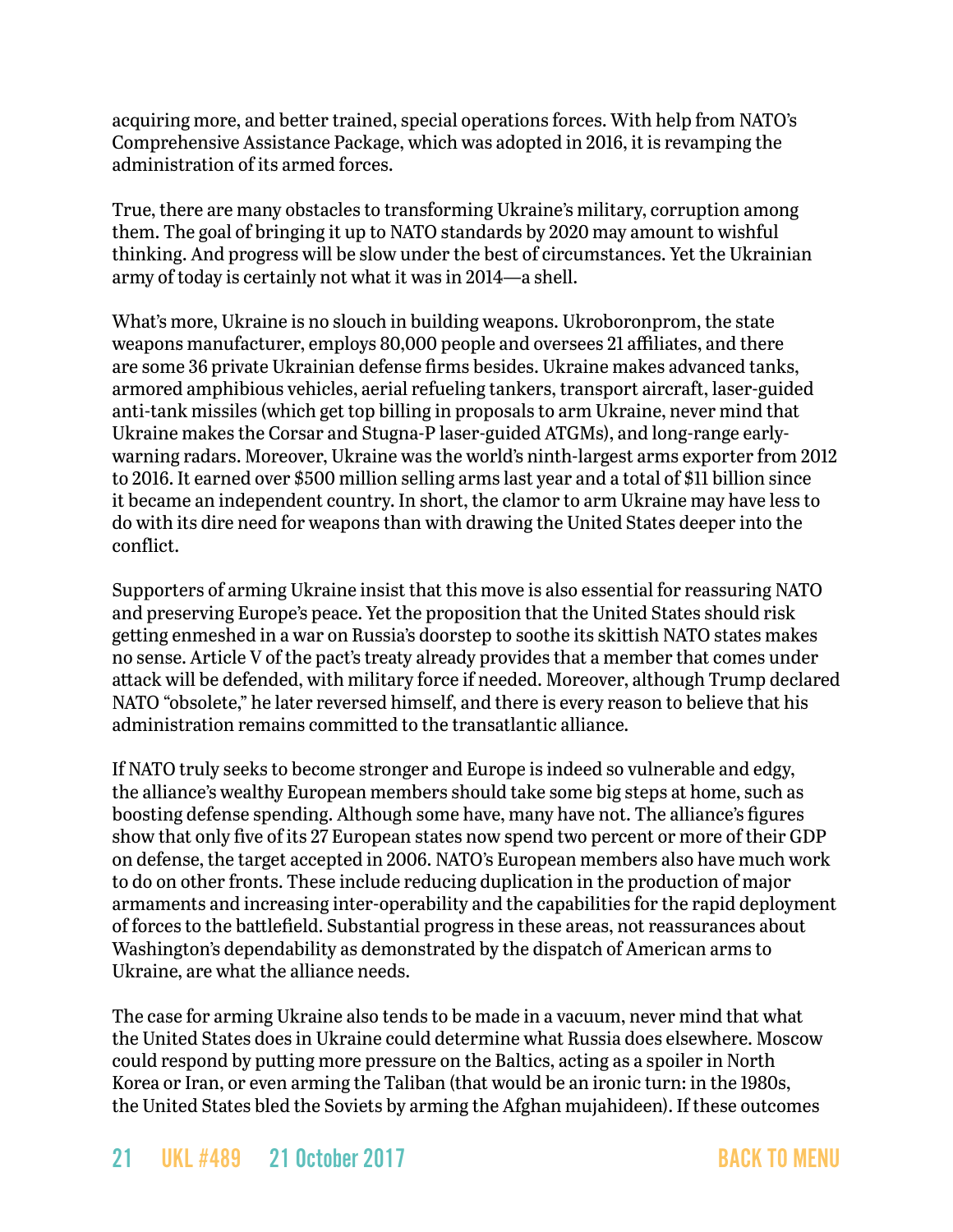seem impossible, consider the United States' awful record in foreseeing the effects of its military moves. In Vietnam, Kosovo, Afghanistan, Iraq, and Libya, adversaries didn't respond the way Washington anticipated, or there were dangerous unintended consequences. Russia, for its part, surprised the United States by sending its troops into Georgia in 2008, Crimea in 2014, and Syria in 2015.

All in all, the plan to pressure Putin by providing Ukraine lethal arms is strategically flawed. Worse, it could prove reckless.

### <span id="page-21-0"></span>#10

### The Real Danger of Sending U.S. Arms to Ukraine

- - - - - - - - - - - - - - - - - - - - - - - - - - - - - - - - - - - - - - - - - - - - - - - - - - - - - - - - - - - - - - - - - - - - - - - - - - - - - - - - - by Brian Milakovsky National Interest, 28 August 2017 <http://bit.ly/2l4NOBI>

In 2015, after spending several months in the frontline zone I wrote that Ukraine desperately needs a "lousy peace" and not an arms race. Two years and several thousand deaths later, the idea of supplying Ukraine with U.S. arms has resurfaced.

As a humanitarian worker whose greatest desire is to see the intolerable misery of Ukrainian civilians come to an end, I grapple with these questions: Would American arms increase the price of Russian aggression, causing Moscow to scale back its military project in the Donbass and saving civilian lives? Or would they incite a new round of escalation and a flood of new arms into the region?

The stakes of this question are incredibly high for Donbass civilians. With both sides placing their heavy artillery adjacent to residential areas (according to the head of the Organization for Security and Co-operation in Europe (OSCE) monitoring mission in the region), every escalation means more death and destruction for a population already traumatized by three years of war and civil strife.

I get no pleasure from the idea of Ukrainian soldiers, the men and women I see every day at checkpoints, being outgunned by Russian-armed separatists and the barely concealed Russian army. But while I hope that anti-tank Javelin rockets be used to hold Russian aggression at bay and save civilian lives, I believe we must consider other scenarios of how the addition of U.S. arms could affect this conflict.

Russian aggression is the fundamental cause, and every move Ukraine makes (defensive or offensive) is inherently a reaction to it. But this does not necessarily mean that Russia is the source of each new spike of violence in the conflict zone. I travel to frontline towns several times a week, and frequently ask residents which side starts the exchanges of artillery that crisscross above their heads. The general answer is "sometimes this side,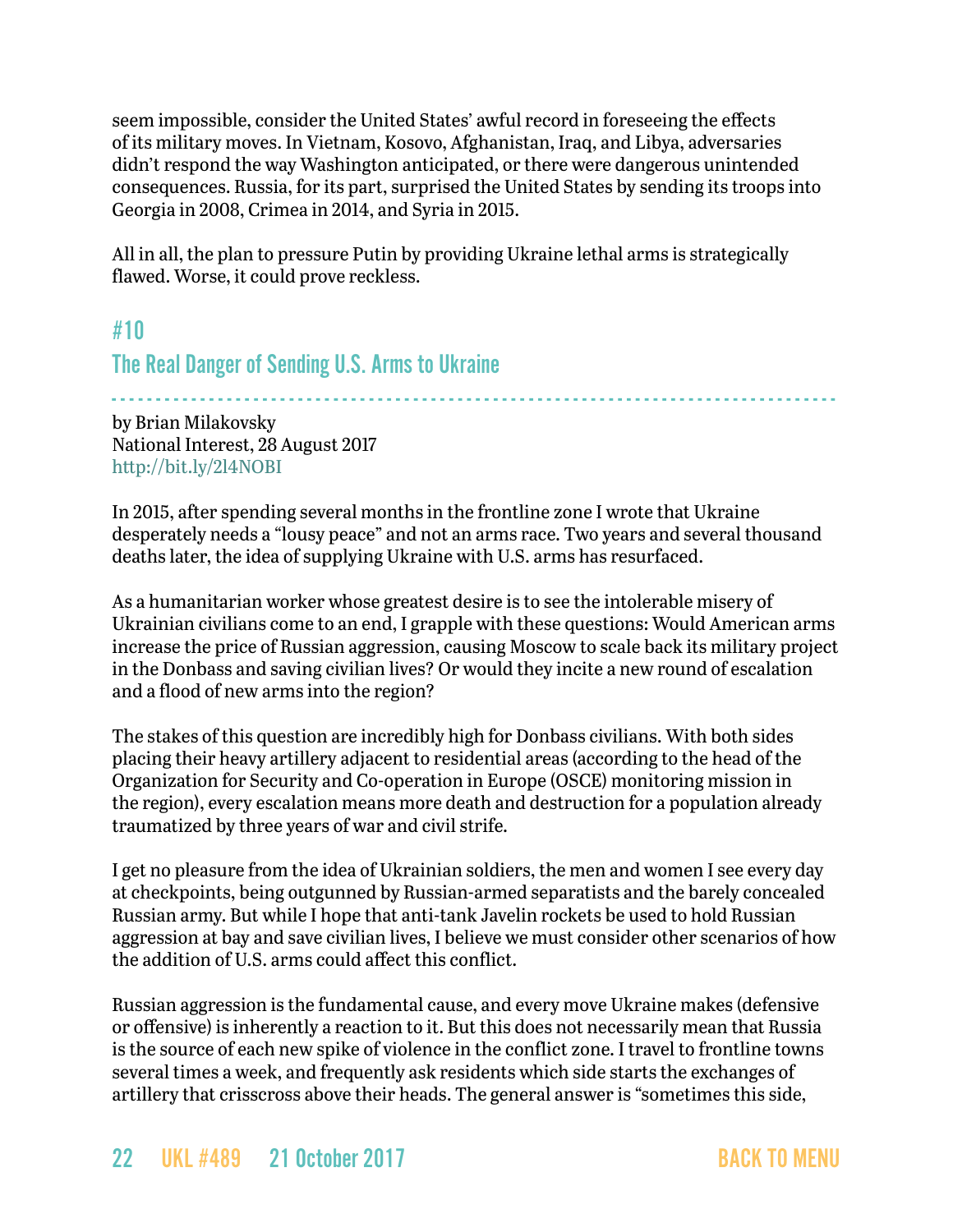sometimes that." You can get the same conclusion from following the technically detailed but judgment-free patrolling reports by the OSCE.

There is reason to believe that the two largest escalation events so far in 2017 began with a "creeping offensive" by Ukrainian forces to improve their positions along the frontlines. This is an understandable move for soldiers pinned under enemy fire in vulnerable positions, but it may have triggered the massive firefights near the Svitlodarsk Bulge and between the warring sides in Avdiivka and Donetsk that took a dozen civilian lives and spread destruction on both sides of the front. Importantly, almost none of the advances were sustained.

A Ukrainian battalion commander told Radio Free Europe/Radio Liberty how his soldiers snuck into a no-man's-land village outside Svitlodarsk called Novoluhanske and set up positions near the main employer, a pig farm. That night the separatists understood what had happened and began shelling the Ukrainian forces—and the farm, which was badly damaged as shelling continued into May. Just a small stretch of gardens separates the farm from the village, which itself has come under fire.

I have spent much time in that area. In the winter of 2014–15 residents lived through the hellish "artillery duel" when the separatists and Ukrainian army pounded each other's towns with shells and rockets. Later I helped re-equip a bombed and looted kindergarten and replace the shrapnel-scarred roof of the community center. The idea of death flying into these towns again, after they have slowly pieced together a normal life and gathered money from parents to hold the kindergarten pageant, overwhelms me.

I am not suggesting that the Ukrainian forces as the sole guilty party in the continuing violence, especially considering Russia's fundamental aggression. But whereas the creeping offensive was well discussed in Ukrainian media and even bragged about, I worry whether advocates are considering it when they calculate how U.S. arms will be used. And while we might recognize the basic moral right of the Ukrainian army to reclaim occupied land, our government has also repeatedly stated its commitment to the Minsk accords, which commit Ukraine and the separatist forces to (thus far unsuccessful) de-escalation.

Many voices in the government and press have been telling the Ukrainian people for three years that U.S. arms will be a game changer. One parliamentarian and military volunteer claimed that "with American weapons, we'll push the Russians back to Siberia." Also, a military commander recently told the *Daily Signal*, "If the U.S. sends weapons, it would completely change the war the next day." Given these claims, Kyiv might feel it must capitalize on the arms transfers to shift the balance on the front. The Pentagon is considering providing Ukraine with Javelin anti-tank rockets, which are considered defensive. But such weapons could be used to cover an advance into the separatist-held territories defended by Russian tanks.

Some might hope that a Ukrainian advance would bring a conclusion to the war. But that is unlikely to be the result of any such offensive, be it creeping or galloping. In August,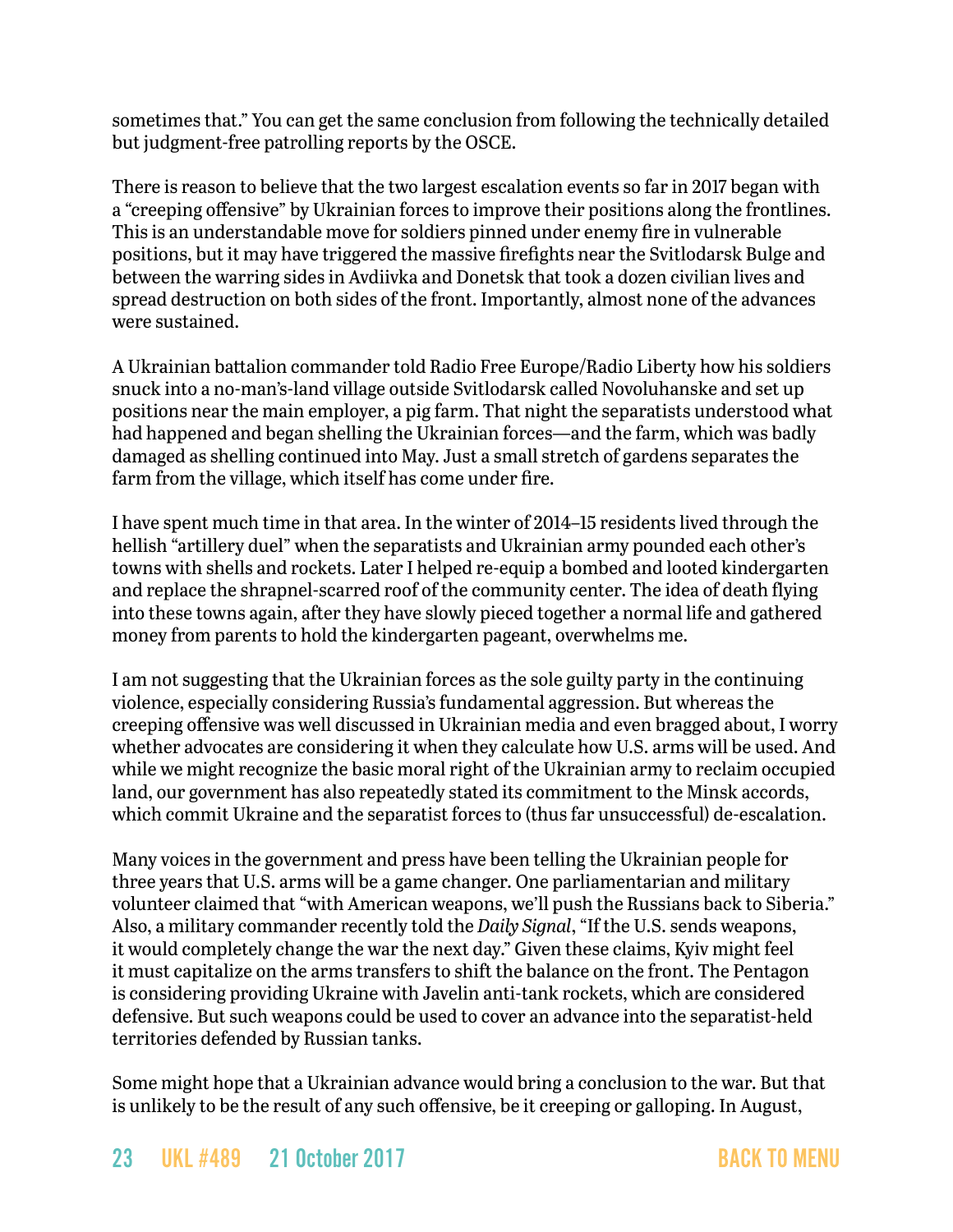2014 the Ukrainian army drove deep into the so-called "People's Republics," cutting Donetsk off from Luhansk and beginning to encircle them along the Russian border. The civilian casualties were awful as both sides reduced villages and city districts to rubble. I thought to myself, "This is horrific, but if it brings this war to an end, maybe it's for the best."

It didn't. Most observers agree that the tide was turned by massive, direct Russian military intervention, which threw back the Ukrainian forces and culminated in the death of hundreds of Ukrainian soldiers at the Ilovaisk encirclement. Five months later Russia's direct involvement again shifted the military balance, allowing the separatists to occupy the strategic and nearly destroyed cities of Debaltseve and Vuhlehirsk.

Would a Ukrainian advance produce a different outcome today? A year ago Elena Racheva from the independent Russian newspaper *Novaya Gazeta* interviewed soldiers and civilians on both sides of the frontlines. She reported on the mutual military buildup and the itchy desire of frontline troops on both sides to go on the offensive. This would set off a bloodbath, she wrote, "And if war returns, no one that I talked to will remain alive."

Evgeny Shibalov, an activist who provided emergency humanitarian assistance to his neighbors in Donetsk before being deported by the separatist authorities, related to me that in the first artillery exchanges on the outskirts of Donetsk ambulance records showed one military death to twenty-five civilians. As the sides have settled into more defined positions that civilian casualty ratio has dropped considerably. But Shibalov is deeply unnerved by frequent talk in Kyiv and the Ukrainian media about emulating Operation Storm, a military operation conducted by the NATO-backed Croatian and Bosnian forces that drove Serbian separatists from the Krajina region. The modest arms transfers proposed by the Pentagon are unlikely to inspire the Ukrainian army to make such a bold assault, but any significant move to redraw the frontline could incite the kind of massive civilian casualties not seen since the terrible summer of 2014.

We also must consider how Moscow will interpret the "language of force." Proponents of arming Ukraine claim it will send home more dead Russian soldiers, thus demonstrating to Putin that he cannot prop up the separatists with impunity. Seeing this U.S. resolve, he will reduce Russian provocations in Ukraine. But perhaps if we are underestimating the tolerance of Putin and his elite for the death of their soldiers and the numerous Ukrainian and Russian "volunteers" in the frontline trenches. I lived in Russia for the first year and a half of the Ukraine crisis and experienced the totality of Moscow's information campaign. I left believing Putin had staked his legitimacy with the Russian public on this confrontation with America. Military defeat or even significant military setback for the separatists would be defeat for Moscow, only compounded onto a geopolitical scale.

I fear that Putin's understanding of the language of force will be entirely different. Regardless of the actual impact of Javelin rockets, he could regard U.S. arms transfers as a symbolic test of who dictates conditions in the Donbass warzone. He could counter with a new wave of military hardware to demonstrate his resolve. The result could be a miniature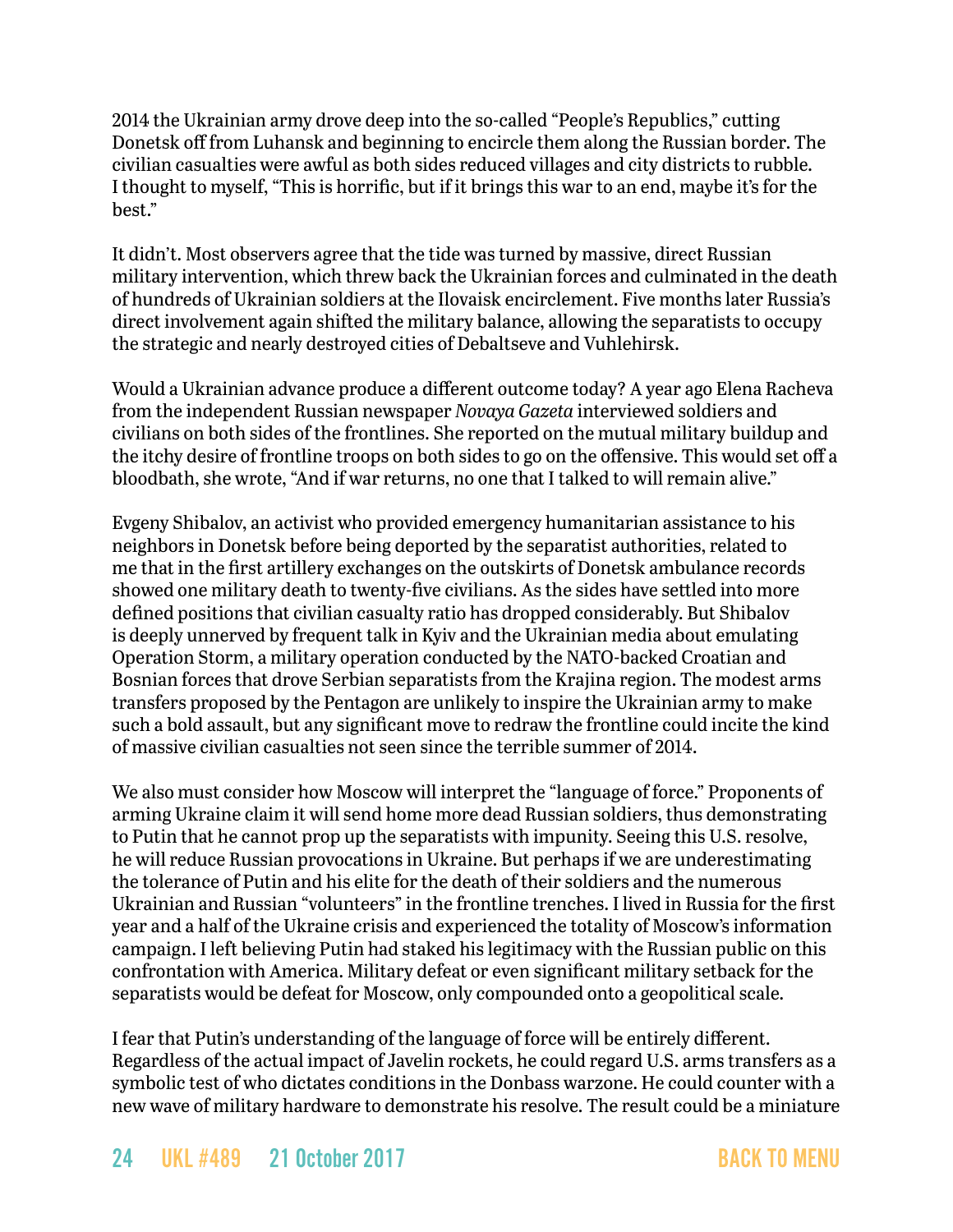arms race with lots of artillery being fired symbolically into the homes of living, breathing Donbass civilians.

And that means death and shattered lives, destroyed homes and livelihoods, and descent into basement bomb shelters and root cellars—where hope for a normal life rots in the dark.

Two years of working in frontline communities has shown me that while the current status quo is awful, civilians have so much to lose. I visited the towns near the Svitlodarsk bulge for the first time in March 2015. Gaping windows, cratered walls and smashed storefronts greeted the eye everywhere. Many whitewashed little houses were blasted into rubble. Today, with the efforts of Ukrainian volunteers, international NGOs and competent administrators the scars of war are barely visible. Small factories and workshops are re-opening and looking for workers.

In Stanytsia Luhanska, the rural suburb of Luhansk that was ruthlessly shelled by both sides, small farmers are returning from refuge elsewhere in Ukraine or Russia, filling in bomb craters in their massive gardens and repairing destroyed greenhouses. They sell their tomatoes and cucumbers through the "border crossing" to Luhansk, using the proceeds to fix their homes and repay debts accrued from two years without a harvest. "Of course we want to live like we did before the war," I constantly hear. "But the way it is now, we can survive. Just so that the war doesn't come back."

I know many proponents of sending arms to Ukraine sincerely believe it will check Russian aggression and save lives. If the sales go forward and it indeed helps reduce violence in the frontline zone, I will be delighted to have been wrong. But if this move instead triggers escalation and subjects Donbass civilians to a new round of death and misery, will proponents still be paying attention?

# <span id="page-24-0"></span>#11

### Extrajudicial Violence in Donbas and Its Consequences for Ukraine

- - - - - - - - - - - - - - - - - - - - - - - - - - - - - - - - - - - - - - - - - - - - - - - - - - - - - - - - - - - - - - - - - - - - - - - - - - - - - - - - - by Serhiy Kudelia PONARS Policy Memo, October 2017 <http://bit.ly/2ywOwLc>

*Serhiy Kudelia is Assistant Professor of Political Science at Baylor University.*

On May 7, 2015, three servicemen of the Ukrainian armed forces went on a mission to find separatist collaborators in Sartana, a small town in the Donetsk region. They forced one randomly detained suspect into the trunk of their car, took him to a clandestine interrogation site in the nearby town of Hnutove, and asked him to list all known separatists. After the suspect repeatedly refused, he was brutally beaten and left dying on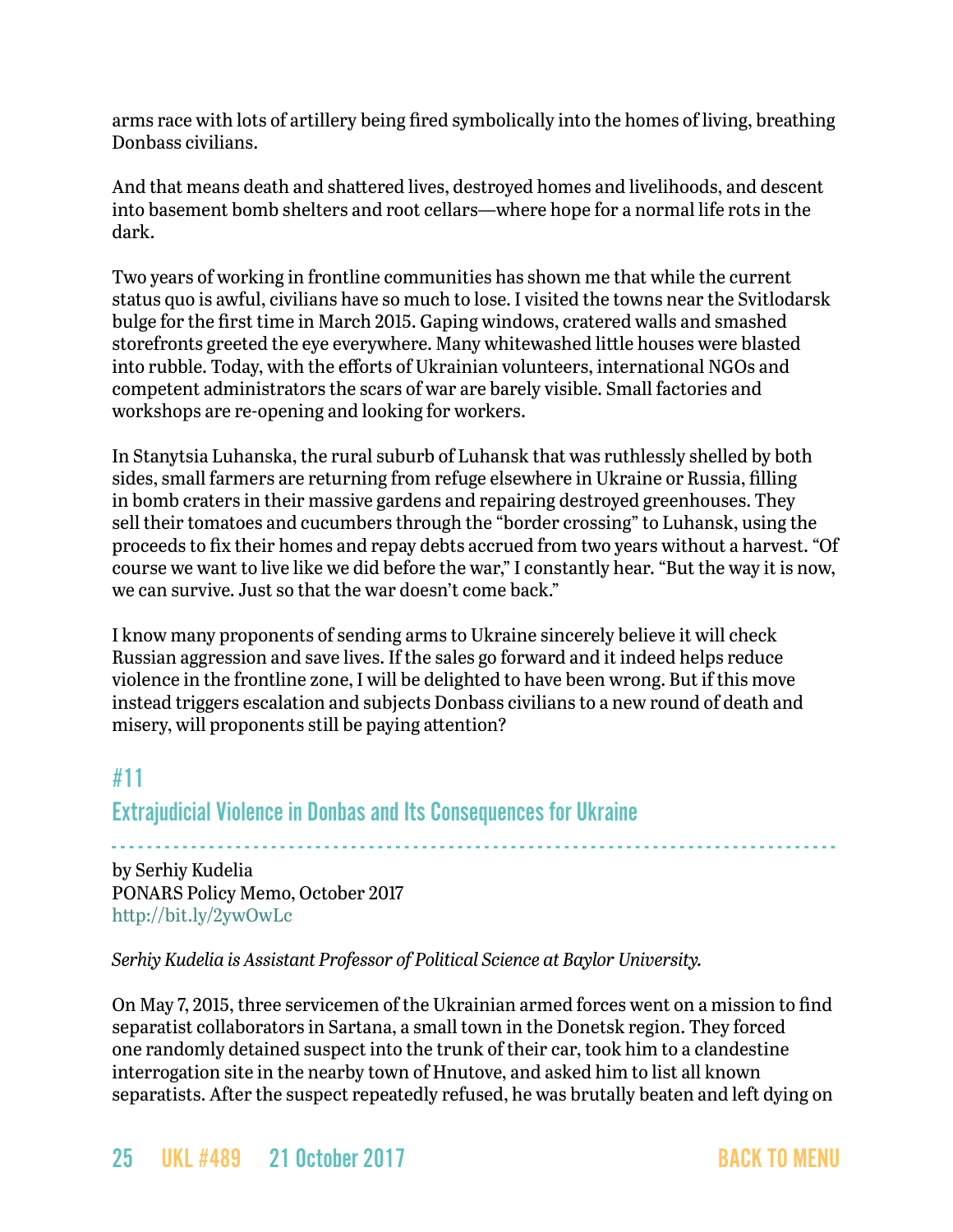the outskirts of a neighboring village. Following the discovery of his body, the servicemen were promptly arrested. However, one year later, all three were decorated with honorary awards for the defense of Mariupol and one of them even [received](http://www.president.gov.ua/documents/3102016-20321) a medal "for courage" by presidential decree. State decorations became the basis for lighter sentences. One soldier was released on probation and the other two served only one year of jail time.

This policy memo examines the causes and implications of the ongoing practice of physical integrity rights violations committed by state agents and affiliated paramilitaries in government-controlled Donbas. It suggests that persistent repressive practices against local civilians undermine the credibility of the state in that region, create additional barriers for settling the conflict, and may foreshadow the broadening of the range of targets to include regime opponents.

### **Targets and Types of Abuse**

For most of its twenty-five years of independence, Ukraine has been classified as a "partly free" state with a medium level of restrictions on civil liberties. However, since 2014, its score on the "[political terror scale"](http://www.politicalterrorscale.org/Data/Datatable.html) has increased from medium to high, indicating that "murders, disappearances, and torture are a common part of life." While this deterioration can be partially attributed to widespread human rights abuses on rebel-held territories, the application of physical coercion has also become a standard element of Ukraine's counterinsurgency tactics.

As an index created by V-Dem project shows, violence committed by government agents in Ukraine for the last three years has been at the highest level since the country's independence. Reports by the UN Office of the High Commissioner for Human Rights (OHCHR) remain the single most extensive source of information on physical integrity rights violations in Ukraine committed by government agents and their affiliates. The first evidence of enforced disappearances in Donbas by the Security Service of Ukraine (SBU) was reported in August 2014 with new episodes cited in every report since then. By August 2016, OHCHR [concluded](http://www.ohchr.org/Documents/Countries/UA/Ukraine15thReport.pdf) that the "Ukrainian authorities have allowed the deprivation of liberty of individuals in secret for prolonged periods of time." Human rights monitors [established](http://www.ohchr.org/Documents/Countries/UA/Ukraine_13th_HRMMU_Report_3March2016.pdf) that there is "a network of unofficial places of detention, often located in the basements of regional SBU buildings" not only in towns of Donbas, but also in Kharkiv, Odesa, Zaporizzhia, Poltava, and other cities. The authorities relied on volunteer battalions, particularly Azov and DUK Right Sector, to capture separatist suspects and interrogate them at their military bases before transferring them into government custody. Incommunicado detention has become an ordinary practice before suspects are officially registered in the criminal justice system. Some of the victims were taken into custody again immediately after their official release from prison and held in secret locations without charge, often for prisoner exchanges.

Detainments and interrogations have been usually accompanied by threats, beatings and torture meant to extract confessions of collaboration with rebels, acquire information, or simply punish people for suspected transgressions. The torture practices mentioned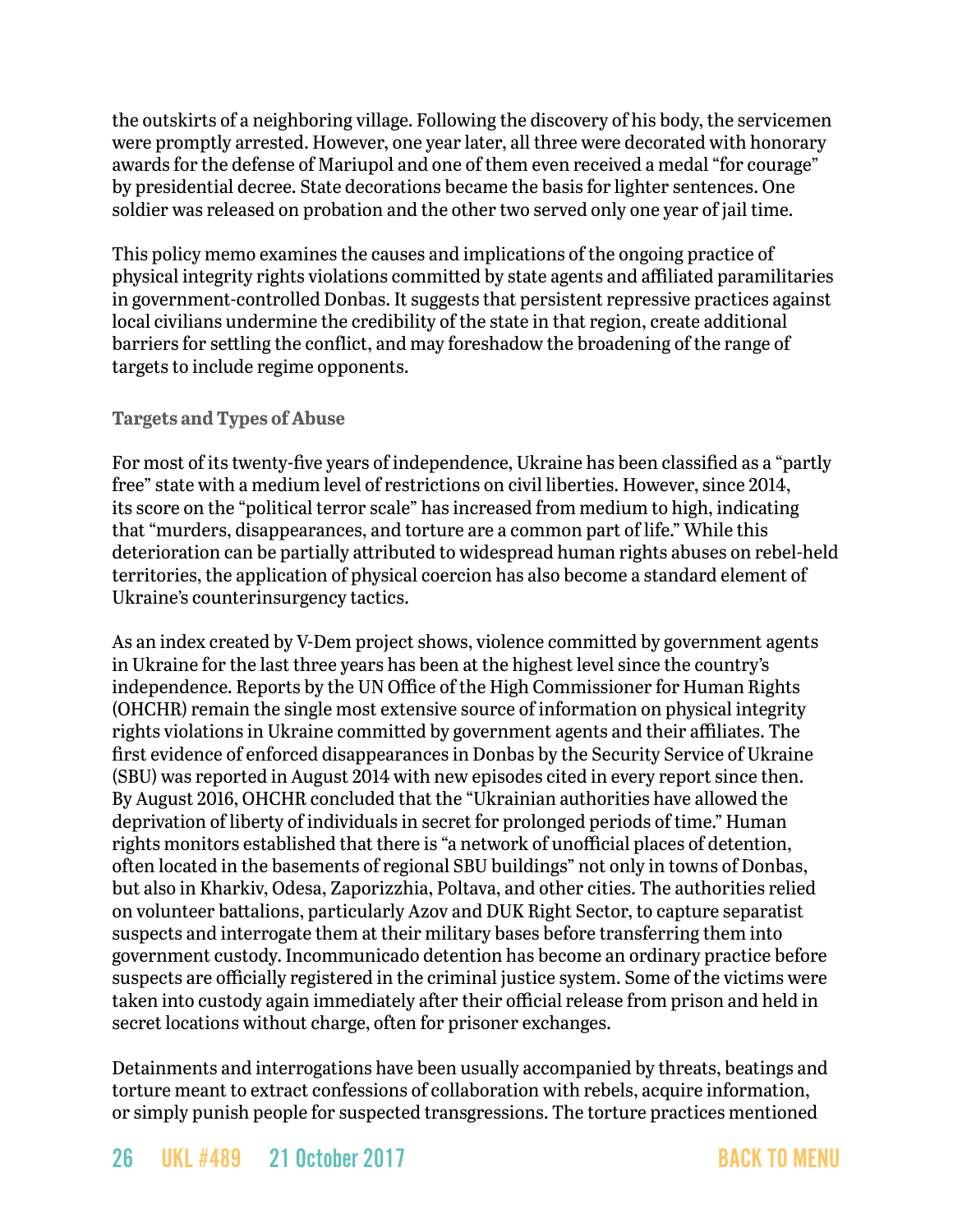in OHCHR reports covering August 2014-June 2017 include the application of electric shocks, suffocation using gas masks and plastic bags, beatings with rubber hammers and sticks, waterboarding, mock executions, hanging with hands tied behind the back, food and sleep deprivation, and standing in a stress position against a wall. In June 2017, OHCHR [characterized](http://www.ohchr.org/Documents/Countries/UA/UAReport18th_EN.pdf) the use of torture and ill-treatment by SBU operatives against conflict-related detainees as "systematic." Detained individuals have also been threatened with sexual violence and killing of their family members. After repeated appeals to the Ukrainian government, OHCHR [concluded](http://www.ohchr.org/Documents/Countries/UA/Ukraine_13th_HRMMU_Report_3March2016.pdf) that the "authorities are unwilling to investigate allegations of torture particularly when the victims are persons detained on grounds related to national security or are viewed as being 'pro-federalist.'" According to OHCHR, this [signals](http://www.ohchr.org/Documents/Countries/UA/UAReport19th_EN.pdf) to perpetrators that "they are immune to responsibility for human rights violations perpetrated against conflict-related detainees." OHCHR also collected evidence of extrajudicial killings committed by Ukrainian servicemen and deaths resulting from torture of separatist suspects. It [estimated](http://www.ohchr.org/Documents/Countries/UA/Ukraine15thReport.pdf) that by May 2016, at least 115 individuals have been victims of "arbitrary deprivation of life, summary and extrajudicial executions and deaths in detention." Reports issued in 2017 mention two cases of extrajudicial killings and new instances of torture in government-controlled towns in Donbas, which indicates the recurrent nature of these practices.

#### **Why Repression in Ukraine?**

The location and selection of targets clearly links heightened repression to the armed conflict in Donbas. Violence by incumbent forces has been based on political cleavages that became salient during protest mobilization in Donbas prior to the outbreak of the armed conflict. The primary victims of abductions, torture, and executions were those suspected of supporting autonomy rights for the region or its separation from Ukraine. Ascription of a "separatist" identity became a common justification for egregious violations of individual rights and actions outside of normal judicial process. Confinement of violence against civilians to areas with potentially large number of separatist sympathizers resembles the dynamics of violence in other civil wars. This is also consistent with an earlier [finding](https://www.cambridge.org/core/journals/american-political-science-review/article/an-empirical-evaluation-of-explanations-for-state-repression/88E974BACEE4FCF803047599A3DF3A14) that civil war is the best predictor of the rise in a government's repressive practices. Civil wars have also been shown to exacerbate the effects of a hybrid regime (like Ukraine's) with risks of repression increasing faster in such systems than in full democracies or autocracies.

One of the mechanisms that set in motion the current repressive cycle was the proliferation of volunteer battalions that were loosely controlled by the government at the early stage of the conflict. According to one comparative [analysis](http://www.tandfonline.com/doi/full/10.1080/03050629.2014.932783), the rise of paramilitary groups during an armed conflict substantially increases the incidence of physical integrity rights violations. Although only some of the battalions in Ukraine were implicated in human rights abuses, OHCHR contends that during the first year of the war, paramilitary groups, often in cooperation with the SBU, became their most frequent perpetrators. This follows a similar pattern of the use of paramilitaries in other conflicts where an overextended state delegates some of its monopoly on coercion to non-state actors, who are often incentivized by extremist ideologies. It also offers them access to military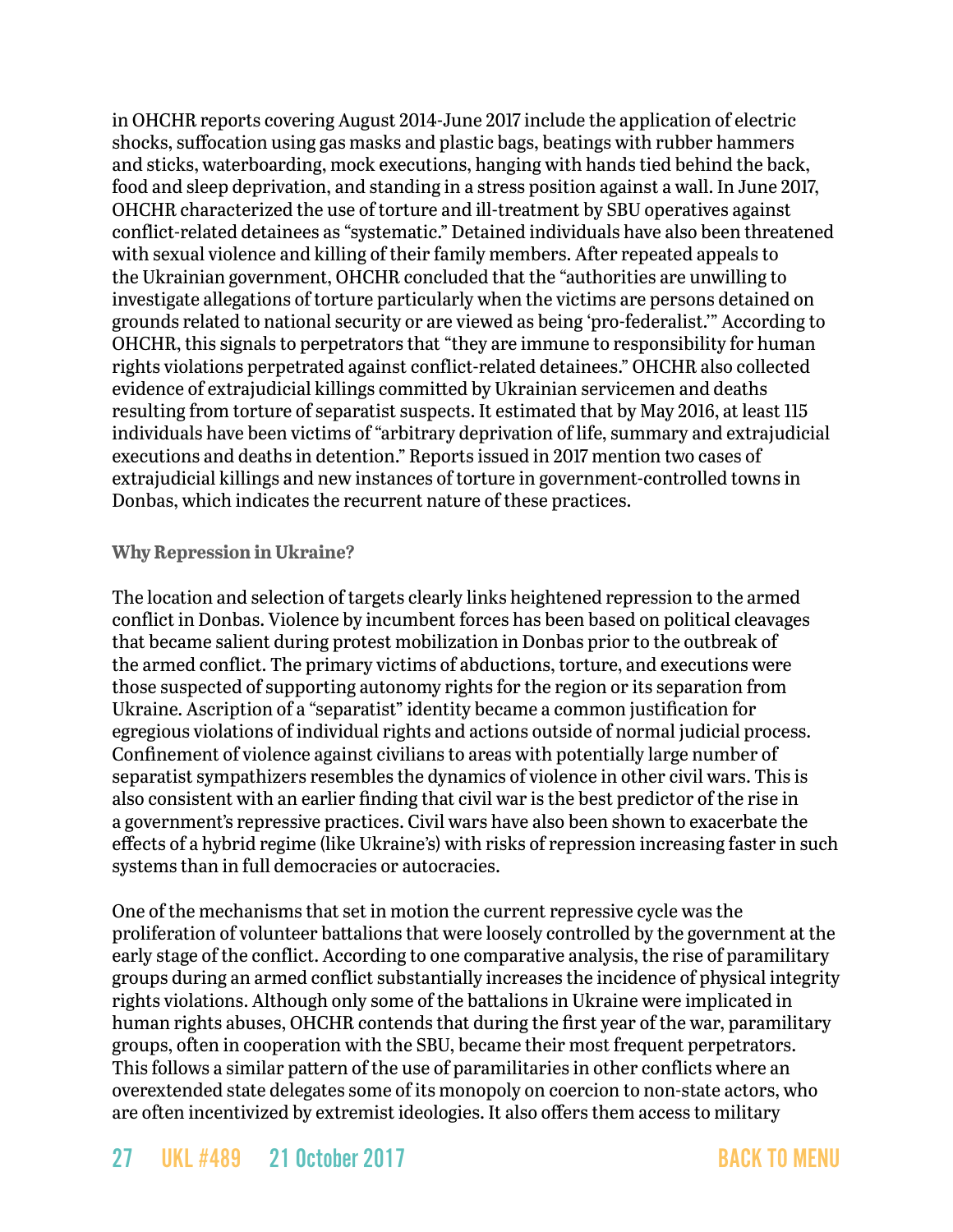resources and a degree of impunity for their actions. This further allows government to shift responsibility for some of the most egregious crimes on to semi-private militias while still deriving strategic benefits (in the form of information extraction or elimination of opponents) from the illicit actions. Ukraine's case also shows how repressive practices set in motion by paramilitaries had been perpetuated by the security service. The SBU has been responsible for most of the abuses since late 2015 after the president appointed Vasyl Hrytsak as the agency's chairman. Earlier, Hrytsak was the head of the anti-terrorist center and [characterized](http://www.liga.net/projects/gricak_interview/) by President Petro Poroshenko as the "director of war."

The key factor that allowed the Ukrainian authorities to sustain the practice of extrajudicial violence was the lifting of internal and external constraints on state repression. The government has routinely accused its critics in the media and civil society of being "the enemy's fifth column" and threatened to prosecute them. There has been widespread fear of retaliation among those who witnessed abuses by the paramilitaries. This encourages self-censorship in the media, restricts critical reporting on human rights violations, and prevents public awareness of the scale of the problem. Another factor sustaining state repression has been complaisance of horizontal accountability institutions, such as the legislature or judiciary. Rather than demanding an end to illicit practices, some parliamentarians have successfully interfered with the courts to end any ongoing investigations of civilian maltreatment. The courts have been similarly responsive to political pressure from top government officials by delaying hearings, issuing conditional sentences, and dismissing the most serious charges. Finally, there were no pubic criticisms of the government's poor human rights record from Western leaders. This is a particularly glaring omission since consistent violations of human rights and unrestrained executive are emblematic of the country's authoritarian backsliding.

#### **Impact and Implications**

The persistence of repressive actions against civilians in Donbas has three main implications for the near-term trajectory of Ukraine's political regime and the prospects of settling the conflict.

First, it may be indicative of additional discretionary powers and greater institutional autonomy of the security service after the president put Hrytsak, his long-time loyalist, in charge of the SBU. Being shielded from any independent, external oversight enables SBU officers to obtain informal rewards through [extortion](http://nv.ua/project/cluzhba-bespredela.html) of private companies or [create](https://www.radiosvoboda.org/a/28322451.html)  [advantages](https://www.radiosvoboda.org/a/28322451.html) for affiliated businesses. This mutually exploitative relationship, built on the contracting out of extrajudicial violence in exchange for access to rents, may foreshadow a broader violent crackdown on the opposition if uncertainty around Poroshenko's reelection prospects increases. There has already been growing [interference](http://www.pravda.com.ua/articles/2016/10/28/7125100/) by the security services in the work of civil society activists and journalists. The need to widen the net of targets is often driven by fear among coercive agents of accountability following a power transfer and the loss of control over the flow of rents. Succession crisis may thus lead to the elevation of unelected security officials to state leadership positions. Selective repressions in Argentina against suspected guerilla sympathizers in the 1970s became a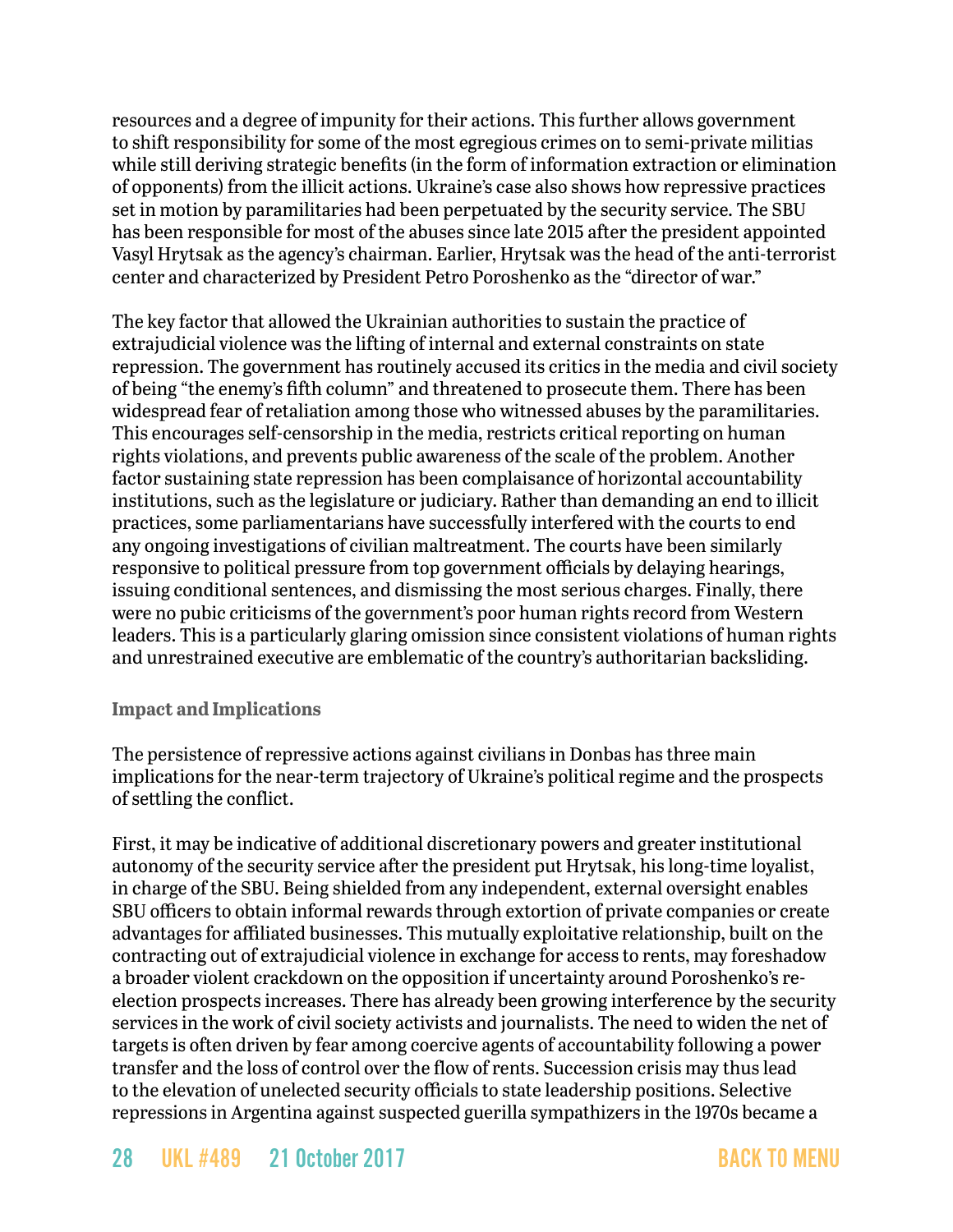prologue to military dictatorship and a "dirty war" against the opposition in which tens of thousands perished. Paramilitaries, some of whom are already threatening violence if their political opponents return to power, may play the role of willing executioners in sweep operations against opposition figures. If the crackdown on civil liberties spills over into the area of basic political rights, Ukraine's current authoritarian backsliding will transform into a full-fledged authoritarian reversal.

Second, the outbreak of the armed conflict in Donbas was partially the result of a deep legitimacy crisis of the post-Maidan Ukrainian government. After restoring control over most of the region, the Ukrainian authorities failed to create a legitimate foundation for the new political order. The latest [IRI poll](http://www.iri.org/sites/default/files/2017-may-survey-of-residents-of-ukraine_en.pdf) shows that only ten percent of respondents in the government-controlled areas of Donbas agree that the Ukrainian government was doing enough to keep their territory within Ukraine. According to the same poll, the top five most favorably viewed politicians in Donbas are all former leaders of the Party of Regions (PofR). The unfavorable rating of one PofR stalwart, Oleksandr Efremov, who has been jailed on separatist charges for over a year, remains far below that of President Poroshenko (47 percent versus 78 percent). Recurrent abuses by the security forces and lack of judicial redress can only deepen distrust and resentment toward the state. Although the majority of residents in the government-controlled areas of Donbas prefer unity with Ukraine, the sense of political exclusion combined with the region's economic devastation means that relative stability and peace there rest on a highly precarious basis.

Third, the impunity of security services, transformation of paramilitaries into semiprivate armies equipped with tanks and artillery, and lack of external constraints on their actions represent a major obstacle to the settlement of the Donbas conflict. One of the main barriers to peace is the lack of credibility behind the government's promises to enforce power-sharing agreements or provide amnesty to former rebels. The threeyear track record of human rights abuses against suspected separatists raises questions not just about the authorities' capacity, but also their willingness to stand by the terms of the peace agreement. Given the personal risks to tens of thousands of people now associated with rebel governance in DNR/LNR any peace settlement is highly unlikely to get implemented.

There are still remedies available to the Ukrainian government. It can gain credibility as a negotiating partner in the Minsk process by ending its practice of enforced disappearances and extrajudicial violence. It can create an independent commission to investigate crimes listed in OHCHR and other reports and collect testimonies from victims. It can also establish strong, independent oversight of the security services by the parliament, anti-corruption agencies, and civil society organizations. It could send a stern message by dissolving and disarming [military units](http://azov.org.ua/) linked to far-right [political forces.](http://nationalcorps.org/)

These measures however, would undermine Poroshenko's institutional power base and leave him without a key coercive resource ahead of the presidential election (scheduled for March 2019). To reach an agreement, however, he would still need to make tangible concessions to the separatists, which could trigger a backlash from the far right and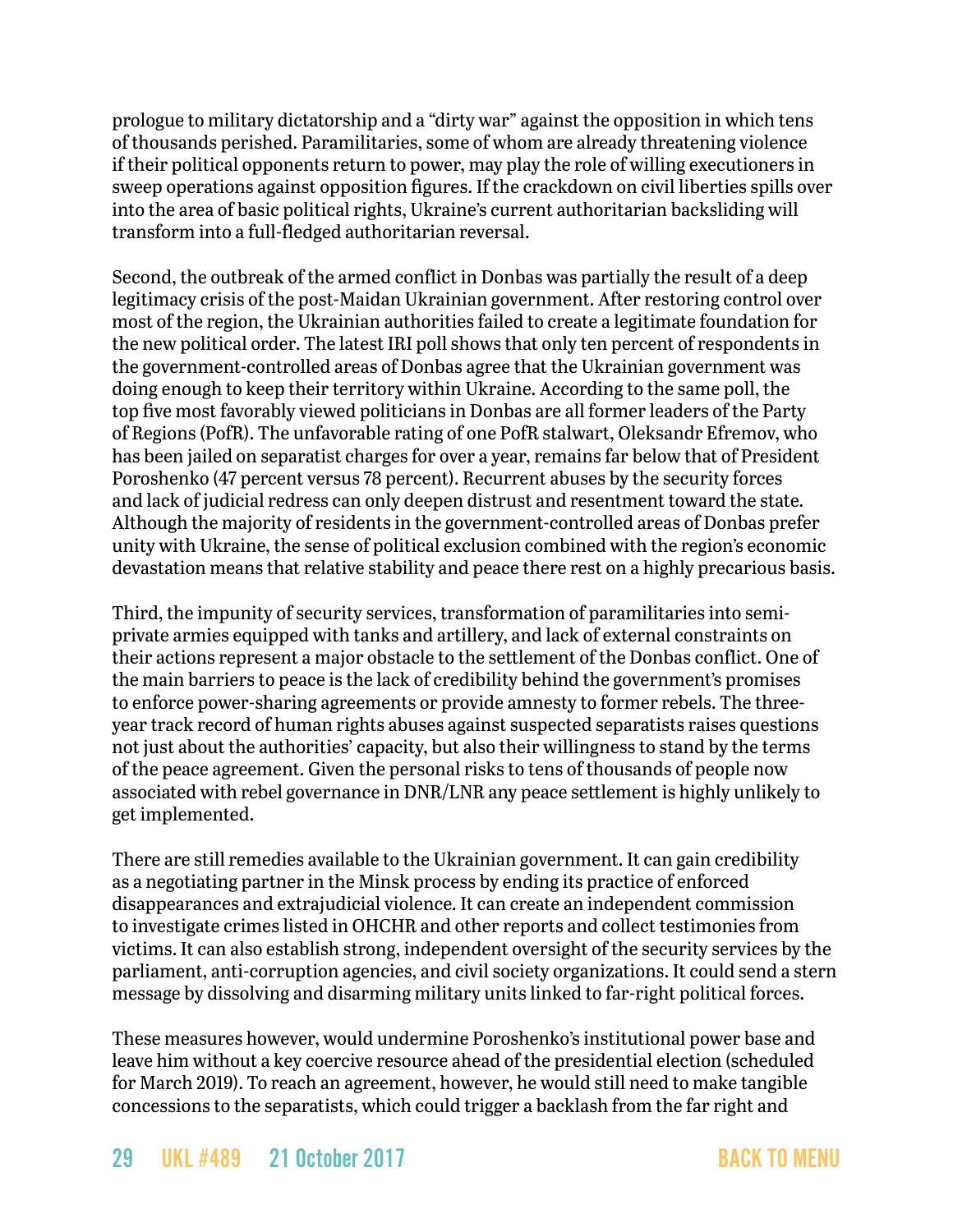destabilize his rule. As a result, for Poroshenko, the individual benefits from continuing repressive practices may far outweigh the political costs associated with his failure to take real steps to end the war. This calculation will have a major effect on the outcome of conflict-resolution efforts and the dynamics of the presidential election campaign.

## <span id="page-29-0"></span>#12

Russia Erects Memorial to Donbas Mercenaries Ukraine Wanted to See for War Crimes

- - - - - - - - - - - - - - - - - - - - - - - - - - - - - - - - - - - - - - - - - - - - - - - - - - - - - - - - - - - - - - - - - - - - - - - - - - - - - - - - - by Halya Coynash Human Right In Ukraine, 18 October 2017 <http://bit.ly/2gmXYsr>

Vladislav Surkov, advisor to Russian President Vladimir Putin took part on October 16 in the ceremonial opening in Rostov (Russia) of a memorial to Russian or pro-Russian fighters who died in Donbas. The event was timed to coincide with the first anniversary of the death of Russian mercenary Arseny Pavlov ['Motorola''], whom Ukraine had hoped to see on trial for war crimes, but whom Russia treats as a hero.

The memorial in Ostrovsky Park is entitled 'To the Heroes of Donbas', and it can be safely assumed is not to people like Ukrainian Donetsk Airport defender Ihor Branovytsky whom Motorola murdered. The event was certainly given official status, with Igor Guskov, First Deputy Governor of the Rostov oblast and Rostov Mayor Vitaly Kushnaryov in attendance. Others present included Alexander Borodai, one of the Russians who first headed the so-called 'Donetsk people's republic' [DPR], and Alexander Zakharchenko who now holds that post.

"On behalf of the Rostov administration and people of Rostov", the Mayor said, "a big thank you for what you have done to preserve the Russian world… ". The monument, he claimed, would stand as proof that "you are fighting for your Motherland to the end".

The formal initiator of this memorial was the Rostov branch of the so-called Union of Donbas Volunteers', headed now by Borodai.

Kommersant reports that a number of civic activists protested against the unlawful establishment of a monument to mercenaries. They all received identical answers which asserted that the Council of Veterans had asked the city to erect the monument, and said that they could challenge the decision in court.

Russia has consistently denied the involvement of its soldiers in the war in Donbas, although one contract soldier Viktor Ageyev, caught in the Luhansk oblast, is shortly to go on trial, and western experts have assessed the number of Russian military personnel as having reached ""10 thousand at the peak of direct Russian involvement in the middle of December 2014.".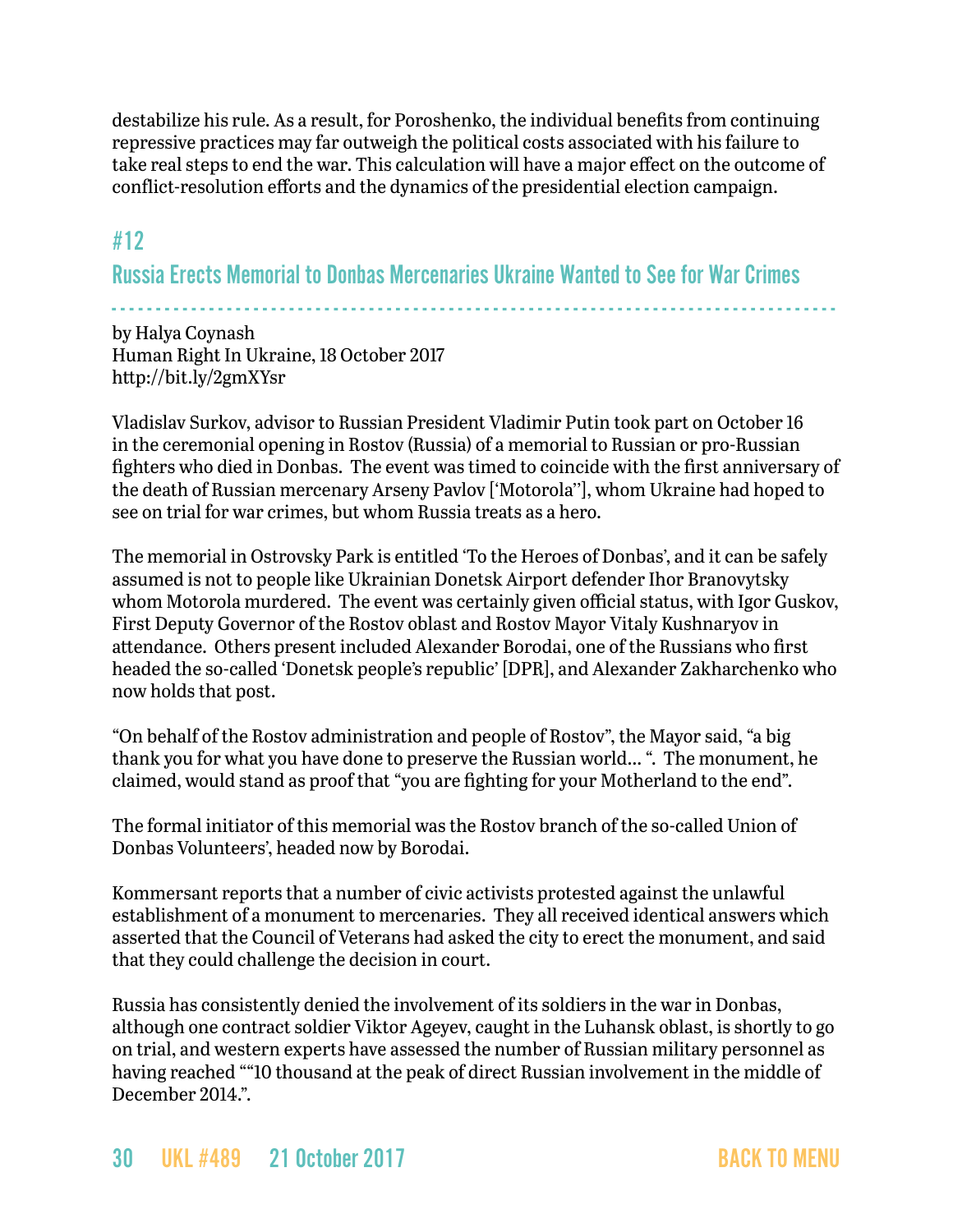There were, from the outset, a very large number of mercenaries from the Russian Federation, with these including Pavlov, or 'Motorola'. As well as many who were sent effectively as modern cannon fodder, there have also been significant contingents of better trained mercenaries, fighting in Donbas or Syria for the so-called 'Wagner Private Military Company'. The money probably comes from to Yevgeny Prigozhin, the billionaire, known as Putin's chef who is also believed to be behind the funding for Russia's huge Internet troll factory. 'Private' is a term that should be understood very loosely. The fighters are known to train at a base adjacent to one run by the Defence Ministry, to use weapons which are only available to the military, and several have received Russian military awards.

Arseny Pavlov had no special training, but he did take part in Russian-sponsored disturbances in Kharkiv and then military conflict in Donbas from the outset.

He led the so-called Sparta Battalion during the battle at Ilovaisk, when Russian forces were brought in to help the militants defeat Ukrainian forces. He was later involved in the struggle for control of Donetsk Airport, and it is from that period that most of the evidence of war crimes comes.

Pavlov was on the EU's sanction list, but Ukraine was hoping that the militant would one day stand trial at the International Criminal Court in the Hague.

One of the crimes he was suspected of was the killing in cold blood of Ihor Branovytsky, one of the 'Cyborgs' defending Donetsk Airport, after he and his men had been taken prisoner by the militants.

According to Yury Sova, one of the Ukrainian soldiers who survived, he and Ihor Branovytsky were among 12 men who had remained at the remains of the airport to care for four injured comrades. They had no ammunition left, and surrendered on Jan 21, asking the militants to take the injured to hospital.

This was doubtless a 'coup' for the militants and they even posted a video which shows the men alive and without any signs of beating. Branovytsky could be easily identified as he was wearing a blue jacket, while the other prisoners are all in camouflage.

It is likely that Branovytsky was tortured by militant commander Mikhail Tolstykh [known as Givi], two Chechens known as Tanchik and Stalin, and a woman called Vika. At least two of the 'Cyborgs' who were finally released – Oleksandr Mashonkin and Yury Shkabura say that the prisoners' tormenters included a man wearing the clothes of an Orthodox priest, who used his cross as a means of torture.

Sova says that after the treatment from Givi and his people, the captured soldiers were taken to the basement where Alexander Zakharchenko, leader of the so-called 'Donetsk people's republic' spoke to them and then handed them over to Motorola.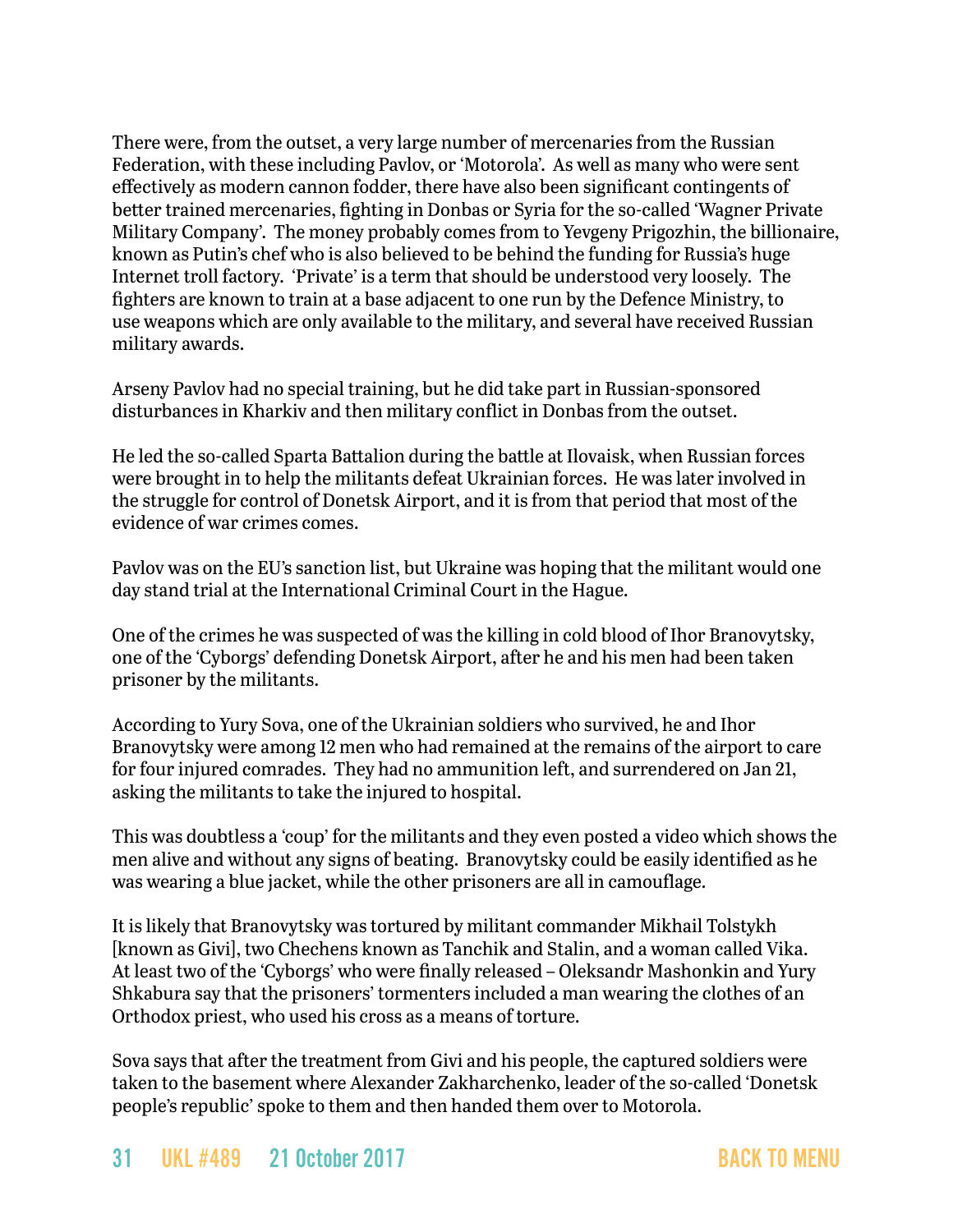They were taken for interrogation, Sova recounts, and says that for six or seven hours they were first beaten, then 'interrogated'.

He says that their questions made it clear that there were Russians among them, and that Branovytsky got the worst treatment as he had admitted to being a machine gunner. "

"They broke a lot of bones. A paramedic came up, bandaged him and called an ambulance. Then Motorola came in. He looked at us all, we were already sitting by the wall. And Ihor was lying 2-3 metres from me. Motorola walked up and asked "what's this body?" He was told that an ambulance had been called. Then he looked again, said "so that he doesn't suffer because he won't live to get to the hospital", took out a pistol and shot him twice in the head".

The BBC journalist asked if he had seen this with his own eyes, and if Branovytsky had definitely been alive. The answer was affirmative to both. Sova goes on to say that the militants had claimed that Motorola was in that way showing 'mercy'. The nature of such 'mercy' can be seen in his comment to the others: "Don't be surprised that I'm so nice, I can shoot any of you dead"

A Kyiv Post journalist had spoken earlier with Motorola on the phone. The Russian refused to comment on Branovytsky's murder saying: "I don't give a shit about any accusations, believe it or not " Motorola said. "I've shot 15 prisoners. I don't give a shit. No comment. I kill whoever I want."

Pavlov was killed on Oct 16, 2016 after a bomb exploded in the entrance of his extremely well-guarded apartment block.

36-year-old Givi was killed on Nov 8, 2016 reportedly when a Shmel grenade gun was directed at his office in the centre of Donetsk.

These are just two of the so-called 'heroes of Donbas' whom Russia has seen fit to honour with a memorial in Rostov.

- - - - - - - - - - - - - - - - - - - - - - - - - - - - - - - - - - - - - - - - - - - - - - - - - - - - - - - - - - - - - - - - - - - - - - - - - - - - - - - - - -

# #13 No Way Out for Bloggers in Ukraine's Donbas

by Oleksiy Matsuka Open Democracy, 11 October 2017 <http://bit.ly/2l50LLQ>

The situation with press freedom in the territories not under Ukraine's control hasn't been surprising for a long time. The new authorities liquidated independent local and commercial media offices for their lack of loyalty to the new formation known as the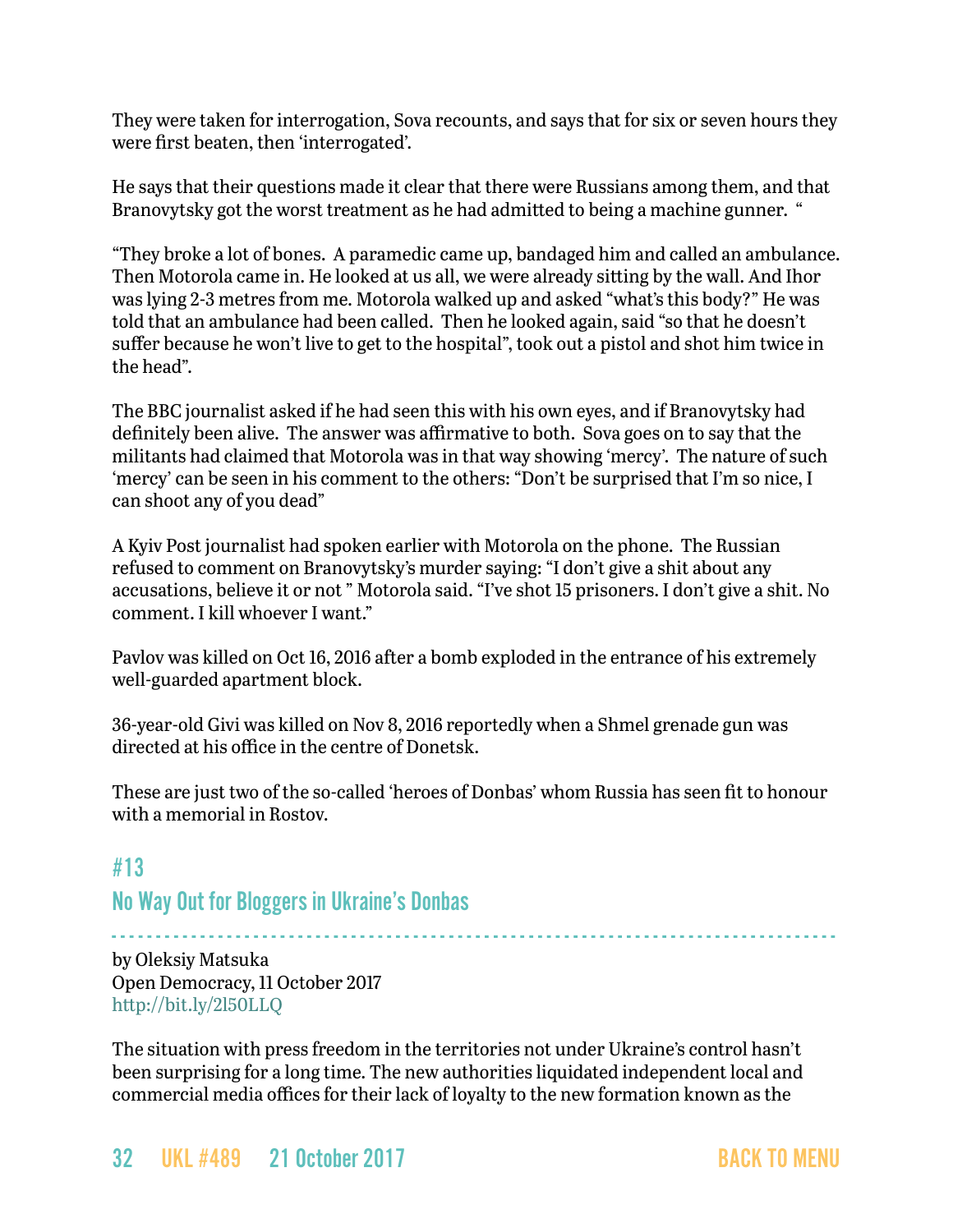"Donetsk People's Republic". The region's main newspapers, such as *Donbas*, *Evening Donetsk*, *Donetsk News*, and the television channels Donbas, First Municipal and K61 left Donetsk back in 2014. Since then, the city's media environment has been chilled by censorship overseen by the "Ministry of Information of the Donetsk People's Republic" (which employs over 100 people).

Today, censors read all newspapers before publication. Television channels agree on their broadcasts with a controlling body, and bloggers have to be registered with the "Ministry of Communication". This leaves just two relatively reliable sources of information in these two territories in eastern Ukraine: foreign journalists who come to Donetsk for a short trip and local citizen journalists — those bloggers and professional journalists who lost their job during the initial stage of the conflict.

There is, it should be said, one more source of information: the local opposition to Alexander Zakharchenko, head of the "DNR". While these people are ideological supporters of the "Russian world" idea and the separation of Donbas from Ukraine, they criticise the actions of the current leadership in Donetsk. You can trust their information, but only so far. This category of bloggers have their own agenda and are fighting to increase their own power in the region.

Many involved in media in the "DNR" have no alternative. They are forced to revolve around the circle of spin and propaganda without any hope of help from the outside world

At the end of summer 2017, we saw the publication of different coloured lists for journalists working in Donetsk. If a media professional appears on the yellow list, they're neutral; on the orange list, they require the attention of "state security"; and if they're on the red list, they need to be detained or deported. This logic is also applied to the region's bloggers. There are different methods (described back in 2015 by "DNR" officials) for dealing with political activists and those who criticise the Donetsk authorities. Every district had to send lists of critical individuals to higher authorities. But it's not completely clear whether this practice of searching for dissenters is still in operation today.

Journalists who work in media outlets supporting the breakaway authorities do not admit that censorship officially operates in the uncontrolled territories. For example, this is what Valery Gerlanets, editor of the *DNR Herald*, says:

*"According to the law, we don't have censorship in our republic. But there is internal censorship, which requires newspaper pages to look good, high quality illustrations - censorship that works towards a result, a quality product for readers… If there are some cases [of censorship] - and they are inevitable because of personal interference - I and a series of other comrades from the department of print media look at the newspaper pages to avoid these cases [of censorship] and give readers a quality product."*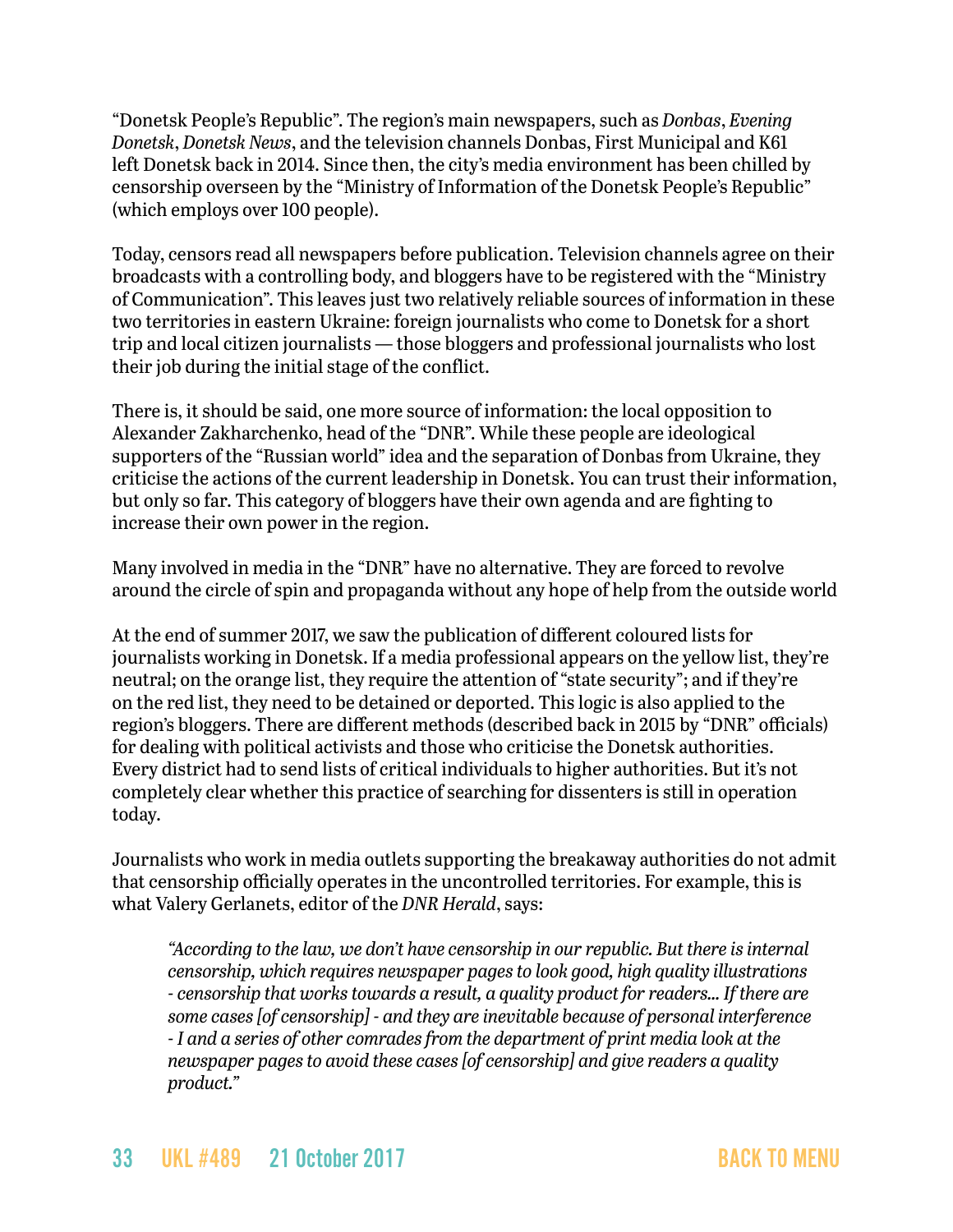When Gerlanets talks about "comrades", he is referring to employees of the "Ministry of Information". There is a special department inside this "Ministry" that controls "state media" (and in Donetsk that means practically all media).

Despite the high level of loyalty among employees of this "state media" to power structures in Donetsk, we still saw the appearance of the different lists earlier this year to keep tabs on them, too. And it seems that Stanislav Vasin, a blogger from Donetsk who disappeared in June 2017, was placed on one of these lists. His fate still remains unknown. In Kyiv, representatives of the United Nations recently presented a report on human rights in the "DNR" and "LNR", but the only thing they could say with confidence about Vasin was that he was imprisoned by "DNR" militants. Despite the fact that the "DNR" has placed him on a list for prisoner exchange with Ukraine, the authorities refuse to give access to his family, nor rights defenders. A letter from

Vasin was published online in September, but it has not yet been verified.

Facebook blogger Eduard Nedelyaev also ended up on the separatists' lists. In August, Nedelyaev, who was living in Luhansk, was sentenced to 14 years' imprisonment for "state treason". According to the separatists, Nedelyaev "reported negative information on residents of the LNR ["Luhansk People's Republic"] which disparages the honour and dignity of citizens, and tried to spread hate and hostility towards the Russian nation."

Separatist authorities have suspected Gennady Benitsky, another Ukrainian citizen from Luhansk, of "spreading extremist materials" via Facebook. He was also suspected of "committing actions aimed at whipping up hate and humiliating human dignity", as well as espionage on behalf of Ukraine. Benitsky was held in pre-trial detention from November 2016 to March 2017. He was then released.

The cases against Benitsky, Nedelyaev and Vasin became public only recently, and only thanks to the independent press. Personal conversations with fellow journalists does give us some information regarding media freedom in the two Donbas territories, and on what the "DNR" and "LNR" demand of journalists still working there.

However, we cannot circulate this information in its entirety as doing so would put our colleagues in danger. Suffice it to say, there are various ways of pressuring journalists in the "DNR" — from financial incentives (for sticking to the pro-separatist line) to beatings and arrests.

Unfortunately, today the possibilities for media organisations, unions and and journalists' associations in the uncontrolled territories are highly limited. Those structures created in Donetsk with the title "trade union" are trade unions in name only, and include the "DNR" leader Alexander Zakharchenko among their members. The website of the Union of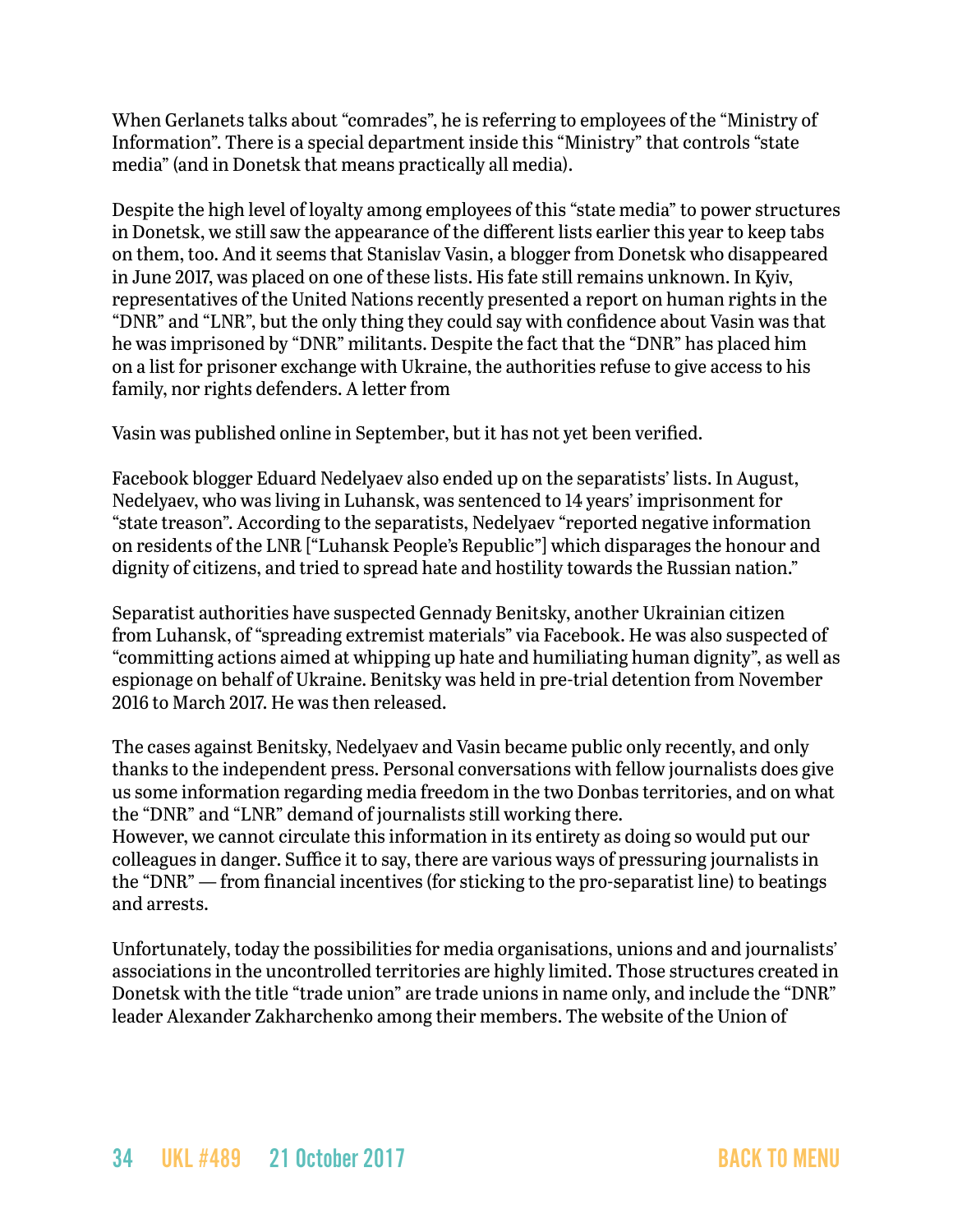Journalists of "DNR" hasn't been active for a long time, and it's unclear to whom and how journalists who have suffered there can make complaints.

*"It feels as if journalists in Ukraine's occupied Donbas remain locked in a small, stuffy room without windows or ways out"*

Indeed, it feels as if journalists in Ukraine's occupied Donbas are locked in a small, stuffy room without windows or ways out. On the one side, they are pressured by the separatists' security services, on the other, the Security Service of Ukraine, which suspects them of cooperating with "terrorists". Then, there's the pressure from the FSB, the Russian security services. And last but not least, there is an audience who wants a one-sided interpretation of the ongoing conflict.

Many of those involved in media in the uncontrolled territories have no alternative to the current situation. They are simply forced to revolve around the circle of spin and propaganda without any hope of help from the outside world — an outside world which, to them, appears hostile.

### <span id="page-34-0"></span>#14

Number of Ukrainian Political Prisoners in Russia and Occupied Crimea Rises Sharply

- - - - - - - - - - - - - - - - - - - - - - - - - - - - - - - - - - - - - - - - - - - - - - - - - - - - - - - - - - - - - - - - - - - - - - - - - - - - - - - - - by Halya Coynash Human Rights in Ukraine, 20 October 2017 <http://bit.ly/2yDkEi4>

There are now at least 60 Ukrainians whom Russia is imprisoning on politically motivated charges or for their faith in Russia or in occupied Crimea. While it is undoubtedly Russia who is to blame for this situation and who holds the key to resolving it, Ukraine's leaders could be doing a great deal more. Prominent Crimean Tatar lawyer and rights activist Emil Kurbedinov has urged the Ukrainian government to formally recognize the status of Crimean political prisoners and their families. He believes that such formal status will make it easier to help the ever-mounting number of political prisoners and their families.

There are no negotiations underway, and despite pleas from prisoners' families, there remains no individual appointed to coordinate activities and provide the contact point for relatives.

It cannot be known whether this will help, since it hasn't been tried. Moscow has proven impervious to words of concern and outrage from the civilized world, but there are levers and western sanctions are undoubtedly hurting.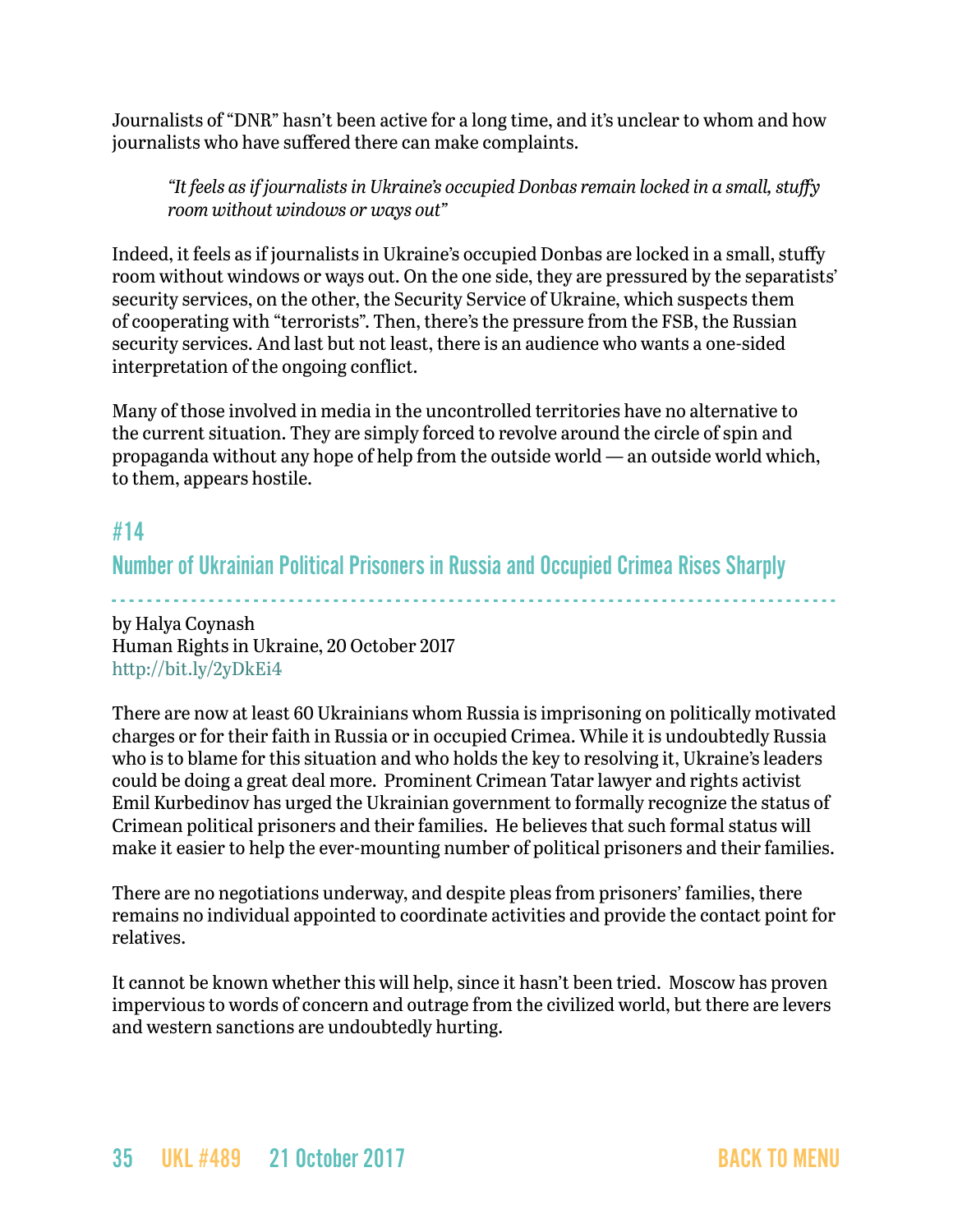So are the ever-increasing number of abductions, arrests and ongoing imprisonment of Crimean Tatars and other Ukrainians, and systematic aid is needed. In Crimea, the civic initiative Bizim Balalar ['Our Children'] was launched by Crimean Tatar journalist Lilia Budzhurova as the number of children whose fathers had been taken from them inexorably rose. After four new arrests on October 2, the number of children in need of both financial and psychological assistance had risen to 73. With new arrests on October 11 of six Crimean Tatars, all with large families, that figure has now reached 100. Solely through donations, the initiative has been able to provide mothers with five thousand roubles [73 euro] a month for each child. While it is wonderful that such an initiative has arisen, the number of political prisoners is on the increase and there needs to be systematic assistance from the government. Some of Russia's prisoners, such as Crimean Tatar leaders Akhtem Chiygoz and Ilmi Umerov, filmmaker Oleg Sentsov and civic activist Oleksandr Kolchenko, were targeted because of their loyalty to Ukraine and peaceful defence of the country's interests. They and others are all Ukrainians and victims of persecution, in need of support.

There had appeared to be some progress. In May this year the Ministry on Occupied Territory and Internally Displaced Persons prepared a draft bill which would declare those Ukrainians held prisoner on political grounds in Russian-occupied Crimea and Russia as political prisoners and provide state assistance for their families. There were various problems identified at the time, but Minister Vadim Chernysh expressed willingness to work with NGOs on this and support for a coordination centre for all matters related to political prisoners, with this to be within his ministry.

Mustafa Dzhemilev, veteran Crimean Tatar leader and Ukrainian MP, tabled that bill in parliament in July, and there have been assurances that it could be adopted this autumn. The bill, as on the website, will need reworking to assure that prisoners and their families are not left out due to a definition of political prisoner that is too narrow. It must, for example, cover the 24 Ukrainian Muslims who are effectively imprisoned for their faith alone, as well as prisoners held in Russia, like Valentin Vyhivsky and Viktor Shur, who were held virtually incommunicado and almost certainly tortured into confessing to 'spying' charges. The same applies to Oleksiy Sizonovych, the 61-year-old pensioner recently sentenced to 12 years after being captured by Kremlin-backed militants in Donbas and taken by force to Russia,

It is not only support for families that must be considered. Russia is currently flouting international law, not only by prosecuting Ukrainians on trumped up charges, but also by imprisoning them thousands of kilometres from their homes. The sheer cost of travelling so far can be prohibitive, making it difficult for lawyers and the person's family to maintain even that degree of contact.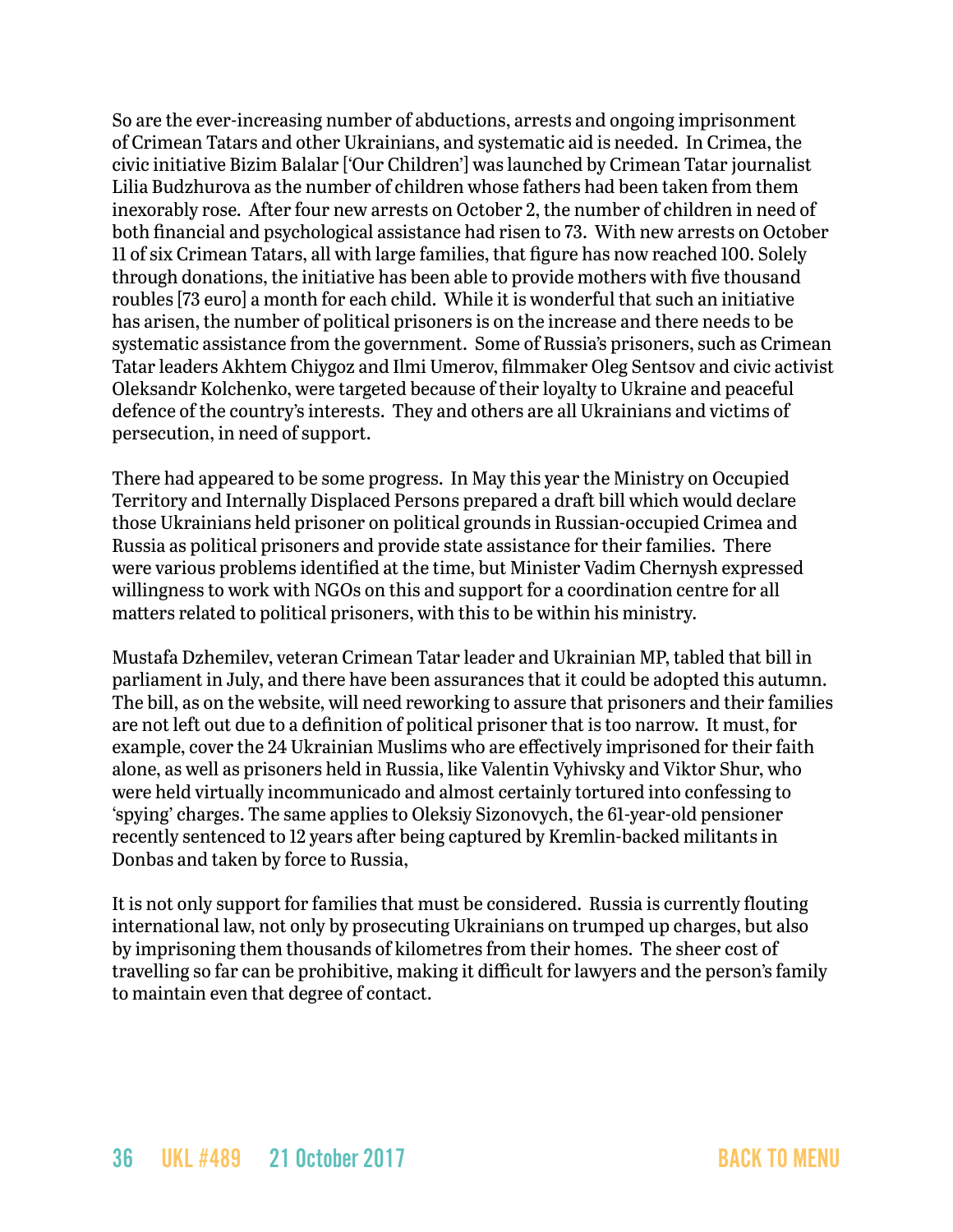**Getting the prisoners freed and home**

Ihor Kotelyanets is speaking for many relatives when he expresses frustration with how little the Ukrainian authorities are doing to get his brother Yevhen Panov and other prisoners released.

He meets with representatives of the EU and embassies, who ask him what specific measures are being taken. As far as he and the other relatives are aware, there are no specific measures – no clear format for negotiations, no individual responsible for this.

The Crimean Human Rights Group recently put together a list of judges implicated in politically motivated trials. There are some in Crimea who are responsible for the knowingly wrongful conviction or detention of a number of prisoners. In each politically motivated prosecution, however, there are others who should be named and targeted for sanctions. Simply informing people of the names is not sufficient, and here the government could provide invaluable assistance.

Perhaps the new draft bill will resolve some of the problems. If and when it gets passed. In the meantime, the number of political prisoners is increasing and action needed now.

The list below of Ukrainians already held prisoner on politically motivated and / or fabricated charges in Russia or Russian-occupied Crimea is increasing at an alarming rate. There are too many to give details of each case below, but please press the hyperlinks for more information. Crimean Tatar leader Ilmi Umerov is facing a two-year sentence, though the appeal has not yet been heard.

# #15

Ukraine's Law on Education Doesn't Ensure Balance Between State Language and Languages of Minorities, Kyiv Should Comply With Venice Commission Conclusions

- - - - - - - - - - - - - - - - - - - - - - - - - - - - - - - - - - - - - - - - - - - - - - - - - - - - - - - - - - - - - - - - - - - - - - - - - - - - - - - - - - Interfax-Ukraine, 12 October 2017 <http://bit.ly/2ioBzPL>

The Parliamentary Assembly of the Council of Europe indicates that the provisions of the Ukrainian law "On Education" do not ensure a balance between the official language and the languages of national minorities and recommends that Ukraine should fully comply with the forthcoming conclusions of the Venice Commission and modify this document accordingly.

On Thursday, an urgent debate took place in Strasbourg regarding the Law on Education, adopted in Ukraine, in particular on Article 7 concerning the language of teaching, which resulted in the adoption of a resolution with recommendations for Ukraine.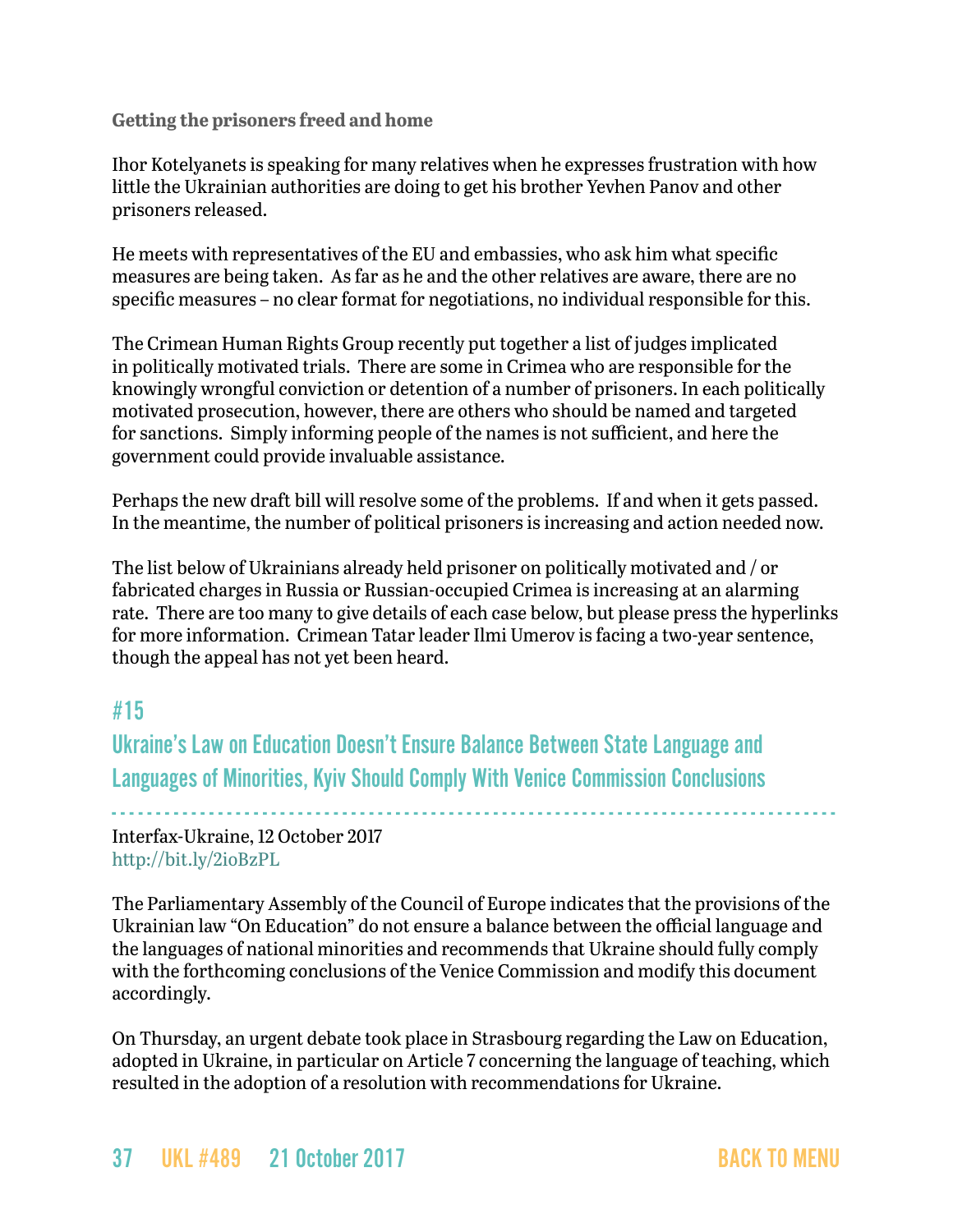According to the results of the vote, out of a total 110 delegates, who took part in the vote, 82 delegates of the PACE supported the document, 11 voted against it, 17 abstained.

In particular, the Parliamentary Assembly is seriously concerned about the adoption on September 5, 2017 of a new law "On Education" by the Verkhovna Rada of Ukraine and its signing by President of Ukraine Petro Poroshenko on September 27, 2017. According to it, the law does not ensure the right of ethnic minorities to study in their native language and significantly reduces their rights.

PACE also requests that the conclusions of the Venice Commission be fully implemented.

In addition, the Assembly deplores the fact that there was no real consultation with representatives of national minorities in Ukraine on the new version of Article 7 of the law.

PACE believes the new law 'do not appear to strike an appropriate balance between the official language and the languages of national minorities' not encompass the concept of 'living together', the new legislation does not comply with the principle of 'living together', which underpins Framework Convention for the Protection of National Minorities.

"These national minorities, who were previously entitled to have monolingual schools and fully fledged curricula in their own language, now find themselves in a situation where education in their own languages can be provided (along with education in Ukrainian) only until the end of primary education. For the Assembly, this is not conducive to 'living together'," PACE said

The Assembly recommends that Ukraine examines best practice in Council of Europe Member States in the field of teaching official languages, with special learning methods designed for schools using regional or minority languages as the language of education

The Assembly believes that it is important to fulfill the commitments based on the European Convention on Human Rights, the Framework Convention for the Protection of National Minorities, and the European Charter for Regional or Minority Languages, and to help re-establish a constructive dialogue between the different parties concerned.

"Where States take measures to promote the official language, these must go hand in hand with measures to protect and promote the languages of national minorities. If this is not done, the result will be assimilation, not integration," the document reads.

In addition, the Assembly recommends ensuring flexibility in the implementation of the reform.

The rapporteur on this issue was a member of the delegation of Estonia, a member of the PACE Committee on Culture, Andres Herkel.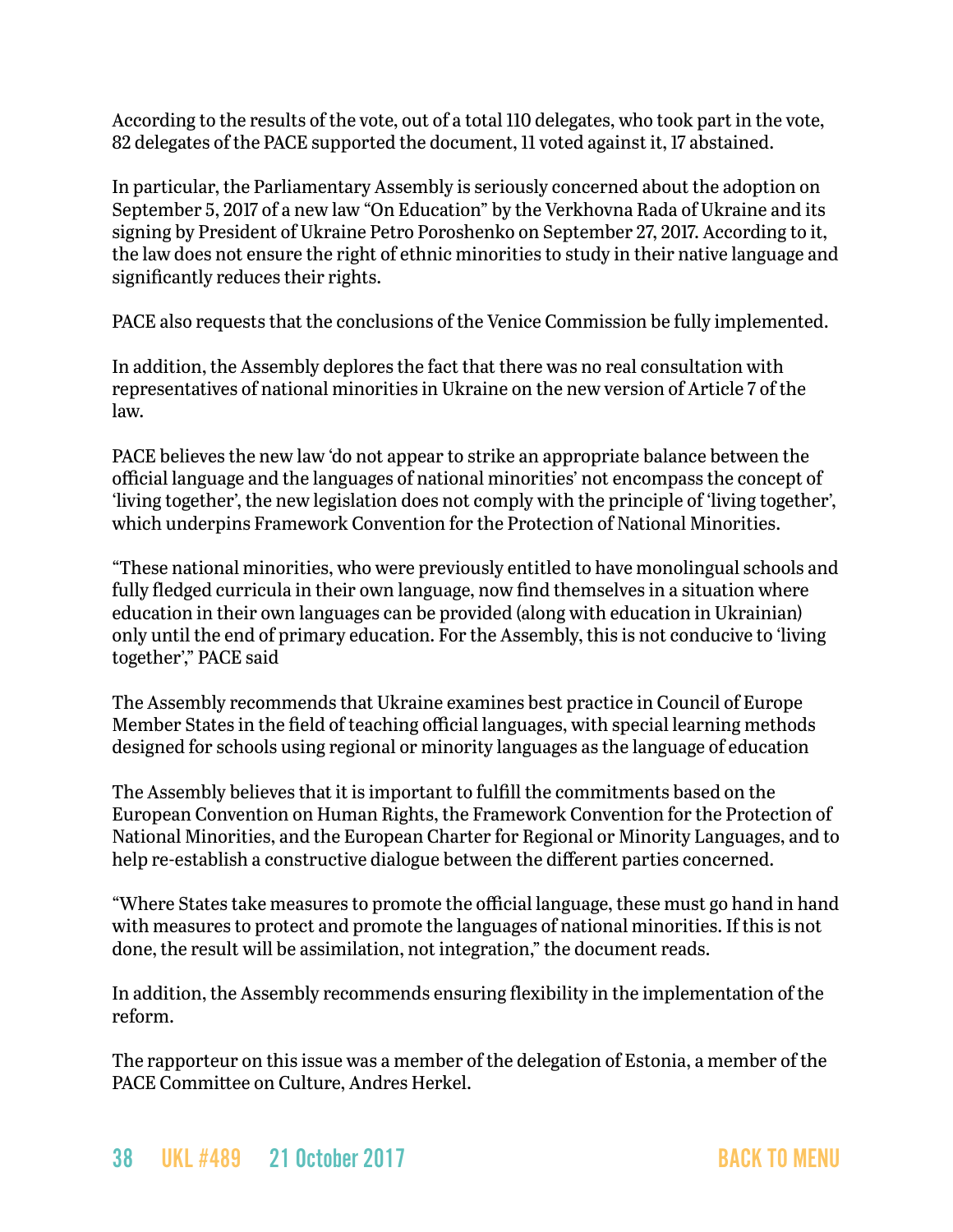# #16 US Wrongly Thought Nukes Were Ukraine's Biggest Problem

- - - - - - - - - - - - - - - - - - - - - - - - - - - - - - - - - - - - - - - - - - - - - - - - - - - - - - - - - - - - - - - - - - - - - - - - - - - - - - - - - by Anders Aslund Atlantic Council, 4 October 2017 <http://bit.ly/2xc9Sw6>

Ukraine has played an important role in US foreign policy since it became independent in 1991. So far, this topic has received scant scholarly interest. The most substantial book to date was Sherman Garnett, *The Keystone in the Arch: Ukraine in the Emerging Security Environment of Central and Eastern Europe*, which was published in 1997, so a new look is long overdue.

In his new book, *The Eagle and the Trident: US-Relations in Turbulent Times*, Ambassador Steven Pifer offers a detailed and well-written study of US policy on Ukraine from 1991- 2004 in 366 pages.

During those years, Pifer held key positions in the formation of US policy on Ukraine in the State Department, at the National Security Council, and from 1998-2000 as US Ambassador to Ukraine. He knows the making of US policy on Ukraine inside out and he is meticulous, making this book an invaluable resource. I have failed to find any inaccuracies.

Structured in chronological fashion in eight chapters, the first chapter deals with the establishment of relations, chapter two with nuclear weapons, and chapter three with the blossoming of relations 1995-97. The next two chapters address the downturn and the Orange Revolution. The seventh chapter covers the long period 2005-2017 more superficially, when Pifer was no longer directly engaged in US policymaking on Ukraine. The final chapter draws lessons and policy recommendations.

This is a nuanced and honest account, characteristic of the earnest Pifer. It is excellent that such an insightful and well-documented book has been published because too many myths have accumulated about what the United States has actually done in Ukraine, especially on the Russian side but also on the Ukrainian side. Repeatedly, Pifer emphasizes how the Americans said one thing, and the Ukrainians heard something else.

The book depicts how US foreign policy is made. Initially, leading policymakers provide major input, but policy is later formed at the level of the US ambassador to Kyiv, the senior director at the National Security Council, and primarily deputy assistant secretaries at State, the Pentagon, and the Treasury, while the superiors merely listen. An outsider may be surprised by how few people actually mattered.

US goals can be summarized in three phrases: get rid of Ukraine's nuclear arms, defend Ukraine from Russia, and support political and economic reform.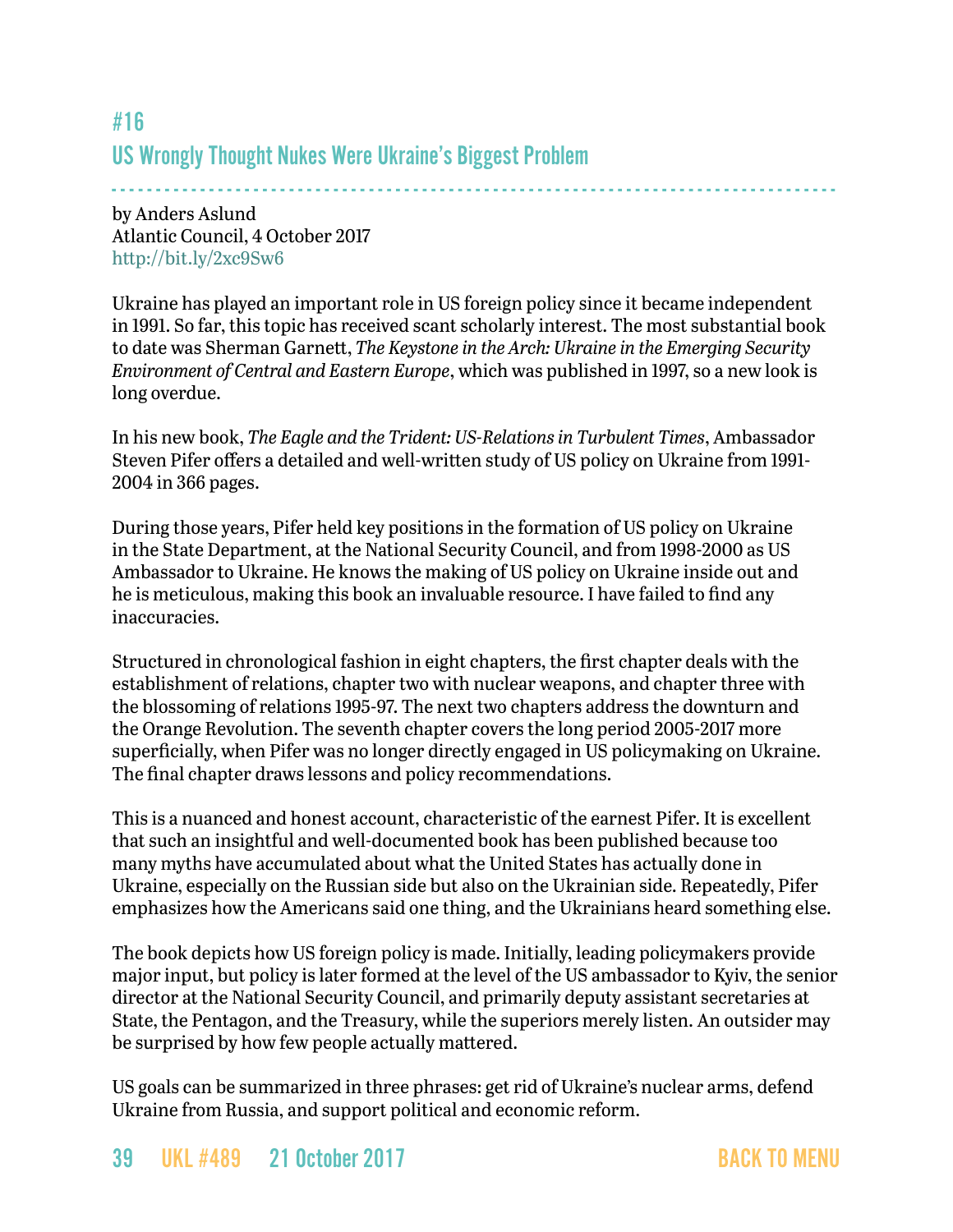Pifer is upright: "No goal figured higher on the US agenda for Ukraine than ensuring the elimination of [nuclear] weapons—and it no doubt often seemed to many in Kyiv to be the United States' only goal" (p. 5). The man who set this agenda was Secretary of State James Baker, who made a quick trip to the relevant Soviet republics in mid-December 1991, and it has lasted.

In hindsight, the US preoccupation with the danger of "loose nukes" appears misdirected. After Russia's military aggression against Georgia in 2008 and Ukraine since 2014, the sovereignty and territorial integrity of post-Soviet republics would have appeared more relevant.

But the United States was not ready. "Washington wanted nuclear weapons out of Ukraine, but neither the Bush nor the Clinton administration was prepared to offer [any] kind of guarantee" (p. 76). In the infamous Budapest Memorandum of December 1994, the United States, the United Kingdom, and Russia offered Ukraine security "assurances" if it gave up its nuclear arms. Pifer notes "that 'guarantee' and 'assurance' both translate as 'guarantee' in Ukrainian and Russian" (p. 59). "Kyiv treated the memorandum as, in effect, an international treaty" (p. 71). President Leonid Kuchma still insists that he was cheated when signing that memorandum.

Otherwise, the United States showed considerable understanding of the importance to defend Ukraine against Russia. It was deeply concerned about Ukraine's sovereignty over Crimea and Sevastopol, over the complexity of the Black Sea Fleet, and the many economic conflicts between Russia and Ukraine.

Pifer's prime specialization is disarmament, but I fear that he accurately reflects how little attention US authorities paid to economic reform in the early years of Ukraine's independence. It took nearly three years before the Freedom Support Act funding started flowing into Ukraine. The United States missed the window of real opportunity in the early 1990s. Far too late, it realized that extreme rent seeking had developed. Rather than seeing the root of the problem in the economic system, the US got bogged down in multiple business disputes, whose essence was that property rights had not taken root. From 1999, democracy became a major US concern.

In this highly readable account, Pifer explains why the United States succeeded in ridding Ukraine of nukes but failed to contain Russian aggression or spur irreversible reforms. US engagement was considerable, and it is striking how the United States accomplished what it focused on, but it often lacked focus until too late.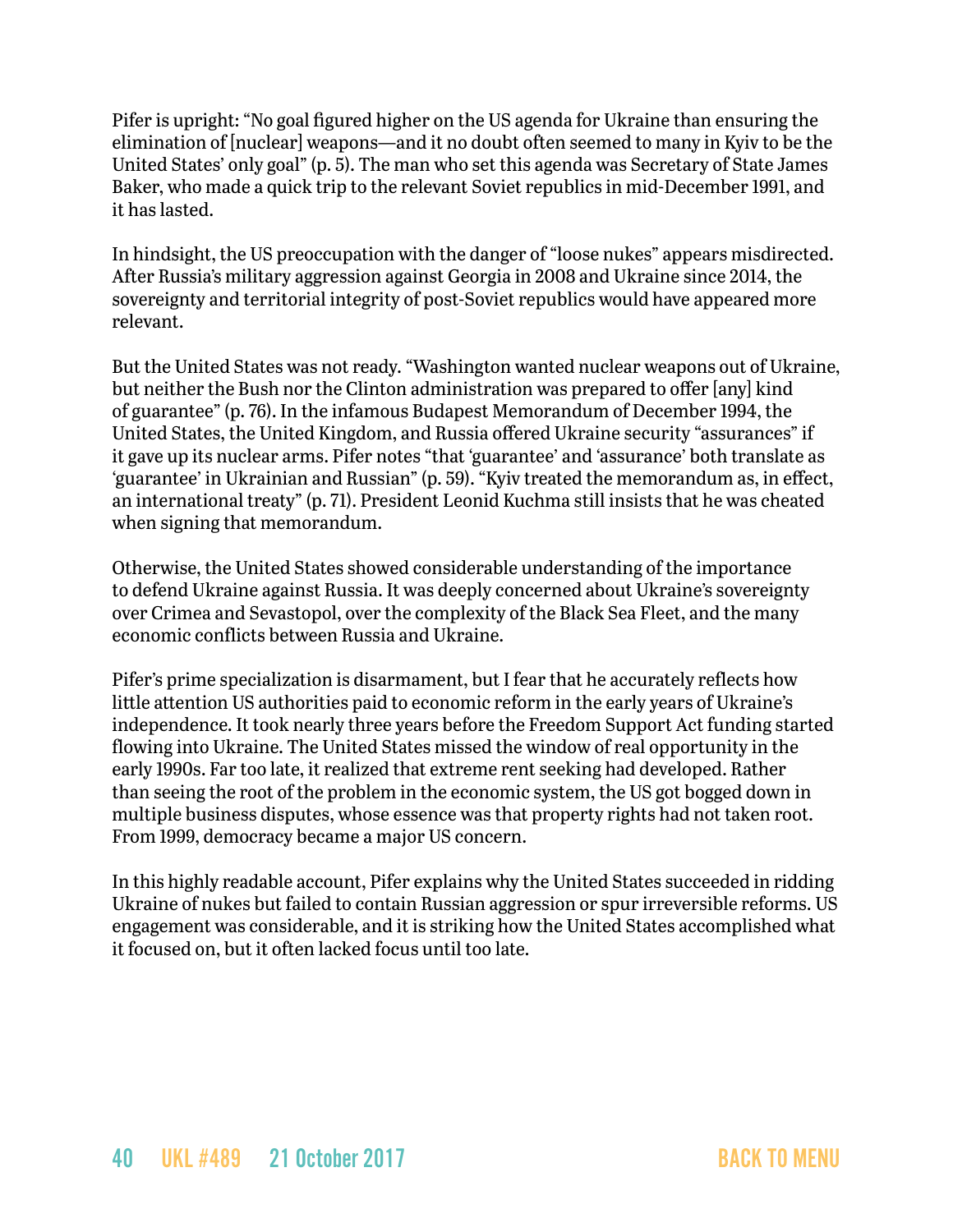#17

"The Purpose is to Bring MH-17 Matter to Court," Interview with Fred Westerbeke, Chief Prosecutor with the Dutch National Prosecutor's Office

- - - - - - - - - - - - - - - - - - - - - - - - - - - - - - - - - - - - - - - - - - - - - - - - - - - - - - - - - - - - - - - - - - - - - - - - - - - - - - - - - -

by Pavel Kanygin Novaya Gazeta, 15 October 2017 <http://bit.ly/2gd1rtH>

A red brick building on the Rotterdam harbor bank. A guard is smiling behind the glass of the checkpoint. A modest plaque nearby, saying "Prosecutor's Office". We meet Fred Westerbeke, Chief Prosecutor, at the round table in the reception area. Mr. Westerbeke brings along a stack of notes, some print underlined, a whole paragraph added by hand. In September 2016, JIT [the Joint Investigation Team, comprised of The Netherlands, Australia, Belgium, Malaysia and Ukraine –UKL] presented its findings, evidencing that the passenger flight was shot down by the surface-to-air missile launched by the Buk system from a site near Pervomayskoye (a settlement close to Snezhnoye), a Donbass area then controlled by the so-called "DPR". The group also presented evidence that the Buk system was delivered to Donetsk Oblast from Russia, only to be whisked away immediately after the deadly shot. Based on the JIT materials, one may conclude that the Buk transportation was supervised by a militant who went under the moniker of "Khmuriy". Based on the JIT materials it can be concluded that the insurgent called Khmuriy was responsible for the Buk transportation; records of intercepted telephone conversations involving Khmuriy were added to the case files.

The *Novaya Gazeta* ran its own investigation early in 2017 and identified "Khmuriy" who happened to be one Sergey Dubinskiy. Presented in the photo Dubinskiy usually wears a uniform of a Major General of the Russian army. It is unclear yet whether Dubinskiy was in military service on July 2014. Dubinskiy-Khmuriy was identified by his fellow officer Sergey Tiunov, an Afghan war veteran. In an exclusive interview with the *Novaya Gazeta*, Tiunov said that he and Dubinskiy discussed the consequences of the MH17 tragedy, and he offered legal help to Khmuriy. By request of the newspaper, experts of the International Association of Criminalistic Phonetics and Acoustics (IAFPA) carried out the analysis of the voices of Khmuriy and Dubinskiy and concluded that they belong to one and the same person.

In our conversation, Fred Westerbeke explained how the official investigation is "closing in" on identifying every single accessory to the MH17 crash, including top officials and military commanders who made the decision to bring the Buk system to Ukraine. Westerbeke went on to explain what guarantees are in store for the witnesses and what people like Khmuriy are to expect, if they wish to cooperate with the prosecution.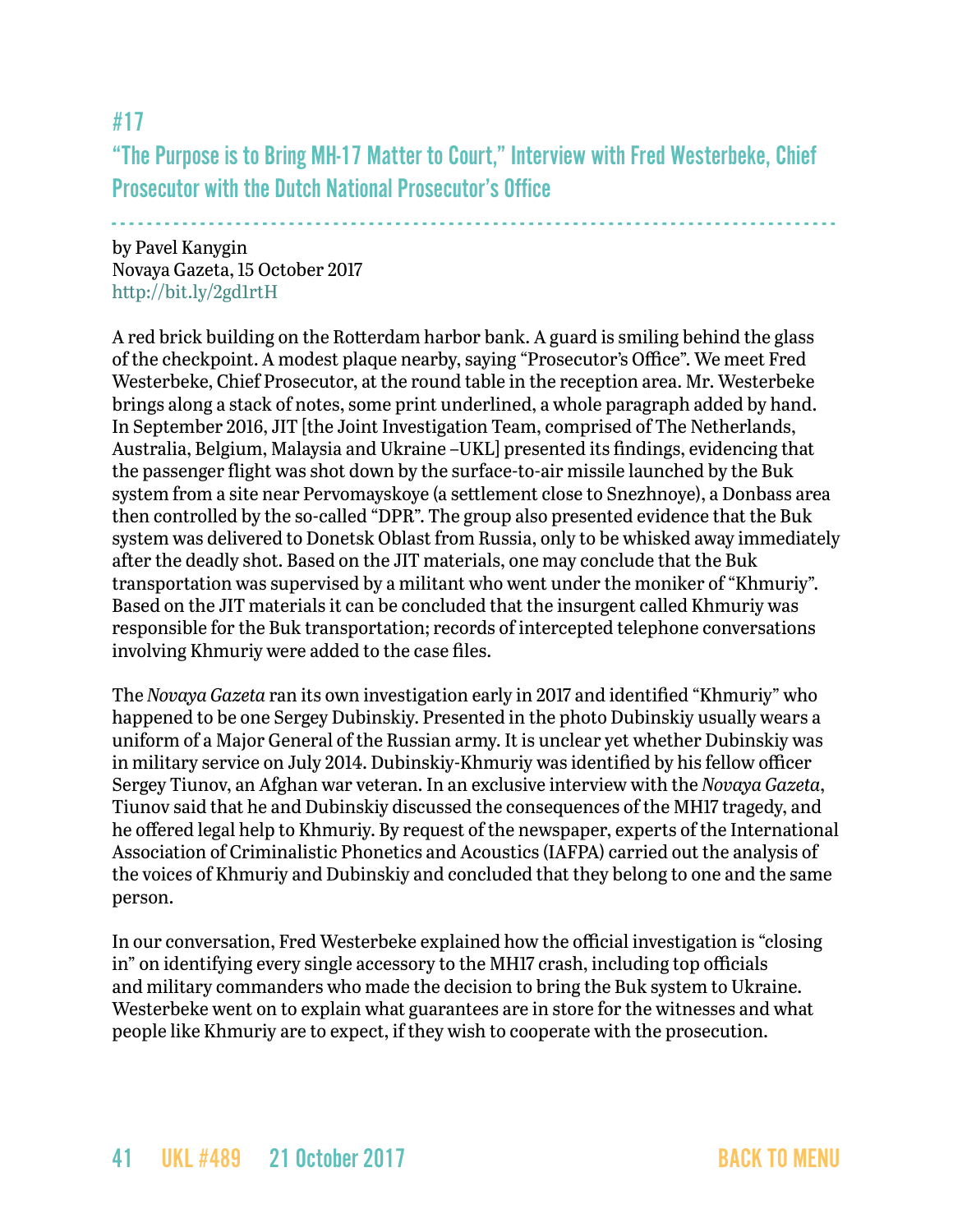**"The arrests will follow"**

— Mr. Westerbeke, how does the investigation go on? What stage are you in?

— The investigation goes on and I cannot tell when this matter will be put to rest. But it is going to happen, no one should doubt it. We presented our preliminary findings on 28 September 2016 and answered the questions about what had happened to MH17 and where the Buk missile was launched from. Back then, we outlined the individuals involved, to a varying degree, in the tragedy. We have been looking for these people ever since.

— How do you mean "put to rest"?

— When those responsible for the downing of the passenger airliner are brought before the court, this will be the result of the JIT efforts.

— When the investigation team announced the cause of the MH17 catastrophe, it became all too clear that Russian would be the principal place of search for the individual suspects. Are you getting any cooperation from Moscow in identifying these people?

— We have been focusing our efforts on identification of these people over the last year. We know that the Buk system was delivered to the launch site by Snezhnoye from the border between Russia and Ukraine. We know that the system was smuggled back to Rostov Oblast after the fatal launch. We keep digging on and on, to find the answer to the questions: who brought the system, who escorted it, who pushed the button, who gave the order. So far, I cannot say that we have a finalized list of suspects. We keep gathering information from everywhere, and we welcome any cooperation from Russia, Ukraine and other countries and individuals who are in the know. Any information about who was behind this heinous crime would be greatly appreciated.

— A year ago, you said that you had information about a hundred individuals involved in the MH17 tragedy. Can you give us the names of those whose involvement is beyond any doubt? Who are these people?

— No, I cannot. The investigation goes on and we have no right or wish to disclose the names of the suspects or witnesses. But we will disclose everything when this investigation is over, and we will give the names at the trial.

— Not exactly the most transparent investigation.

— We are open where we can afford it. We keep the victims' families and the public up to date. You may consider in this light our presentation in the autumn of the last year. Our laws and regulations allow us only to be completely transparent about a criminal investigation once the files are moved to the court. So that will be the moment when we can and will be totally transparent about the details of criminal investigation.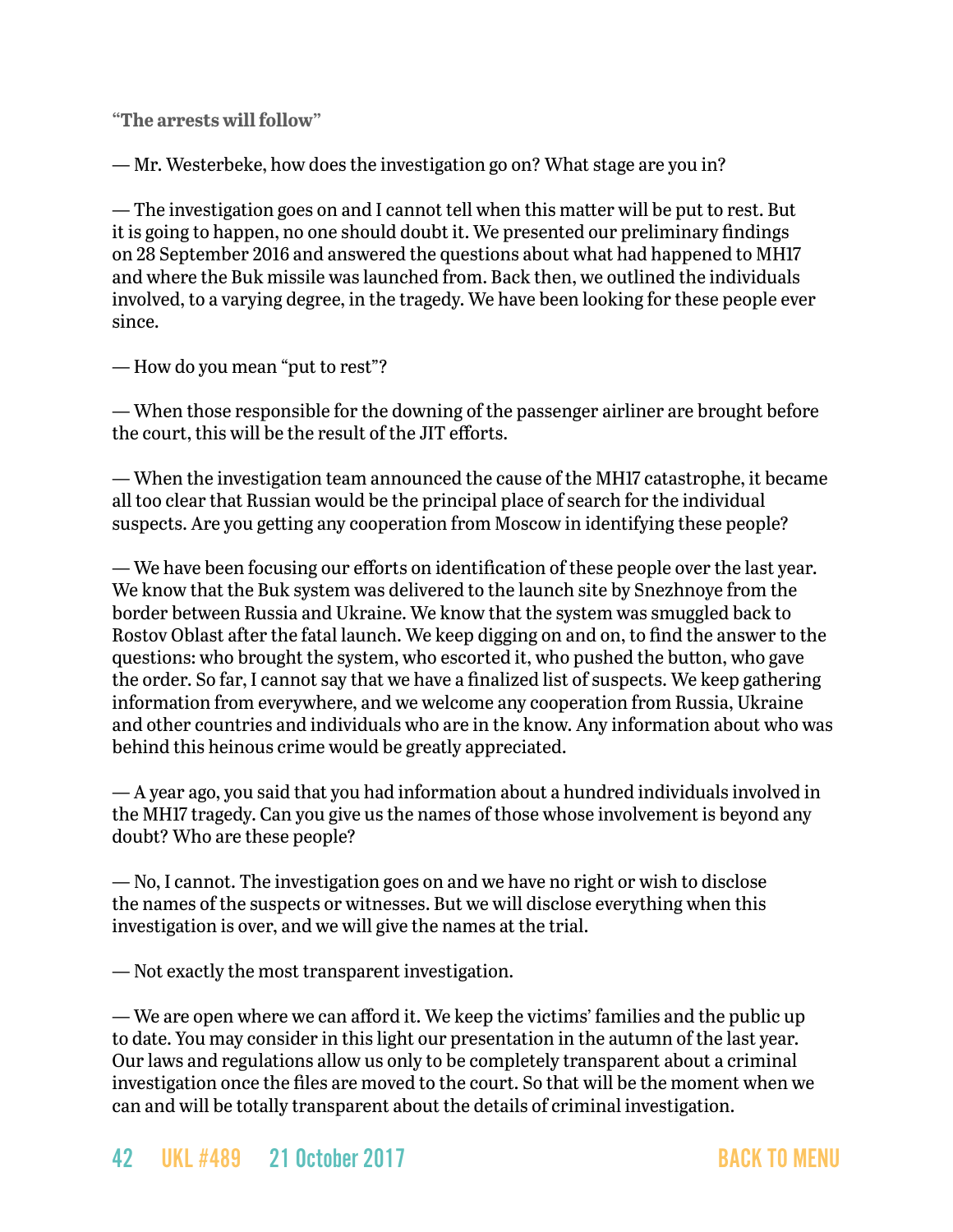— But how are you going to find these people if you are not willing to disclose their names?

— If we want to have someone arrested, we will turn to the Interpol. We have procedures to follow. This stage is yet to come, but we will do it, if any arrests are required.

**"The SU-25 attack on the Boeing is total nonsense"**

— Are the Russian officials willing to cooperate with JIT at all?

— All I can say is that we have made several official requests to Moscow and I have talked with my Russian colleagues. If you are asking whether they are willing to cooperate, I would say they had given us some information. Are they willing to cooperate in honest? Well, a lot of people in the Netherlands find it hard to understand why it took the Russians grand total of two years after the plane crash to provide the original data from their radar in Rostov Oblast? And why did they time it exactly two days prior to our MH17 report? Anyway, they have given us these details. And I can say, there is a cooperation of sorts. Nothing goes smoothly there, as it is common to every international investigation, but there *is* the cooperation. Next year will show, if we are going in the right direction. So far, I have no reason whatsoever to doubt it.

— What do you think about the alternative report made by the Russian governmentowned *Almaz-Antey* company?

— Their conclusion [saying that the Buk was launched from the area next to village of Zaroshchenskoye, allegedly controlled by the Ukrainian army] is the total opposite of ours. We disagree with it. My mission is to collect all pertinent information and give the file to the court. From this point of view, what *Almaz-Antey* did is a small technical detail, part of the extensive investigation carried out by our team. They made a test, blew a missile next to an airplane and drew some conclusions. Fine, we used their data. But we also made a similar test and gathered quite a few information: photos, videos, intercepted telephone conversations and, what really matters, found the eyewitnesses – individuals who saw the Buk. This trumps everything what Almaz-Antey has. However, I am not going to judge whether their conclusions are wrong or right.

— Why? Aren't they making your job harder?

— I see a lot of diverse data around this matter. And a lot of, mildly put, fairy tales. First there was that story about a fighter shooting down the Boeing with the air-to-air missile, then they came up with a Buk launched from Zaroshchenskoye. My task is to check and verify every fact, no matter how hard it would be…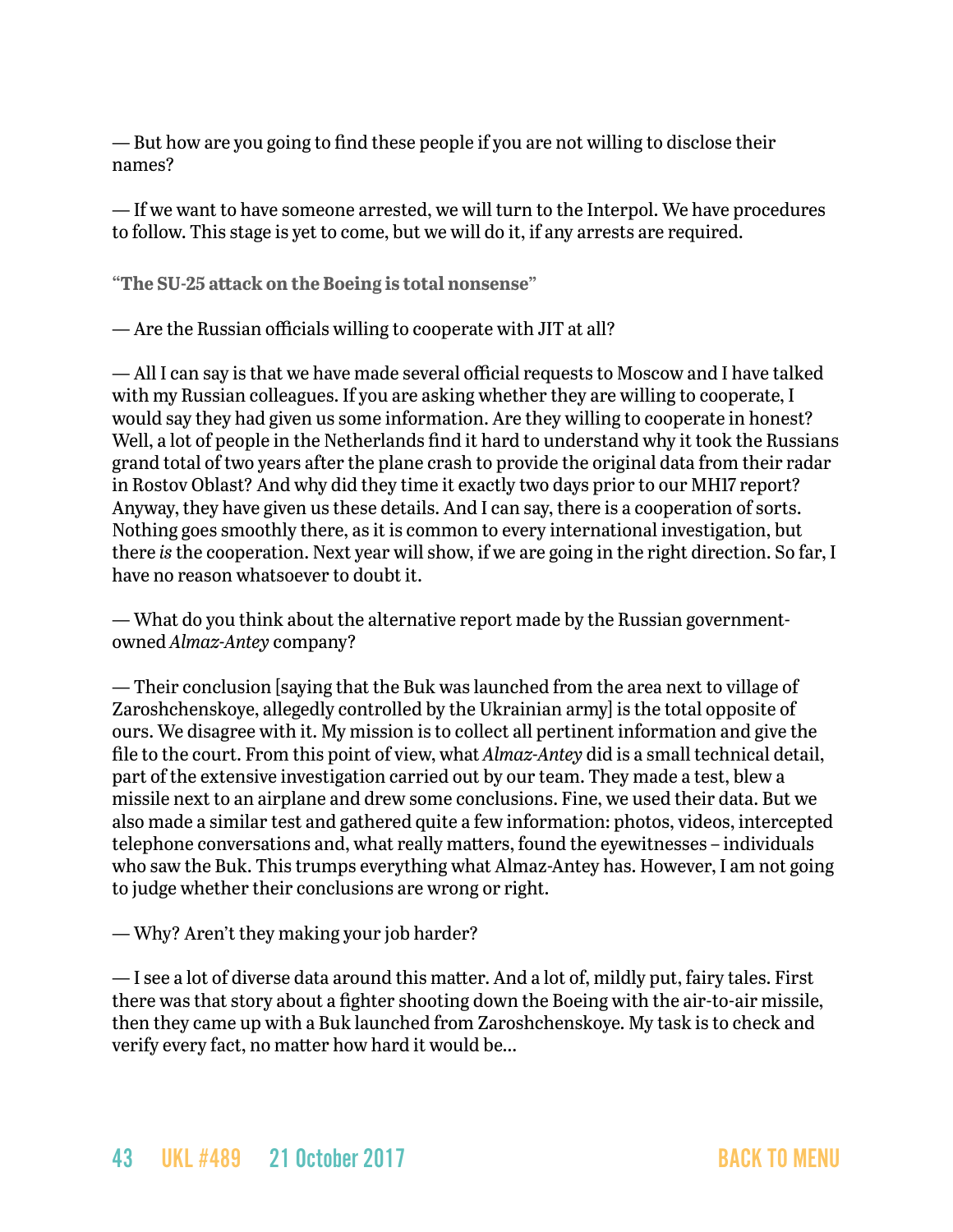— You are very delicate, when you talk about disinformation that had been long refuted by mass media and your colleagues.

— Firstly, I am a functionary who has been a cop and a prosecution officer for 37 years. Secondly, I am not in the least bit inclined to argue who sees what as disinformation or whatever. That is totally beyond my mission.

— However, since we started about it… You mentioned an SU-25 fighter version. Have you really given it a thought in your investigation?

— Of course, we have. This was one of the wildest versions. At first glance, the evidence was rock solid, including the radar data, photographs and even a pilot (one captain Voloshin – *editor's note*)… However, our experts immediately disregarded all these data as total rubbish. For example, the fighter jet on the pictures was larger than Boeing 777. Then we established that on that tragic day there were no fighter jets in the area, not a single one.

— According to the JIT report, the Buk system was brought to Ukraine from Russia and after the shot it was smuggle out back. Does it mean that the system was Russian?

— As a prosecutor, I can only talk about what I can prove. Even if it is perfectly clear for someone whose system that was, it is still not a legally established fact. It simply does not work this way. This is what everyone unhappy with the lengthy investigation should understand. So far, we have conclusive evidence of where the system came from and where it went back. Next, we need to establish the identity of the operators and, what is even more important, those who were in charge – the chain of command that made the decision about the Buk. Only when we are totally confident about our evidence, we will present it to the court and to the public. However, and I would point this out, no one is going to blame the entire population of the country whose officers owned that Buk. I am only interested in specific individuals involved in the attack: who pushed the button, who gave the order and those who approved the delivery of the Buk to Ukraine. We need some more time, to gather the evidence. The investigation is further hampered, because we cannot visit the areas controlled by the militants. And we are unable to make any arrangements there, including interviews and arrests. It all would take more time than I'd like to admit.

— Do you communicate in any way with the self-proclaimed "DPR" and 'LPR"?

— We do not recognize these entities.

**"We are able to protect witnesses in any part of the world."**

— Mr. Westerbeke, if Russian authorities fully cooperate with you, what can they expect as a *quid pro quo*?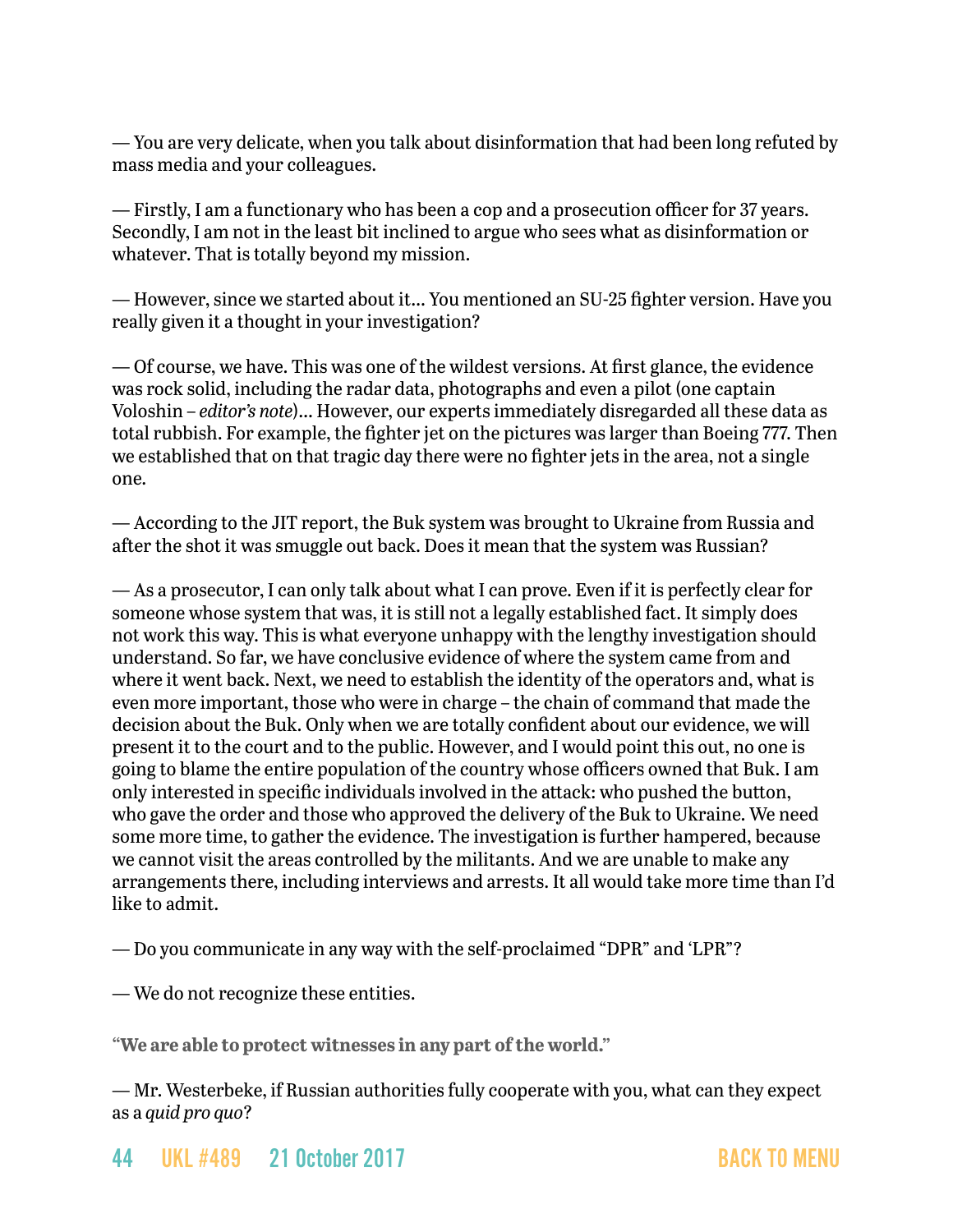— Quite honestly, I do not understand your question.

— Well, it's all obvious to me.

— Let me put it this way. There is this UN Resolution No. 2166, signed by Russia, actually. The Resolution says that every state in the conflict region shall provide assistance to international investigation. Full [unconditional] cooperation is the only way for the investigation to proceed. Five countries, not the Netherlands alone, are carrying out this investigation. And none of us may make bargains with any government. Our sole mission is to establish the facts. In case somebody missed this, I repeat: the truth is non-negotiable issue. This kind of approach does not work in the Netherlands.

— Suppose the Russian side agrees to extradite "Khmuriy" and close the issue of its involvement in the tragedy…

— I have read your investigation about that individual. Publications like this get us closer to the solution. However, the answer would be the same: no bargains when it comes to establishing the truth. If there is an individual [with the Russian authorities] who knows what happened to MH17, all I can say is: here's the UN Resolution No. 2166, and your country has signed it. We would be happy to interview [Khmuriy] and anyone else who can share some information, but I have nothing to offer them in return. Everything is crystal clear. What else is there to offer?

— How about lobbying to lift the sanctions?

— But it does not work this way in the Netherlands. Someone in Russia may have a hard time believing it, but the prosecutor's investigation in the Netherlands is independent. The minister of foreign affairs cannot just pick up the phone and tell me, hey, buddy, here's the deal… Likewise, I cannot turn to the minister or anyone else with similar offer. This is the advantage of the Netherlands: the investigation is out of reach of politicians and officials. And we stay out of their business. I expect your question about the role of Ukraine in the investigation group. The answer is obvious: the crime happened within its jurisdiction. If we want to investigate the crime, we need to do it with them. In fact, the Ukrainians never once disappointed us in the course of joint operation. They provide everything we ask them for, omitting nothing, hiding nothing and doctoring nothing. Officers representing the other four countries participating in the JIT will corroborate this statement. Ukraine is a trusted member of our group. I would add, if MH17 were shot down over Russia, I would have suggested that Russia be made a member of the JIT group.

— I hear you. However, just to wrap things up with "Khmuriy", if he or any other figure, like Strelkov, Boroday, etc., wish to testify, what guarantees you could give them?

— Every Russian citizen, not just Khmuriy, who wish to cooperate will be offered a number of options. If it is being a protected witness, we are ready to guarantee their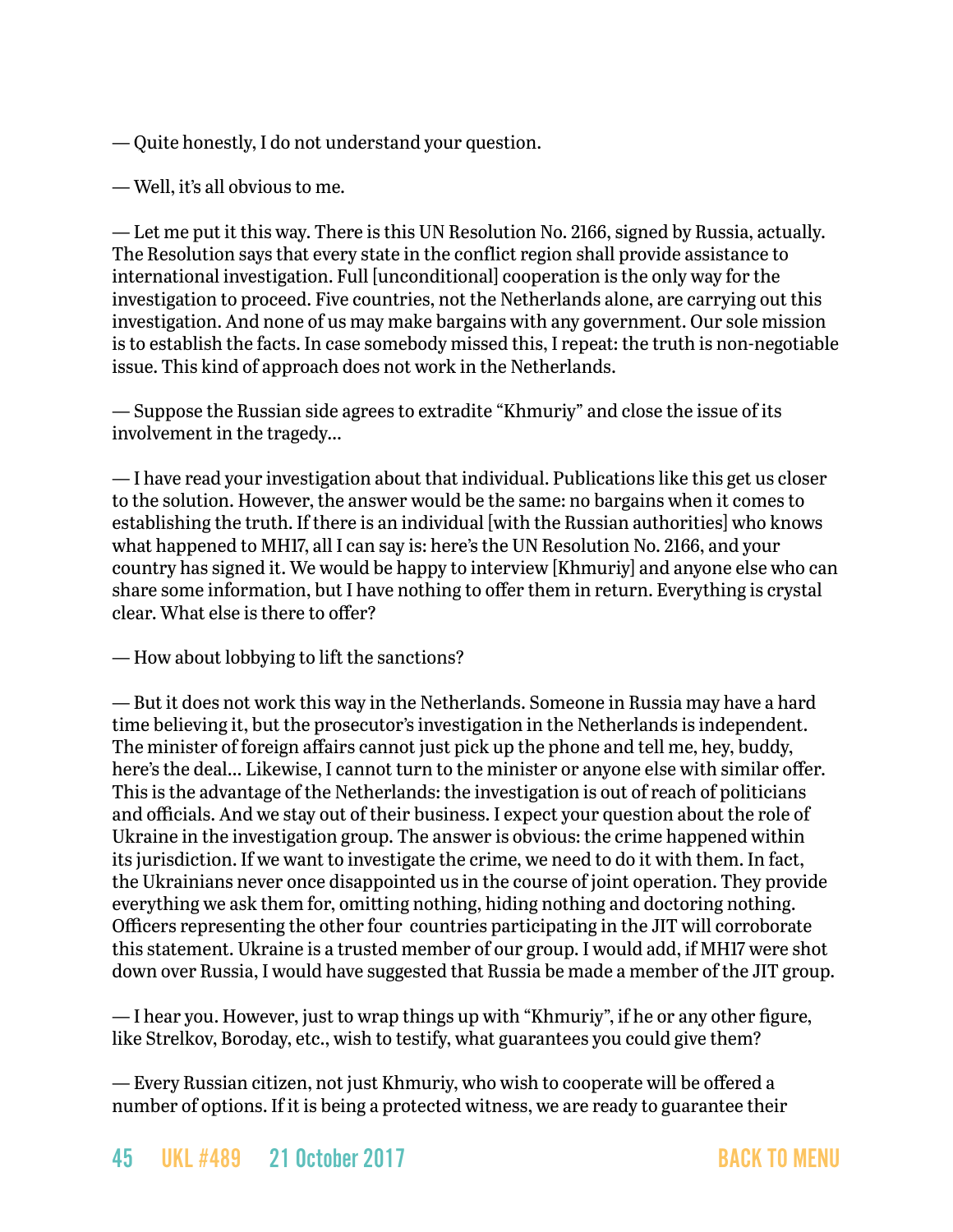safety and security, giving them a safe place anywhere in the world. If the figure is a party to the tragedy but wishes to cooperate, there may be a deal envisaged by the laws of the Netherlands.

— Asylum can be given to figures who are a party to the tragedy?

— Normally, we would not give any asylum to such figures. However, one needs to understand the extent of their involvement, assess the information they can share and how they can help the investigation. It's all negotiable.

**"Enough about the radars, OK?"**

— Going back to specifics of cooperation with Moscow. The data from the primary radar that Moscow intended to provide to the JIT, allegedly refuting the involvement of separatists in the Boeing attack. Have you ever checked them?

— Let me tell you how it happened. About 2 days prior to publishing of our report in September 2016, the Russian side made a statement about the original data from the *Utyos-T* radar in Rostov. We obtained these data from the Russians only one month thereafter. We simply could not update our report on the basis of the new information. If you ask me whether or not we used those data back then, the answer is "we did not have it at the time". It maintained that if the Buk had been shot from around Snezhnoye, the area controlled by pro-Russian separatists, the Rostov radar would have been able to detect the launch. Allegedly, that radar never detected any such launch. At least according to what the Russians told us two years after the tragedy. However, by the time of the report, we had an extensive and diverse package of evidence, testimony given by real eyewitnesses, photographs, videos, satellite photos – and all these unrelated sources indicated that the Buk had been launched from a site close to Snezhnoye.

— Anyway, have the Rostov radar data ever been used? Have you ever studied it?

— We received it a month ago and have been working on it ever since. Nothing to report so far. Why did it take us so long to start studying it? It's quite simple: for some reason, Moscow first provided the data in Russian format, although we had specifically requested it in international form. We would say, if you have any new information, please share it in the form we would be able to study! We ended up waiting and waiting, until we have finally received it in the required format recently. Your readers, like everyone else who is following our investigation, may rest assured that all data provided by the Russian Federation will be filed to the case and be submitted to the Court.

— there is this one more thing that the Russians officially use to whitewash the involvement of pro-Russian separatists in the MH17 downing – the JIT report contains no primary data from the radars in Dnepropetrovsk. Moscow claims that the Ukrainians deleted the data immediately after the incident in an effort to cover things up. Meanwhile, the official Kiev claims these radars were simply shut down. What do you think about it?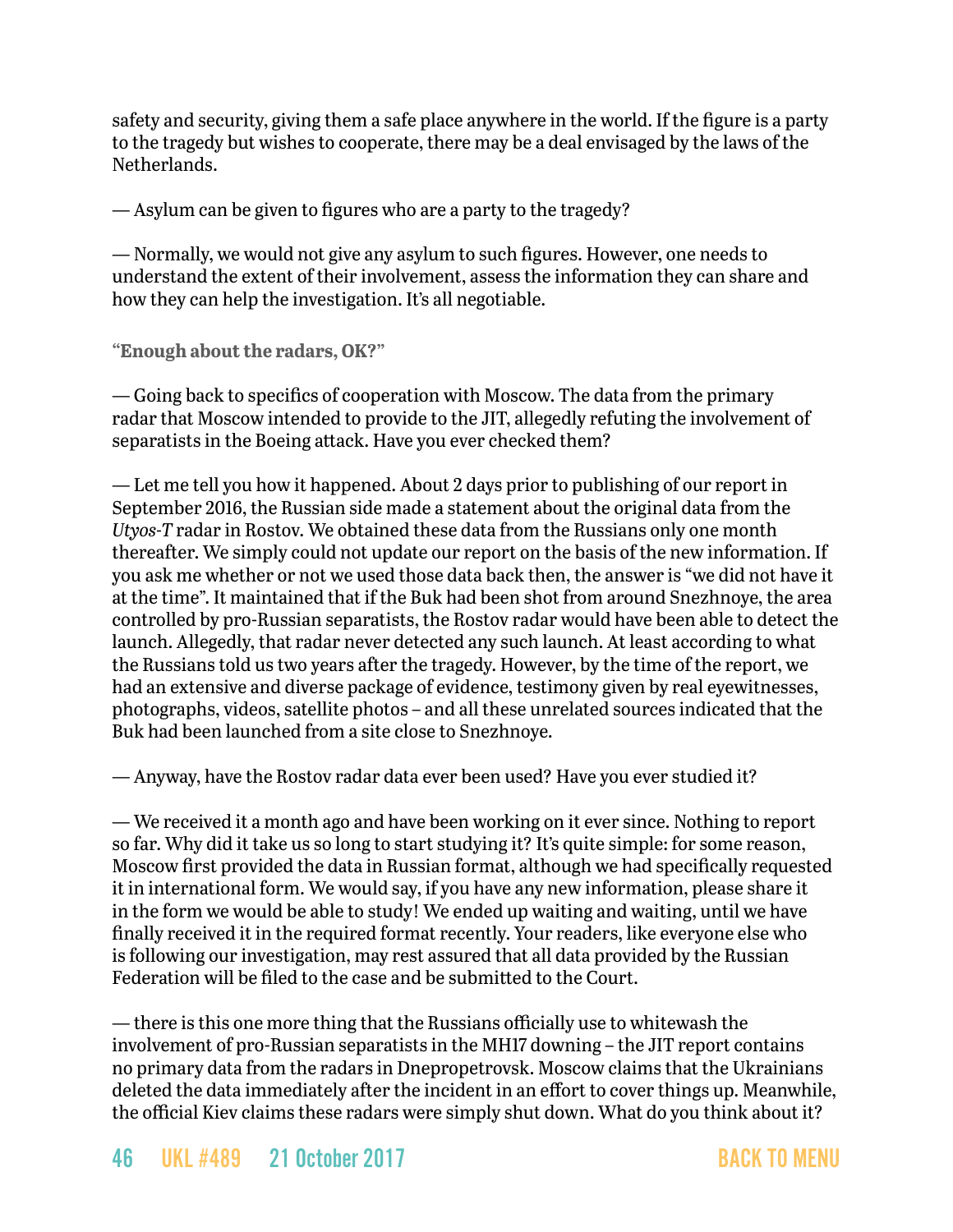— Indeed, in our 2016 presentation we pointed out that the Ukrainian station that would normally trace the flights over the area in question had been out of service, and the other station had been under repair. We have checked this information once again and got quite a lot of supporting evidence: the stations indeed were under repair. Later on, we found yet another radar close to the area in question. We gathered data from it, used it in our findings and properly reported it. Still, I would say, too much attention is given to radars of every kind, whereas there is an abundance of other evidence. There are eyewitnesses. Live people saw this Buk! There is a video of Buk going to Snezhnoye! It all makes me want to cry out, "Enough already! We no longer need anything about the radars! We have more than enough evidence and proof of what had happened. Imagine: you have eyewitnesses of a crime where one individual shot another. And you have video records and photos of the perpetrator buying the gun. And he discussed all this on the phone. And you have every bit of proof. So, what's the point in looking for and investigating other guns in the city, and keep asking oneself, "Where are the radar data?"?

— In addition to the radars, Ukrainian Buk systems are a hot item as well. As you know, Moscow insists that the Boeing was shot down by a Ukrainian missile launched from Zaroshchenskoye. And Moscow doubts that Kiev has provided data on where its Buk systems are stationed and stored.

— My answer would be the same: no point looking for other Buk systems which could have shot down the airplane, if we already know exactly where and whose Buk had been shot. These questions were answered way back in 2015 in the report of the Dutch Safety Board, aided by the experts from a dozen countries, Russia included. For our own part, we in the JIT have established that the Buk has been brought from Russia. We have not an iota of a doubt in our absolutely unbiased conclusions.

**"Testimony of our witnesses is worth more than the US satellite data."**

— The JIT report mentions satellite photos, which also prove that the Buk was launched from the Snezhnoye area. Are these photos made by the US satellites? Did you really get them?

— Yes, we have these photos. An officer from my department who has clearance for handling the intelligence papers stamped "top secret" and "national security" saw and studied satellite data kept by the United States.

— Can you share more details about these photos? Do they provide the broad picture of the incident?

— Unfortunately, it's nothing like the movies showing the unlimited abilities of satellite observation and zooming. Mass media made a lot of people believe that the U.S. space technologies are capable of virtually continuous video recording of the events down on Earth. It does not quite work that way…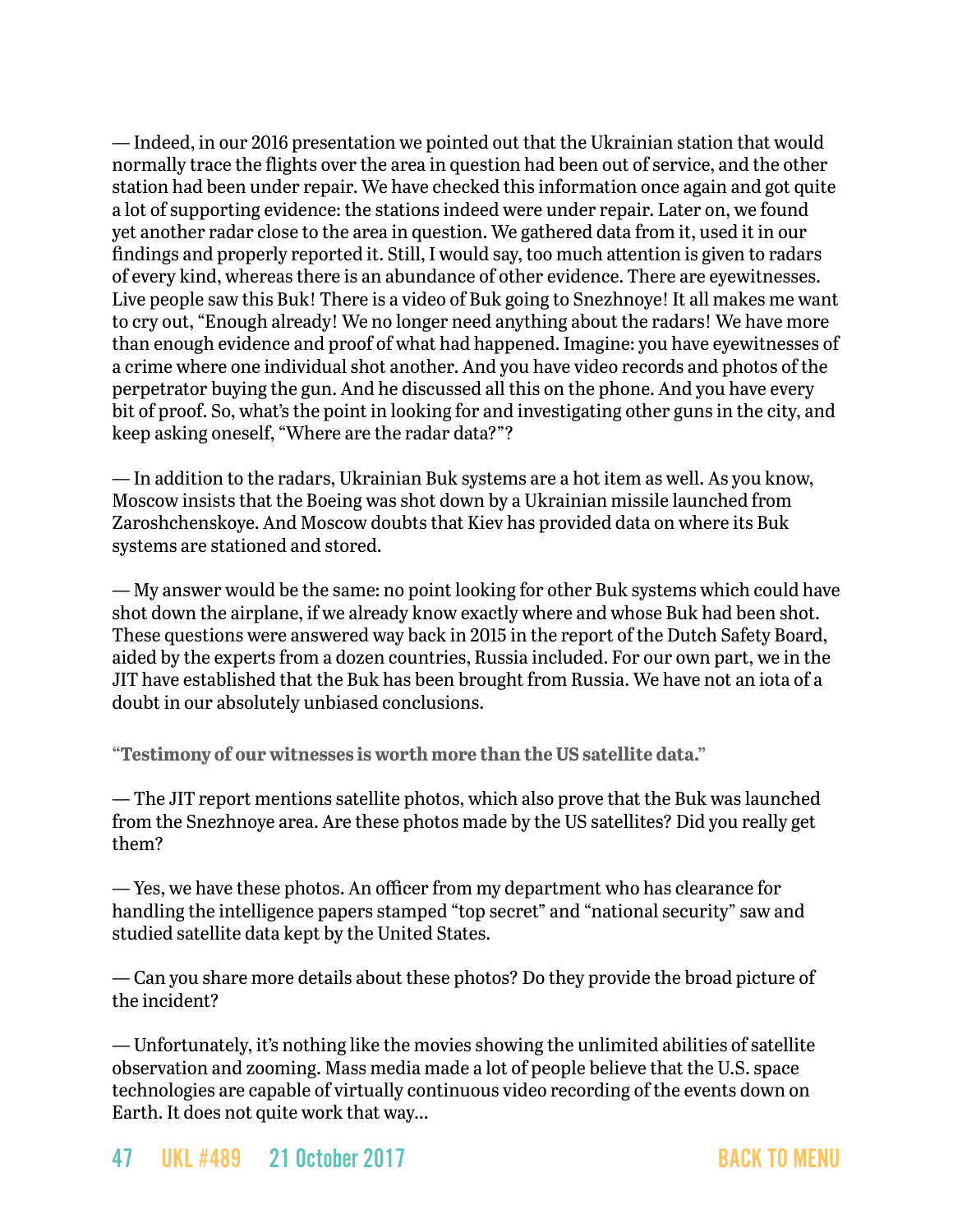— So how does it work? Where else would the U.S. keep its satellites at the time of unprecedented hostilities in Europe?

— I assure you, not even the U.S. satellites are able to see everything all the time. Besides, as you remember, that day was overcast. I cannot talk about what was on these photos, because they were seen by my authorized officer with proper clearance for handling sensitive data. He saw the report and conclusion of the U.S. side, and we used their data in our investigation as well.

— Are you satisfied with the involvement of the U.S. team?

— I am. This tiny piece only adds up to the evidence that the missile was launched from the Snezhnoye area.

— Why tiny?

— Because they [photos] are just a fraction of an immense body of evidence. It is all about the testimony of our eyewitnesses that is worth more than all data from the radars or satellites.

— But you could publish these photos and put an end to all speculation, couldn't you?

— There is just this little simple thing: those who wish to speculate, will keep speculating regardless of whether we publish anything or not. Quite honestly, all speculation should have ended in September of the year before when we came out with extremely hard evidence that the attack on MH17 originated from Snezhnoye. Yet it never ended. Any idea why?

— Regardless, Russian propaganda labels the evidence from your report as "fakes from the Internet" and keeps demanding the American photos.

— Then whoever is doing that [propaganda] should be aware that we made our presentation for the report on the basis of the original data which we gathered anywhere but the Internet. Our witnesses recorded these frames with their cameras and phones. These are authentic and verified materials we would vouch for. I would personally vouch for them, and I am a professional with 37 years of prosecution under my belt. You can watch this video any time you want. As for the updates, please, wait till the trial. We will present everything to the court. We are doing our best, to bring that day when we hold enough evidence to start the trial. We may need a few months more, maybe a year or so. Or it may be a matter of a couple of weeks, if a couple of witnesses turn up tomorrow and tell us the entire story and offer the evidence. We count on it, and we hope that new witnesses will find a way to get in touch with us.

— Mr. Westerbeke, what kind of trial it will be?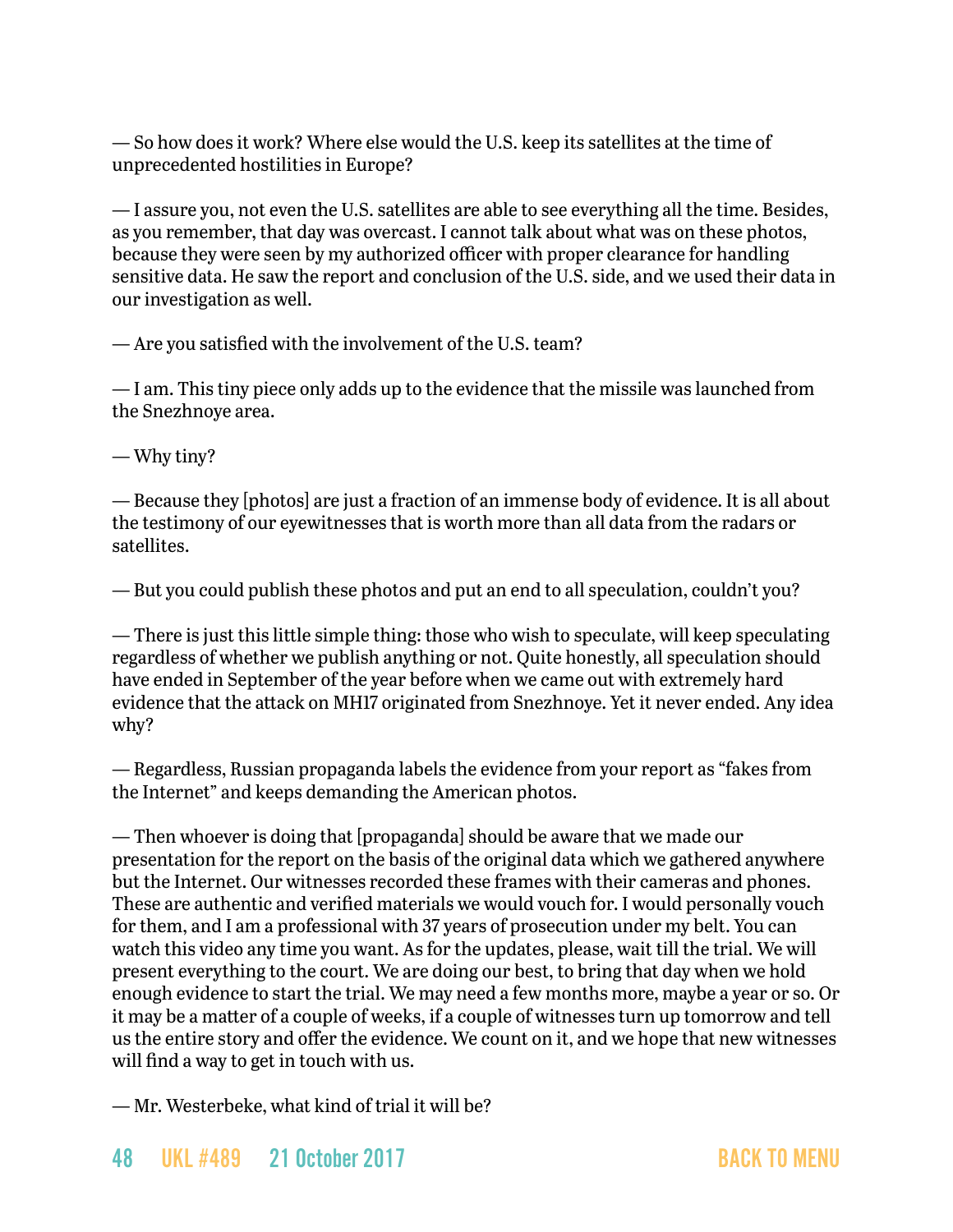— We would very much like it to be a tribunal under the UN auspices. Unfortunately, Russia has vetoed this idea in the UN Security Council. That is why the countries participating in the JIT chose it to be the trial in the Netherlands and it will be held in accordance with our national laws. I think our legal system has proven itself as reliable, transparent, independent and fair. We are doing everything to make this trial happen. Hundreds of families around the world are waiting for it and it keeps us on our toes. Nothing will stop us until we have found every party involved, including the commanding officers and the top brass. This is our warning to those who still hope that they will get away with this massacre of the innocent.

### <span id="page-48-0"></span>#18

### Call for Papers

- - - - - - - - - - - - - - - - - - - - - - - - - - - - - - - - - - - - - - - - - - - - - - - - - - - - - - - - - - - - - - - - - - - - - - - - - - - - - - - - - - The Working Group on Religion in the Black Sea Region Fifth Annual Workshop Everyday Diplomacy: Religious Encounters from the Baltics to the Black Sea 14-16 June 2018, Kyiv, Ukraine <http://bit.ly/2iiHANJ>

Anthropological research on religious expression and practice in Eastern Europe reflects the internal complexity and dynamics of religiosity in a region that has constantly faced political challenges, including shifting borders and massive in and out migration. The end of the communist era in Eastern Europe led to new forms of politicization, especially where newly independent states sought to consolidate their legitimacy by integrating religion into national / nationalistic visions of history. In a number of Eastern European countries, religious and national identities are closely entangled. Many in this imperial frontier region embrace religion as a vital element of their national belonging, connecting them with their land and ancestors, even as such attachments often take unexpected and ever evolving forms. Perhaps the most puzzling of all are the drastic differences in state engagement by religious institutions that can be found within this post-colonial, post-socialist, post-Soviet frontier region. The involvement of religion and religiosity in political, social and economic life reveals a multiplicity of blended religious forms and rites, contested and shared sacred sites, and a wide spectrum of sects, cults and other millenarian movements, all of which make balancing religious pluralism a challenge in the region.

This workshop engages the notion of "everyday diplomacy" as forms of interaction and exchange that occur over religion in imperial frontier contact zones. (Marsden, Ibanez-Tirado, Henig 2016) These everyday encounters serve as a means to know and engage otherness by maintaining trade, civility, cosmopolitan outlooks, and often ambiguity. They play a vital role in creating or quelling tension and conflict. A focus on "everyday diplomacy" enables anthropologists to engage in comparative research that moves beyond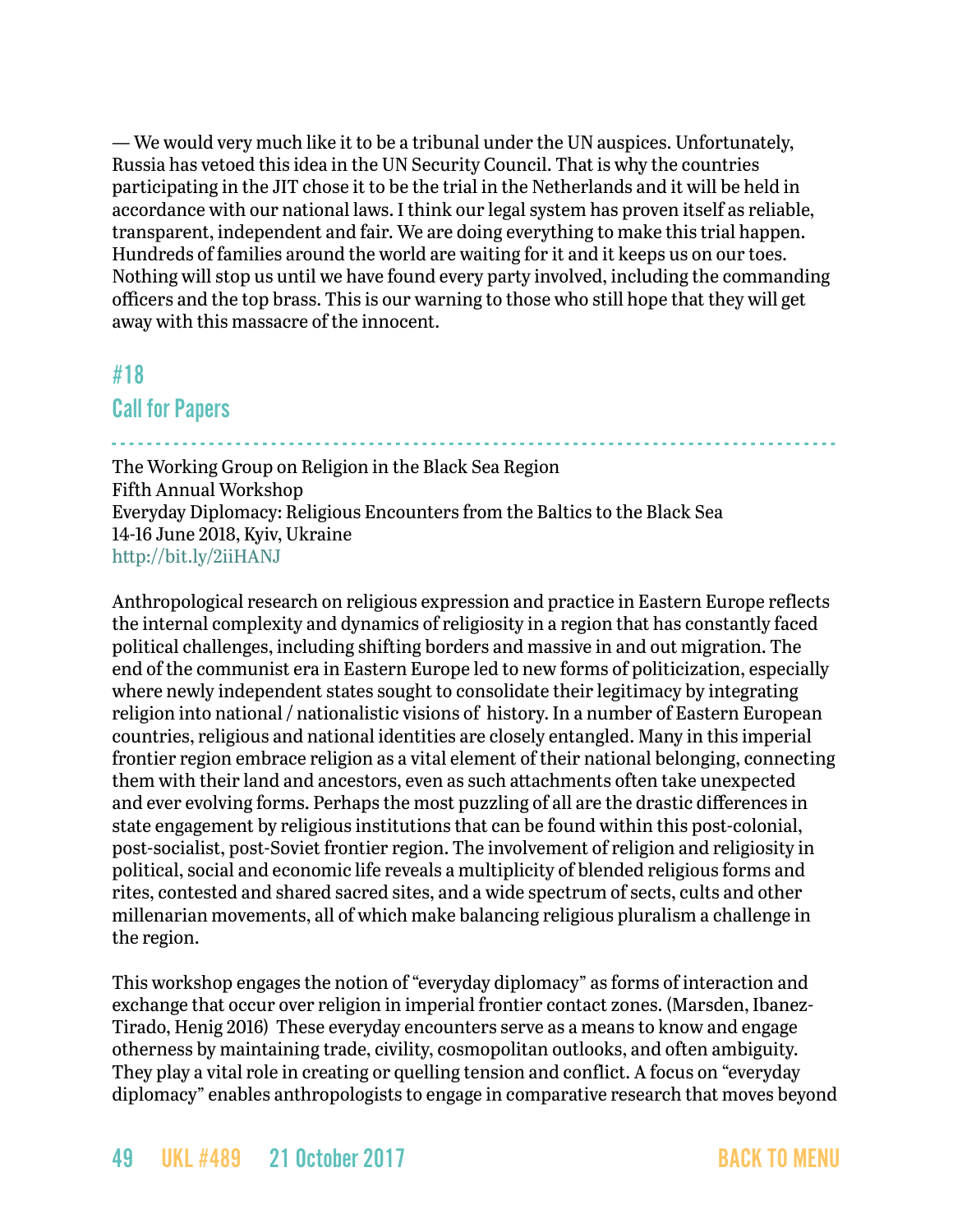local, nation-state or confessional frames to consider how historicity and geopolitics shape religious practices, memory issues and socio-political change more broadly. We encourage research that engages the theme of borderlands and utilizes ethnographic methods to study the dynamics of religious encounters, pluralism, and extra-institutional lived religious practices in Eastern Europe and the Black Sea region, including the Caucasus. We welcome proposals from anthropology, history, religious studies, and sociology of religion using a variety of methods and innovative styles of argumentation.

Topics include, but are not limited to, how individuals and religious communities negotiate: the blending/boundary maintenance of religious, social and ethnic identities; representations of history/memory in local communities; accommodating/challenging pluralism and reform in Orthodox societies; (post)secularism; doubt, indifference, vernacular religion; religiosity as a creator of place and feelings of belonging; contested or shared material manifestations of religiosity in borderland regions; and religion as a factor in conflict resolution/stimulation.

#### Confirmed Speakers:

Bruce Grant, Professor, Department of Anthropology, New York University (USA) Magnus Marsden, Professor, Department of Social Anthropology, U of Sussex (UK) Catherine Wanner, Professor, Department of Anthropology, Pennsylvania State University  $(IISA)$ 

Format: All papers will be pre-circulated to participants. One hour will be devoted to open discussion of each paper. Each author will give a brief, ten-minute introduction, followed by commentary by an invited discussant and open discussion.

Logistics: The costs of travel to Kyiv and three nights of accommodation will be provided.

Proposals: Please submit a brief CV (max. 3 pages) and a 300-word proposal to: [julia.buj@](mailto:julia.buj@gmail.com) [gmail.com;](mailto:julia.buj@gmail.com) soc.injener@gmail.com by 1 November 2017. Notification of acceptance will be given by 15 November 2017.

Publication Plans: We will publish an edited collection of articles. An English-language editor will be provided, if needed. We ask participants to submit a final revised article of ca. 8,000 words by 1 September 2018.

### - - - - - - - - - - - - - - - - - - - - - - - - - - - - - - - - - - - - - - - - - - - - - - - - - - - - - - - - - - - - - - - - - - - - - - - - - - - - - - - - - - UKL 489, 21 October 2017

Fair Use Notice: MAY CONTAIN COPYRIGHTED MATERIAL THAT IS REDISTRIBUTED FOR PERSONAL, SCHOLARLY USE ONLY. UKL is a single emission e-mail to a limited number of scholars and professionals in the area of Ukrainian studies for scholarly and educational purposes. UKL is distributed on a completely volunteer basis. The UKL editor believes that the use of copyrighted materials therein constitutes "fair use" of any such material and is governed by appropriate Canadian and International law.